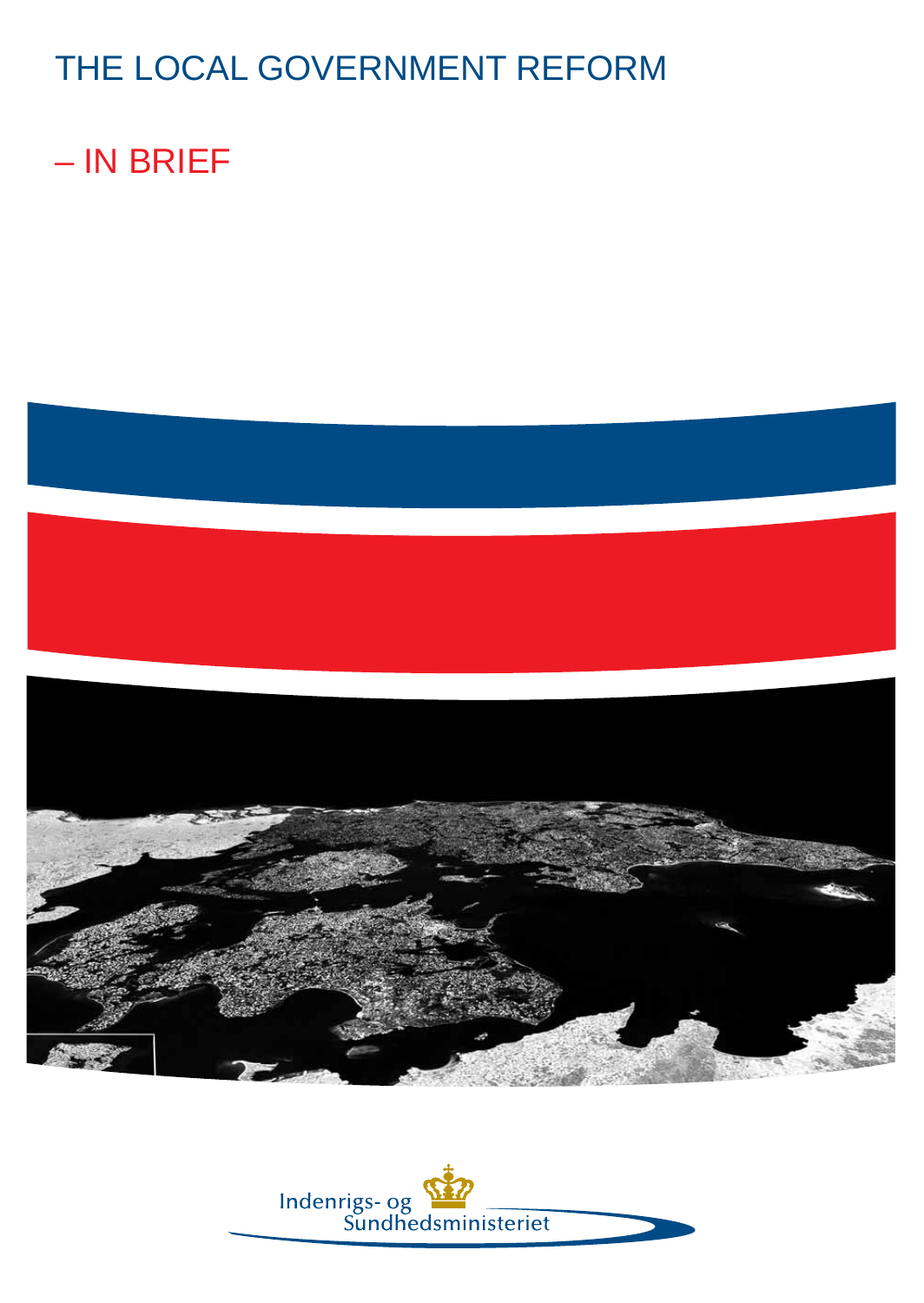Published by: The Ministry of the Interior and Health Department of Economics Slotsholmsgade 10-12 DK-1216 Copenhagen K Telephone: +45 72 26 90 00 Telefax: +45 72 26 90 01 E-post: im@im.dk Homepage: www.im.dk

Design: 1508 A/S Photo: Manipulation.as Print: SaloGruppen A/S Impression: 10,000 Price: free ISBN-no. (publication – Danish version): 87-7601-149-6 ISBN-no. (electronic – Danish version): 87-7601-151-8 ISBN-no. (publication – English version): 87-7601-152-6 ISBN-no. (electronic – English version): 87-7601-153-4

You can order the publication at: NBC Ekspedition Telephon: +45 56 36 40 48 Telefax: +45 56 36 40 39 E-mail: ekspedition@nbcas.dk Telephone opening hours: Monday-Thursday 9.30 a.m.- 4 p.m., Friday 9.30 a.m. - 3 p.m.

The publication is available on the internet at the homepage of the Ministry of the Interior and Health (www.im.dk).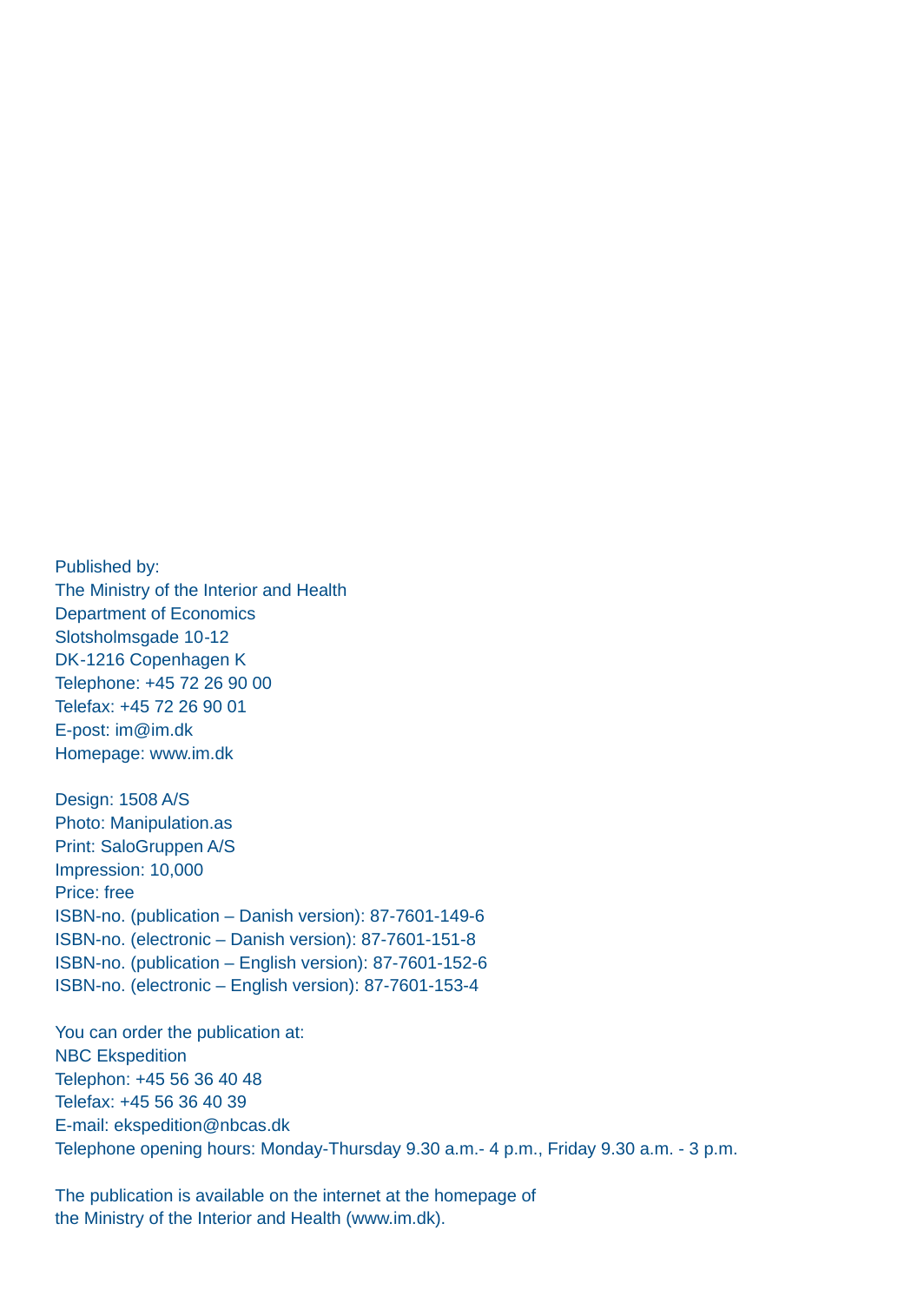# **Contents**

| Appendix 3 Outline of the Five Regions and the 98 New Municipalities53 |  |
|------------------------------------------------------------------------|--|

 $\mathsf{I}$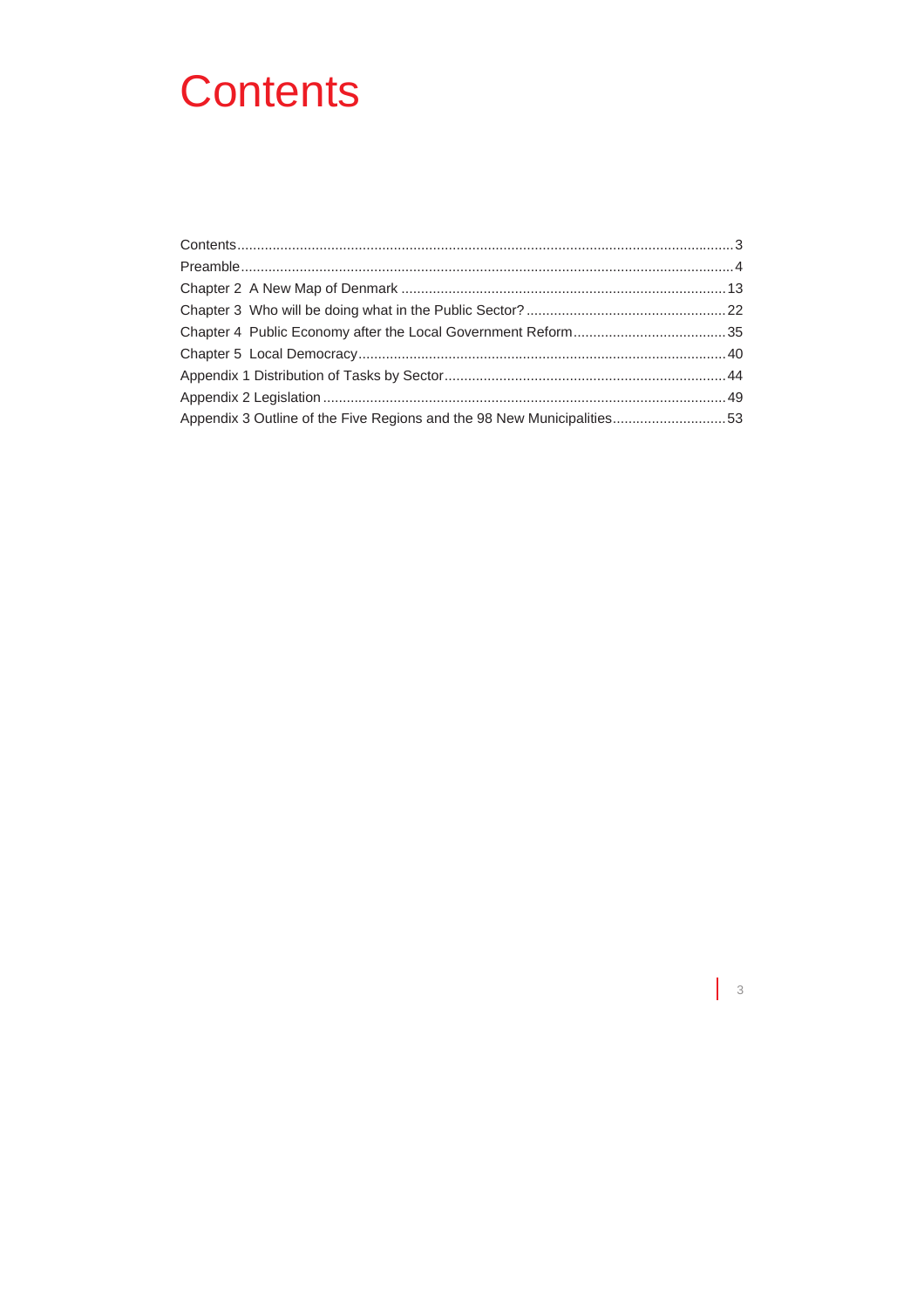# Preamble

A new Denmark is taking shape. 98 strong municipalities and five new regions will provide better service for the citizens, and the public sector has more than ever before been adapted to the needs of the citizens.

In other words, the purpose of the local government reform is to create a new Denmark where a strong and forward-looking sector solves tasks efficiently and as close to the citizens as possible. Citizens in Denmark will experience an even better and more consistent public service.

It is an ambitious goal. But it is also an ambitious reform. A reform which is the result of exhaustive preparatory work. A reform that will require a major effort from politicians and employees in municipalities, regions and the state.

I am looking very much forward to the reform becoming a reality. The local government reform is the largest overall reform of the public sector in our generation. We will get a new map of Denmark including 98 municipalities and five regions. The larger and more sustainable municipalities will be responsible for most of the welfare tasks and they will become the citizens' main access point to the public sector. And the new strong regions will create a sound basis for reaching the goal of a world class health service.

This publication will provide the reader with an outline of the local government reform. It is useful. The reform affects us all when we participate in local democracy and when we need public assistance or service regardless of whether it is health care, tax assessment or an environmental approval.

Enjoy your reading!

Lars Løkke Rasmussen

December 2005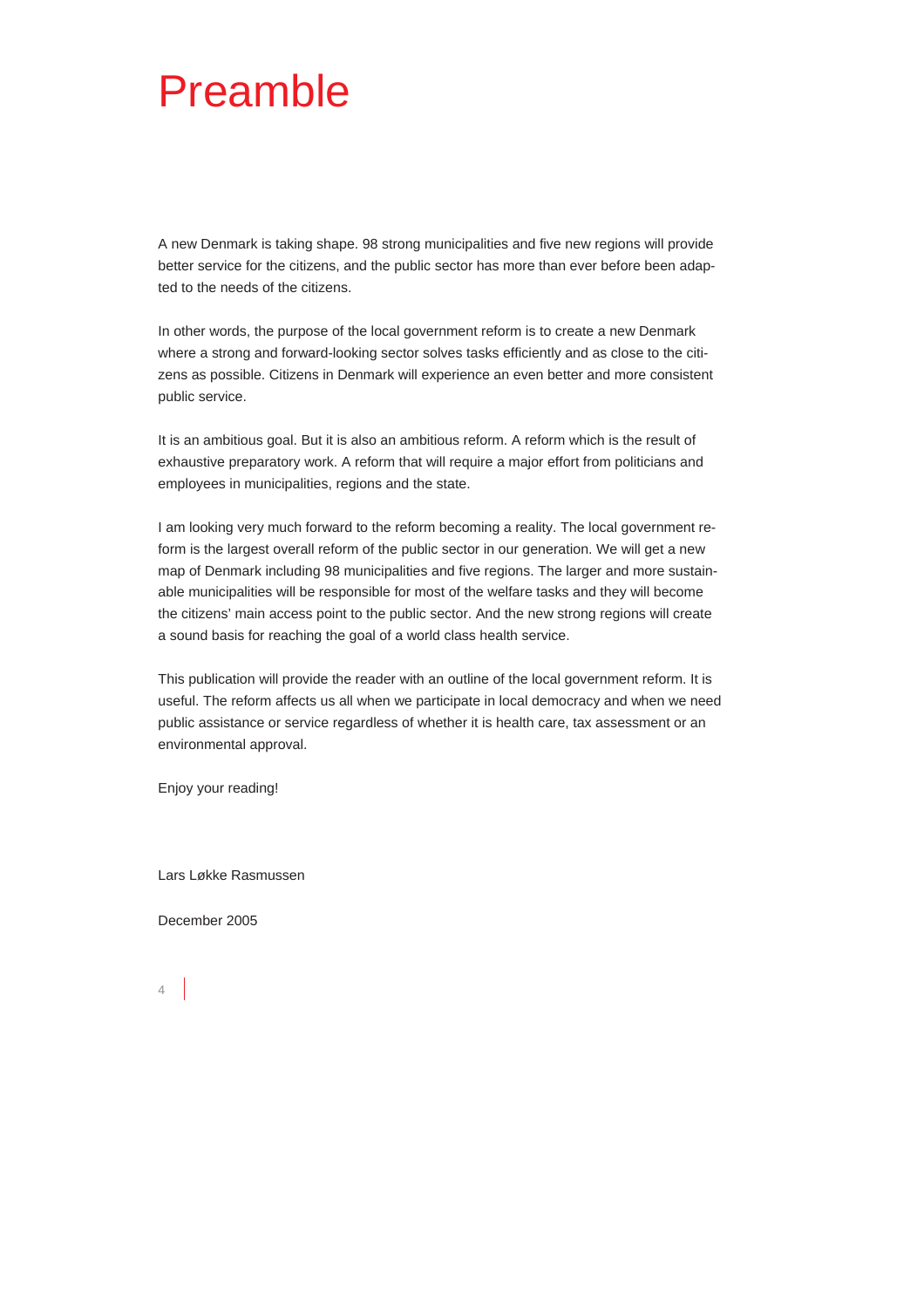# Chapter 1 Creation of the Local Government Reform

**The last time Denmark implemented a local government reform was in 1970. In the following years the public sector gradually became more decentralised. Appointment of the Commission on Administrative Structure in October 2002 was the start of a new local government reform, a reform that consists of three main elements: A new map of Denmark including new municipalities, a new distribution of tasks and a new financing and equalisation system.** 

#### **The local government reform in 1970 and in the following years**

The foundation of the Danish local government (until 2007) was established with the local government reform in 1970. Before 1970, Denmark was divided into 86 boroughs and approx. 1300 parishes within 25 county council districts (see *Box 1.1*).

#### **Box 1.1 Local Government Reform in 1970: Why?**

The division into approx. 1300 parishes and 86 boroughs dates back to a time when the distinction between the city and the country was sharper. One of the most important reasons for the reform in 1970 was that buildings in the boroughs in many places had spread across the boundaries to the neighbouring municipalities.

Another decisive factor for the reform was that the majority of the parishes were too small to solve tasks for the local citizens and therefore had to cooperate with other municipalities. This applied to for example schools. In many of the smaller parishes there were no employees to handle the actual administration and the work was performed by elected representatives. This situation restricted local autonomy and it also meant that the state paid for and decided more and more.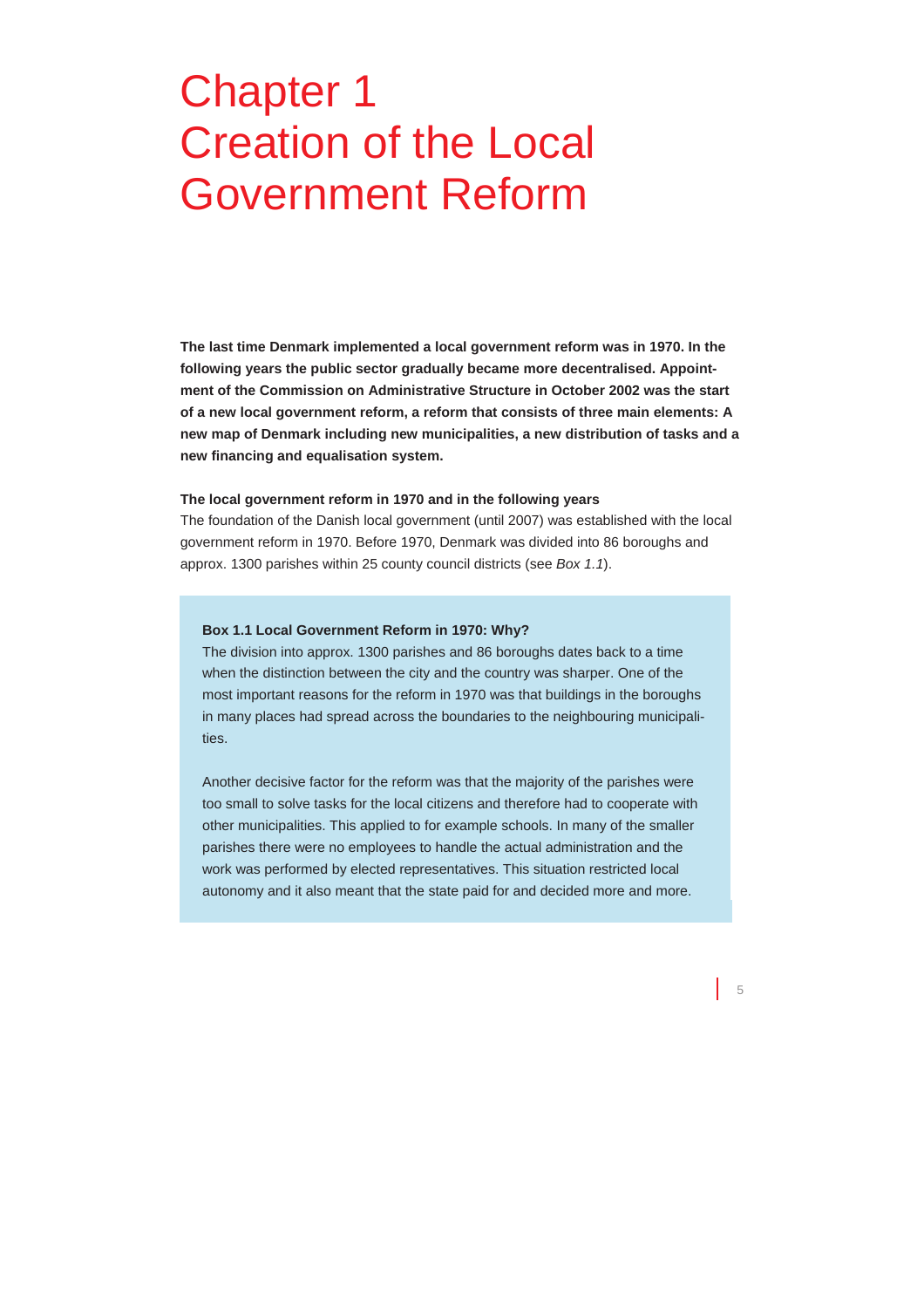With the local government reform in 1970, the number of counties was reduced to 14 and the number of municipalities to 275. This created the basis for restructuring the distribution of tasks and cost burdens from the state to the counties and municipalities.

First, municipalities and counties acquired more influence and more tasks within social services and health care. The transfer of tasks continued after 1970. In 1973, counties became responsible for local upper secondary schools and state upper secondary schools and courses were transferred to the counties in 1986. In 1999, the municipalities took over the responsibility for integration from the state. The period after 1970 was characterised by a smooth decentralisation of the public sector.

The continuous transfer of tasks to counties and municipalities should be seen in relation to a concurrent restructuring of the financial system between the state, counties and municipalities. Previously, the state mainly financed local government expenditure through reimbursements. After the local government reform in 1970, a major part of the reimbursements schemes were replaced by general state grants – the so-called block grants and financial equalisation schemes between the rich and the poor municipalities were expanded.

These changes provided a better correlation between the decision competence and the financial responsibility of municipalities and counties as they were in charge of the funds to finance any services that the district council or the county council decided.

After 1970, ongoing deliberations and activities were taken place to adapt the structure of the public sector to new demands and problems arising as a result of the development of the welfare society and the increased decentralisation. Various municipalities in Denmark worked on the possibilities of merging. On Bornholm, Langeland and Ærø, a decision was made on the basis of local referendums to have one municipality on each island (Bornholm from 1 January 2003, Ærø from 1 January 2006, Langeland from 1 January 2007).

## **The local government reform takes shape**

On the basis of the increasing debate on the structure of the public sector, the government established a Commission on Administrative Structure in October 2002. The Commission on Administrative Structure consisted of representatives from local governments, ministries and people with a special expertise within the area. The Commission on Administrative Structure was charged with the task of assessing "*advantages and disadvantages of alternative models for the structure of the public sector and on this basis to make recommendations for changes that would remain sustainable for a number of years*" (the Commission's Terms of Reference).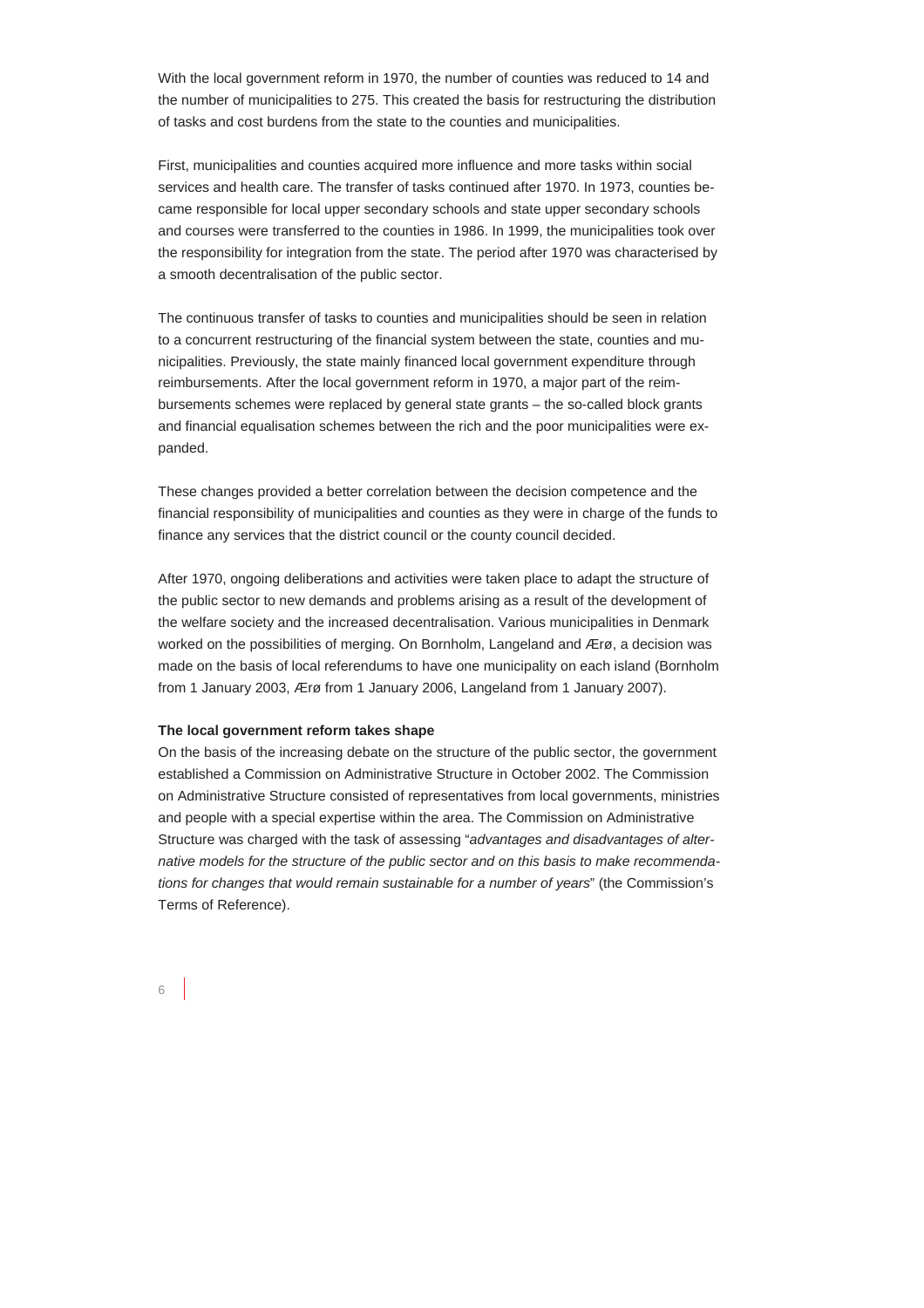In January 2004, the Commission on Administrative Structure concluded that a reform of the structure of the public sector was required, cf. *Box 1.2.* The conclusion was partly based on the fact that the size of the counties and municipalities was insufficient for proper task performance and partly that the distribution of tasks in the public sector in various areas was inappropriate.

The Commission on Administrative Structure made six models for the structure of the public sector, describing advantages and disadvantages of the six models, but without recommending any specific model.

# **Box 1.2 The Deliberations and Recommendations of the Commission on Administrative Structure**

"It is the Commission's overall assessment that there is a need for a reform of the structure of the public sector.

The weaknesses of the current structure are partly the size of the municipalities and counties and partly the distribution of tasks between the state, counties and municipalities.

- A major part of the current administrative units are too small considering the performance required by the legislators today.
- In a number of areas it is difficult to ensure a consistent and coordinated effort. The problem is mainly based on the fact that responsibility for some tasks has been divided between several decentralised administrative units. The result is a risk of "grey zones".
- In some areas there are problems due to parallel functions/tasks in several administrative units. This makes it more difficult for the administrative units to coordinate and prioritise task performance and to improve efficiency and quality.

The Commission recommends a total reform of the public sector, including a change of boundaries and transfer of tasks between the state, counties and municipalities.

(Excerpt from the Recommendation of the Commission on Administrative Structure)

After publication, the government submitted the recommendation of the Commission on Administrative Structure for a public hearing inviting everyone to express their opinion. Al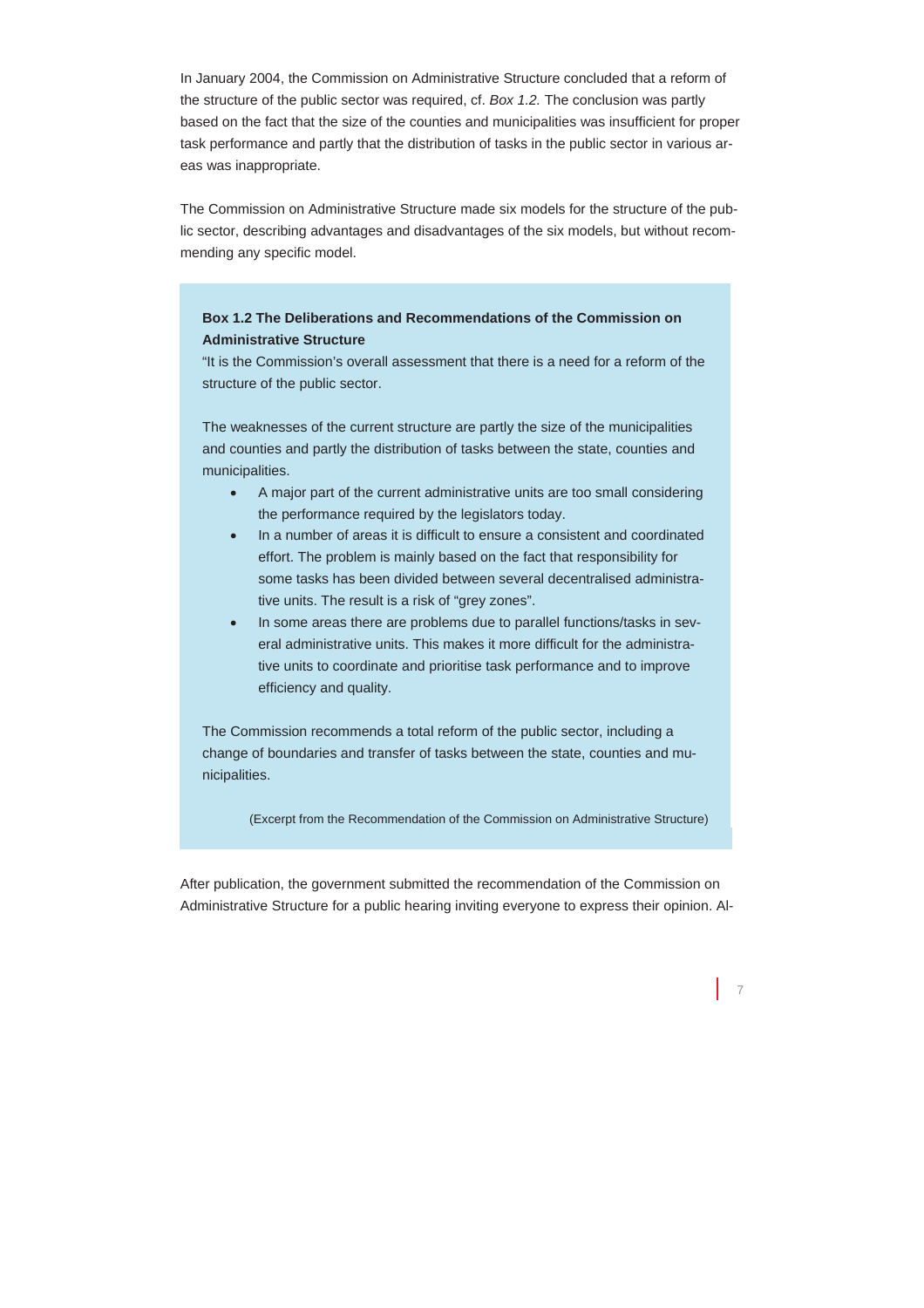most 500 organisations, counties, municipalities, associations and individuals made use of this opportunity.

In April 2004, the government (the Liberal Party and the Conservative Party) presented its proposal for a reform of the structure of the public sector "The new Denmark – a simple public sector close to the citizen", based on the analyses of the Commission on Administrative Structure and on the hearing of the recommendation. The proposal subsequently formed the basis for negotiations between the government and the other parties of the Folketing. In June 2004, these negotiations resulted in an agreement on a reform between the government and the Danish People's Party (the structural reform), cf. *Box 1.3.*

The structural reform contained the criteria for a new division of municipalities and regions and a new distribution of tasks between municipalities, regions and the state. Finally, the agreement included a decision regarding a financing and equalisation reform.

### **Box 1.3 The Purpose of the Local Government Reform**

"The purpose of the reform is to maintain and develop a democratically governed public sector with a sound basis for continued development of the Danish welfare society.

Therefore, the decentralised public sector, which is a distinctive Danish feature, needs to be designed in such a way that it can meet future requirements by creating sustainable units with a clear responsibility to provide high quality welfare service to the Danish population.

Larger municipalities can provide the basis for improved task solution where more welfare tasks are solved locally and democracy will be strengthened as more political decisions are made locally."

> (Excerpt from the Agreement on a Structural Reform made by the government and the Danish People's Party)

On the basis of the Agreement on a Structural Reform, 50 bills were prepared during the autumn of 2004 (see *Appendix 2*). The bills were submitted for a public hearing on 1 December 2004 and the hearing resulted in 2300 responses.

The bills were submitted to the Folketing on 24 February 2005. During the debate in the Folketing in the spring of 2005, the ministries answered 1739 questions from committees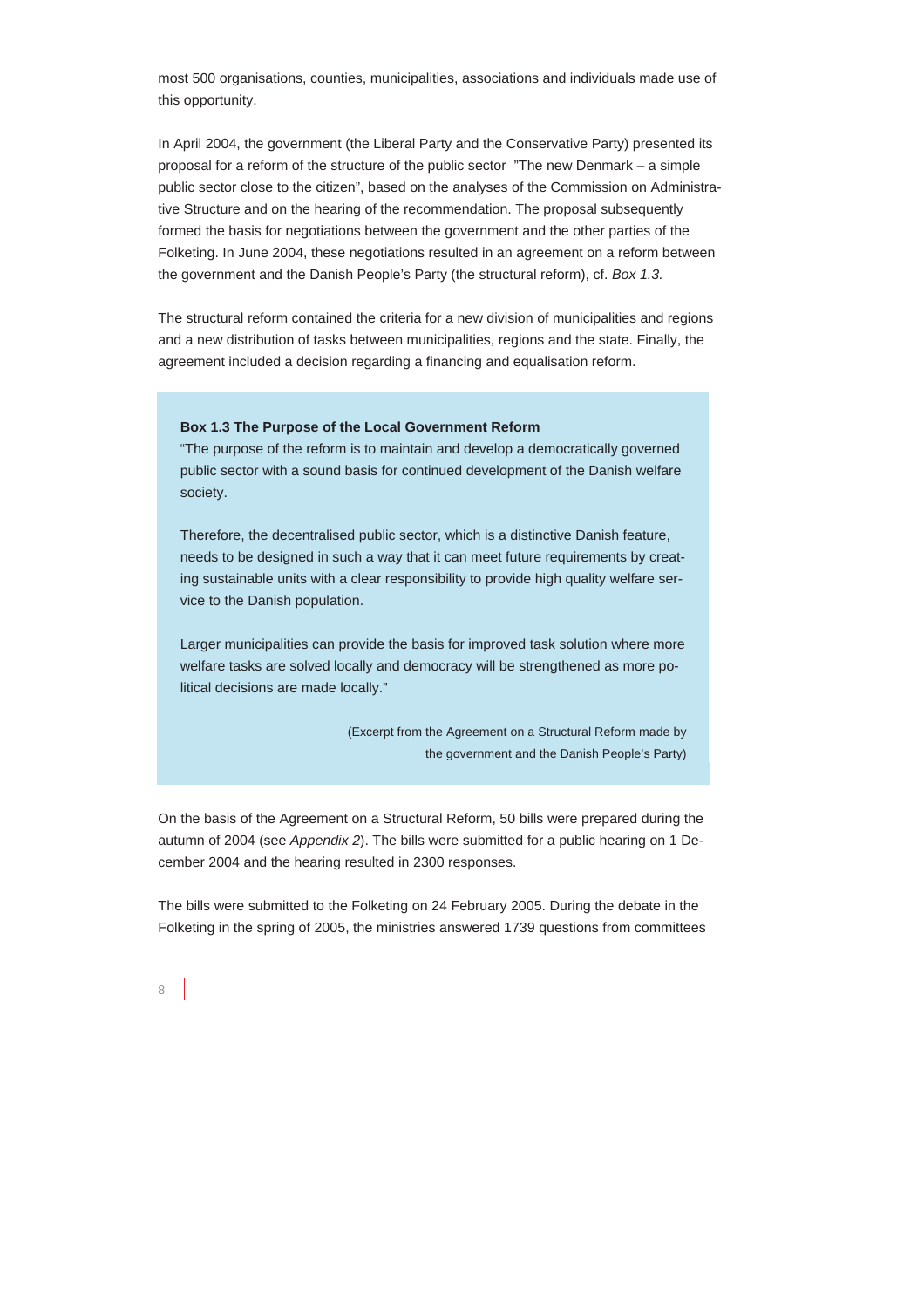regarding the 50 bills. At the final voting, about half of the bills were approved by the government (the Liberal Party and the Conservative Party) and The Danish People's Party and by several of the other parties in the Folketing.

# **The bills become reality**

From the adoption of the bills to the commencement of the local government reform on 1 January 2007, preparations will be made in the state, counties and municipalities to implement the new geographic division and distribution of tasks. Tasks must be organised within the new authorities, buildings and materials must be transferred and thousands of public employees will have new employers. The overall estimate is that public employees, approx. 170,000 full-time equivalents, will have a new employer as a result of the local government reform. However, only a minority of these people will physically have to move to another workplace.

Basically, the principle applies that buildings, material and public employees follow the task. In other words, employees, who are exclusively or mainly involved with one task, which is transferred to another authority, move to the authority in question. Buildings, equipment, etc. that are exclusively related to the performance of one task will likewise be transferred to the authority who will become responsible for the task in question as per 1 January 2007.

The same principles will apply to public expenditure. Changes in the distribution of tasks are made on the basis of the principle that the reform must be neutral in terms of expenditure and that funds follow the tasks (see *Box 1.4.)* This means that tasks are moved whilst maintaining the current service level. This also means that the expenditure of the counties, which will amount to approx. DKK 100 billion in 2006, will be distributed between the authorities that take over the responsibilities of the counties in connection with the reform, i.e. the municipalities, regions and the state.

# **Box 1.4 Funds Follow the Tasks**

"The parties agree that the reform should not result in higher taxes or increased public expenditure. Changes in distribution of tasks will be made based on the principle that the reform is neutral when it comes to expenditure and the funds follow the tasks. This should ensure that the authorities taking on new tasks will be compensated by the authorities giving up the tasks."

> (Excerpt from the Agreement on a Structural Reform made by the government and the Danish People's Party)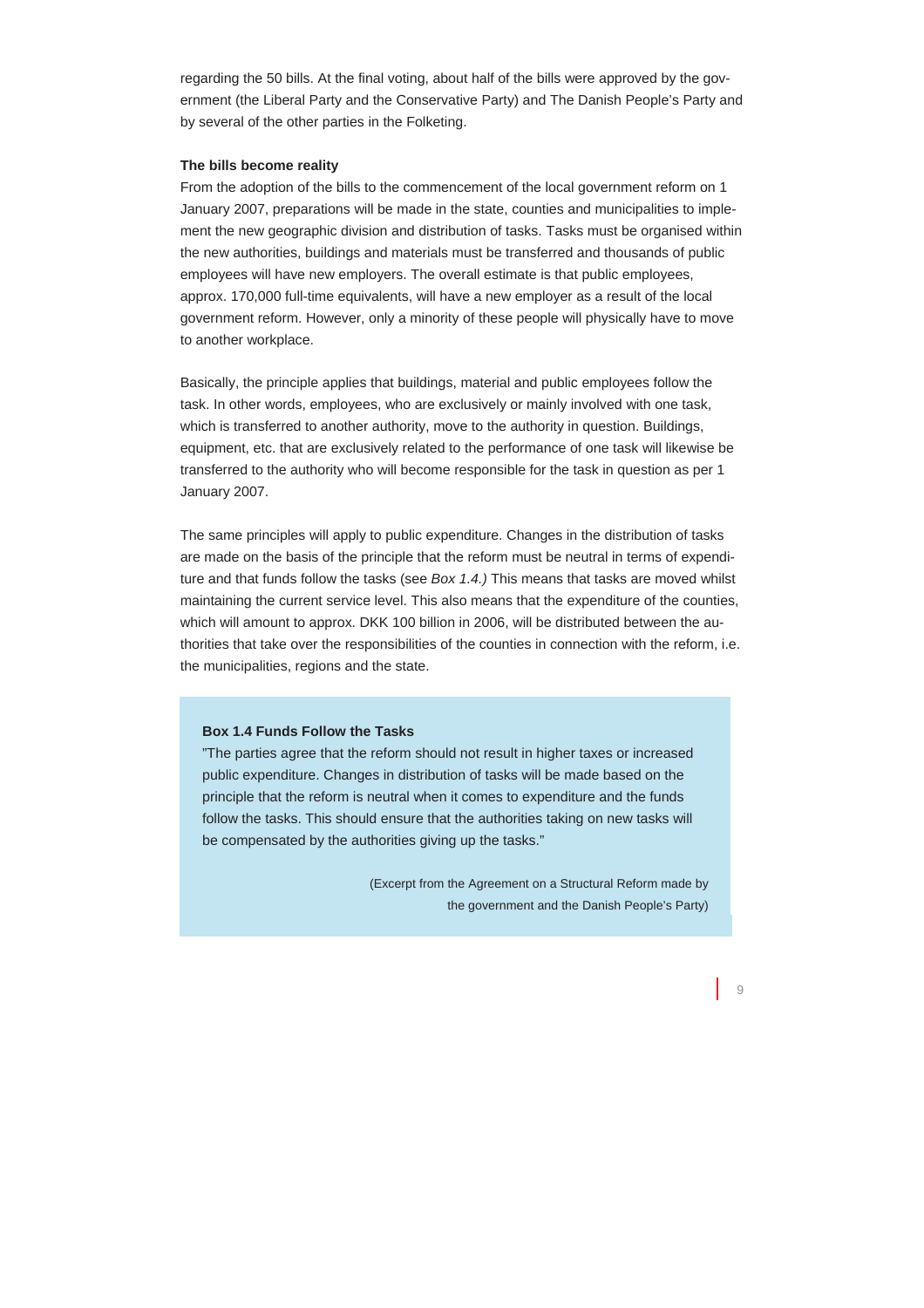The government, the National Association of Local Authorities and the Association of County Councils in Denmark have agreed on a distribution of county expenditure to the effect that DKK 12.5 billion go to the state, approx. DKK 59 billion to the regions and approx. DKK 29 billion to the municipalities.

### **Merging costs and synergy effects**

The fact that the local government reform, in general, should be neutral in terms of expenditure does not mean that there are no costs involved in merging municipalities and creating new regions. But these costs very much depend on how the individual municipalities and regions plan the processes.

The municipalities have to bear the costs of the mergers. But they can keep whatever they gain from the synergy effect. In this way the local government reform encourages the municipalities to keep costs down and also to gain as many benefits from the synergy effect as possible (see *Box 1.5).*

### **Box 1.5 What are the Benefits of the Synergy Effect?**

Benefits from the synergy effect are savings obtained from merging two units. The saving is a result of the fact that the same task does not have to be performed in two places – e.g. wage administration or customer service – or the possibility of economies of scale. It could – in a very simplified version – be compared with the situation when a couple moves into a flat or a house together and save money because they only need one subscription to the newspaper, one telephone and a joint insurance.

The reduction of the number of local politicians alone will lead to a reduction of remuneration of local politicians amounting to approx. DKK 365 million annually from 2007. This saving alone can finance interest and payment over five years on loans amounting to approx. DKK 1.7 billion (with an interest rate of 3%).

Naturally, it is difficult to assess the exact level of expenditure involved in implementation of the local government reform. In connection with the legislative process in the Folketing, the Ministry of the Interior and Health estimated costs for the municipalities at almost DKK 1.2 billion, including approx. DKK 750 million for IT adjustments, approx. DKK 175 million for relocation, approx. DKK 75 million for employee reorganisation and approx. DKK 175 million for remuneration of integration committees in 2006. This estimate is based on experience from the merger of municipalities on Bornholm.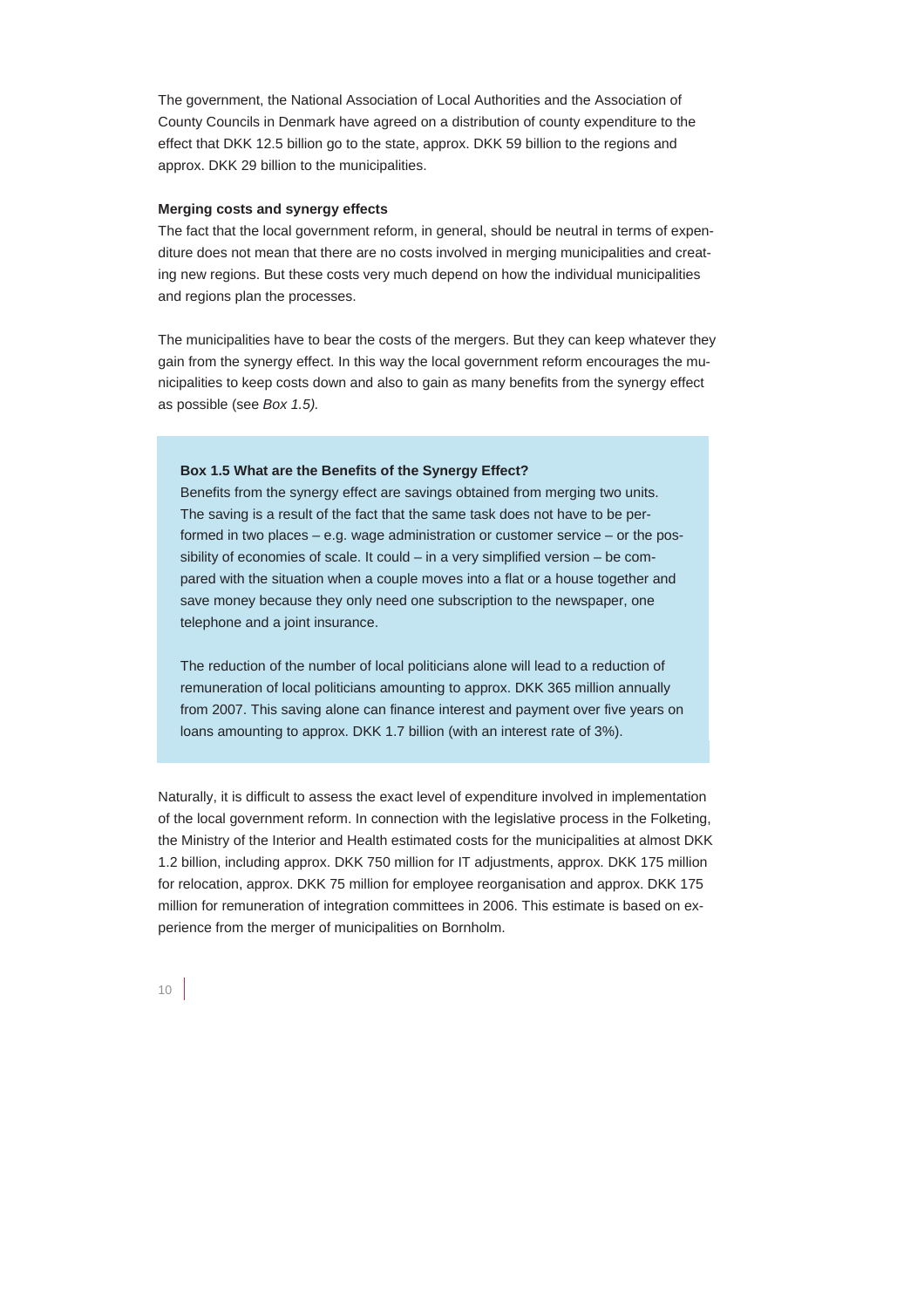As the non-recurrent expenditure falls due before it is possible to gain the benefits of the synergy effect, loan facilities of DKK 1 billion and DKK 500 million, respectively, have been made available for certain non-recurrent costs in municipalities and counties/regions in connection with the local government reform. This loan facility should be seen in relation to the restructuring funds that the municipalities and counties already have available for the implementation of the local government reform.

# **Integration and preparation committees in 2006**

In order to ensure proper preparation of the merger of municipalities, the district councils elected in the merged municipalities as a result of the local government election on 15 November 2005 will act as integration committees in 2006. It is the responsibility of these committees to prepare the merger of municipalities, i.e. make decisions on the administration, service level, etc. of the merged municipality. Already prior to the local government election in November 2005, the municipalities have made a major effort in preparing the merger, but the final decisions will be made by the integration committees elected in November 2005.

In order to ensure continued operation in the municipalities included in mergers, the tenure of the district council in these municipalities will be prolonged by one year until the end of 2006. Any financial decisions exceeding a certain limit have to be approved by the integration committees.

The newly elected district councils in the municipalities that are not included in a merger will commence their tenure on 1 January 2006.

The same principles apply to the new regions. Here, the newly elected regional councils will act as preparation committees in 2006 with the responsibility of preparing establishment of the new regions. In order to ensure continued operation in the counties, the tenure of the current county councils will be prolonged by one year till the end of 2006. As is the case in the municipalities, financial decisions made by the acting county councils that exceed a certain limit have to be approved by the preparation committees or by the state.

The local government reform – from idea to implementation – is shown in *Box 1.6.*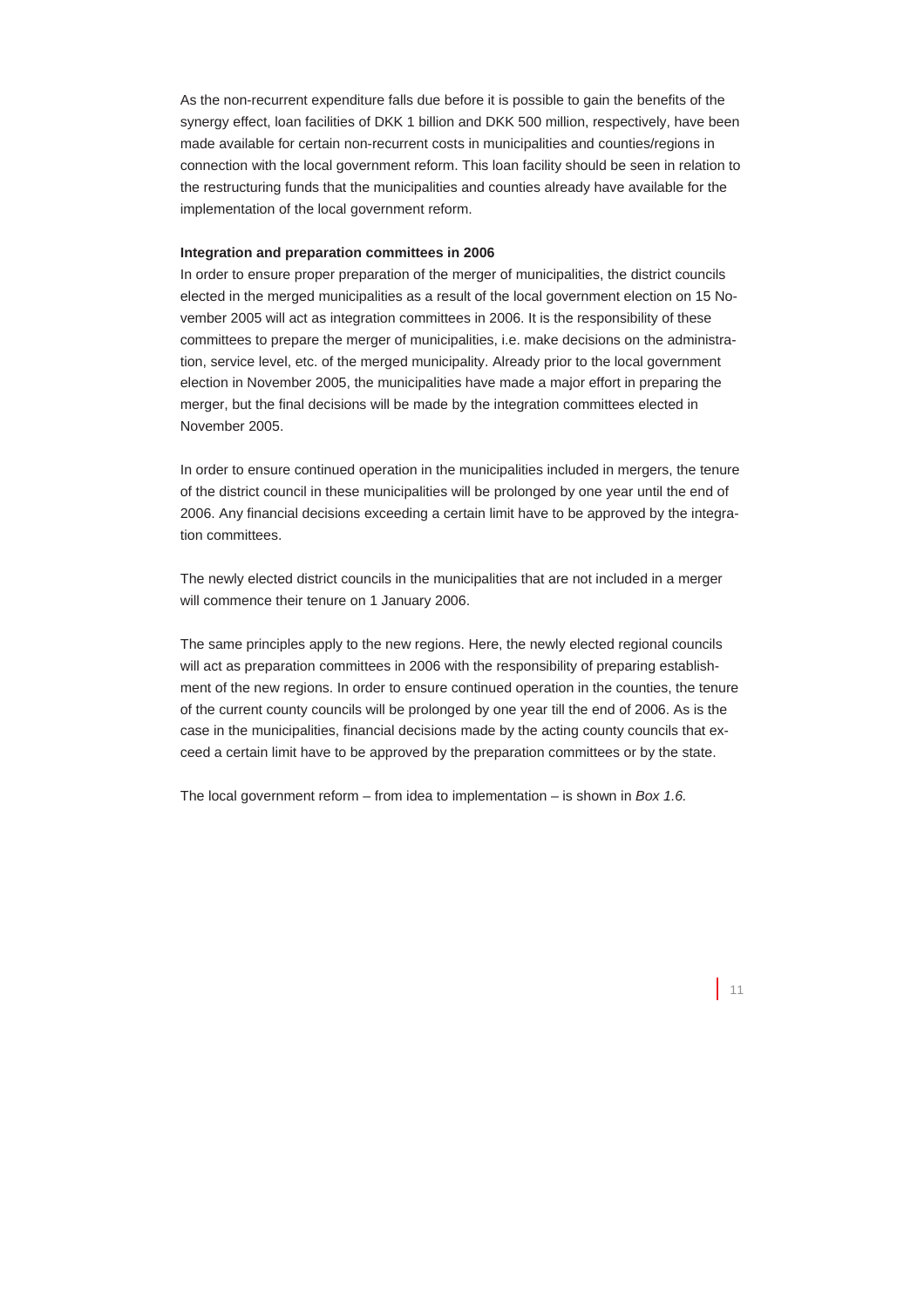



 $\overline{\phantom{a}}$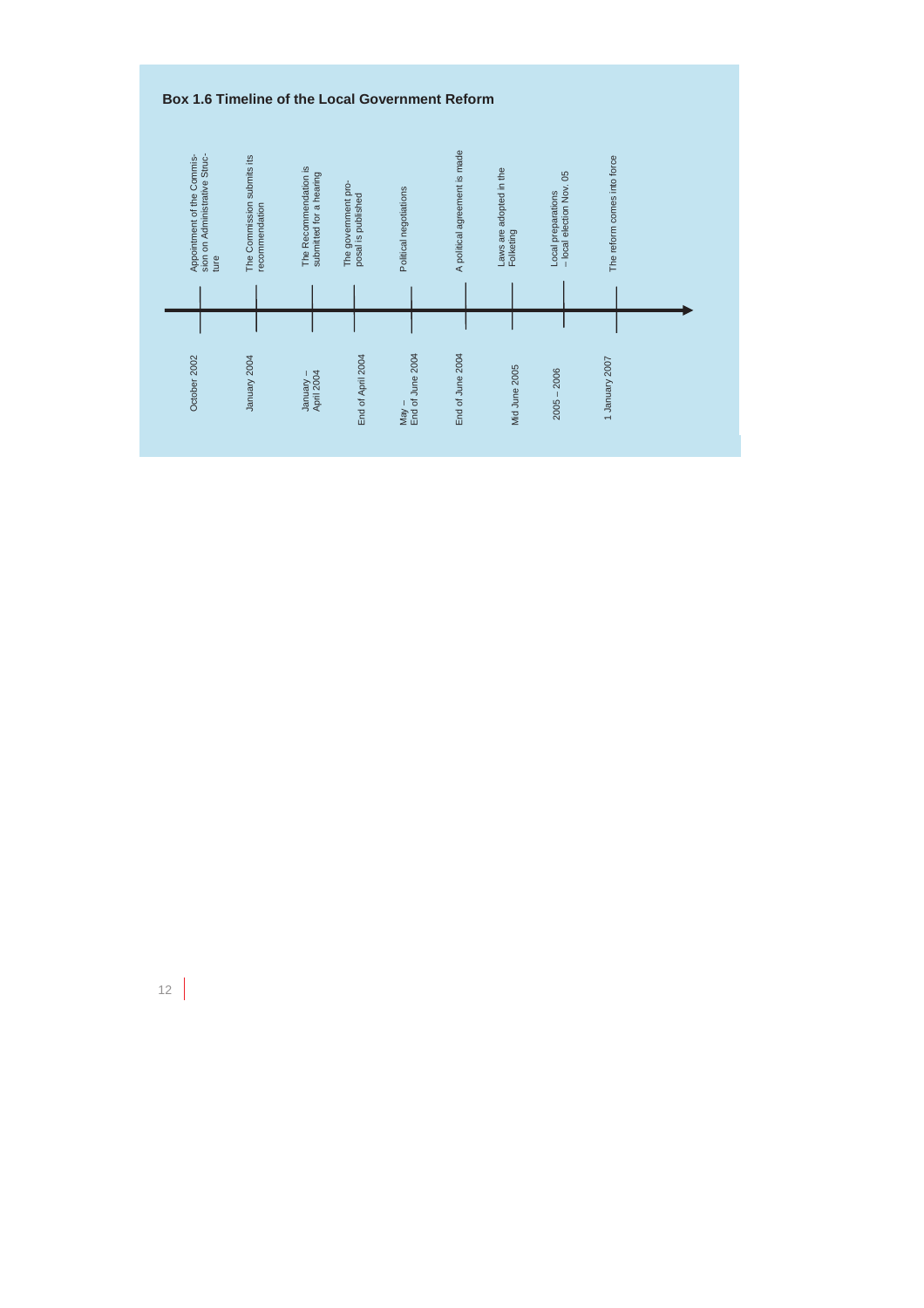# Chapter 2 A New Map of Denmark

**The local government reform has created a new map of Denmark. 98 municipalities will replace the previous 271. Counties are abolished and five regions will be created. The main guidelines for delimitation - in terms of geography and tasks – were provided for in the Agreement on a Structural Reform. This agreement also stipulated requirements regarding the size of the new municipalities. Then, it was up to the municipalities to agree on mergers to create larger and sustainable units.** 

### **Requirements regarding the size of the new municipalities**

The parties behind the Agreement on a Structural Reform recommended aiming for 30,000 inhabitants when creating the new municipalities.

A minimum size for the new municipalities was set at 20,000 inhabitants. Municipalities with less than 20,000 inhabitants should therefore merge into new, larger municipalities with at least 20,000 inhabitants. Alternatively, they could enter into a (voluntary) binding partnership with neighbouring municipalities (the so-called trapdoor solution). Such a partnership should be based on a population of at least 30,000 inhabitants.

When drawing the new map of Denmark, special allowances were made for island municipalities who were given the option to enter into a binding partnership with a municipality on the mainland to be able to meet the new requirements regarding size.

## **A voluntary and locally anchored process**

In the summer of 2004, all the municipalities were asked before 1 January 2005 to provide information on how they planned to ensure that the municipality in future would live up to the requirements regarding sustainability (size).

During the autumn of 2004, concrete negotiations regarding mergers of municipalities took place all over the country. Some municipalities were large enough to continue independently. Nevertheless, several of these municipalities chose to merge with one or more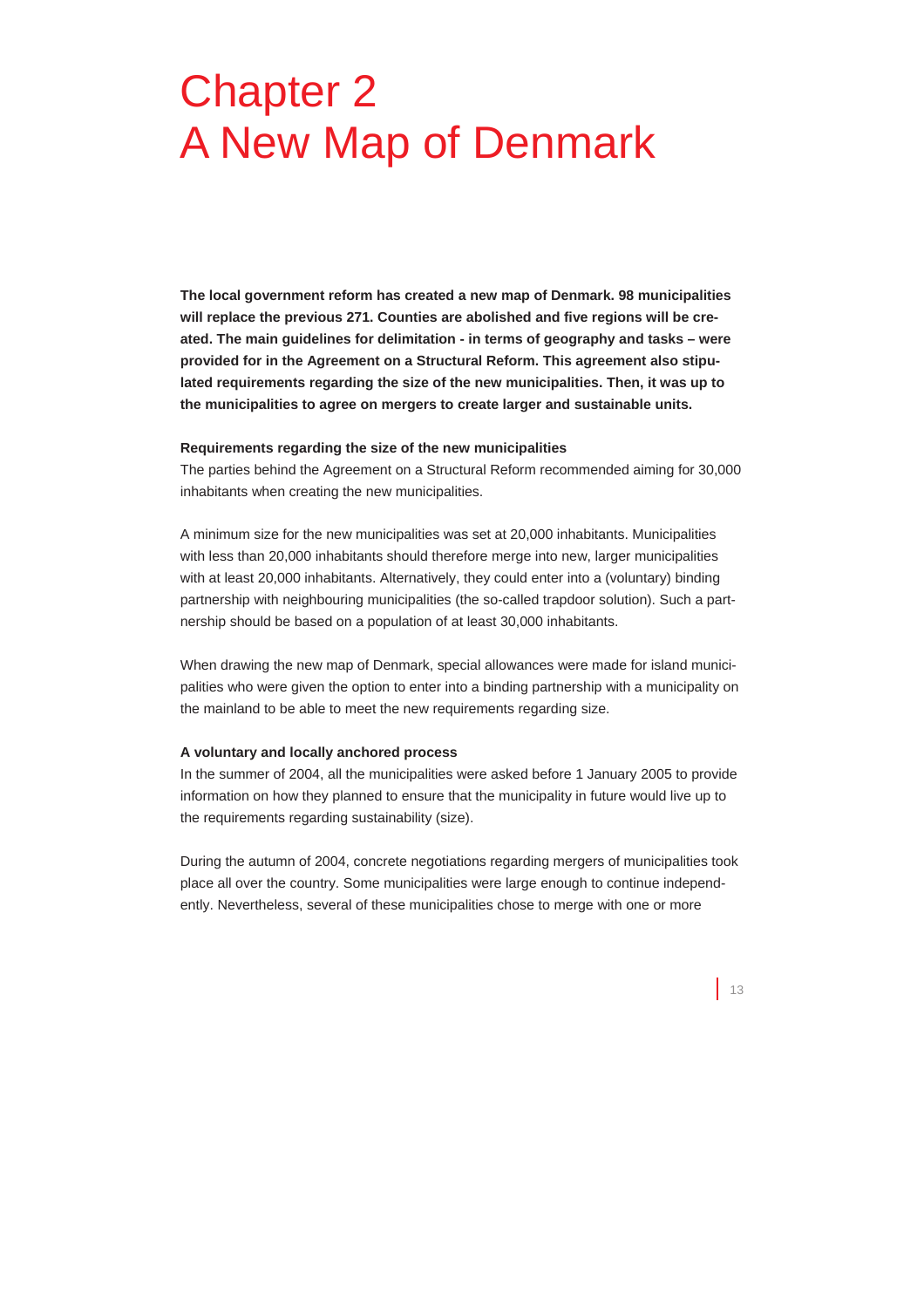neighbouring municipalities. Other municipalities were too small and had to merge or enter into partnerships with one or more neighbouring municipalities.

In January 2005, all the municipalities in Denmark had submitted their feedback to the Ministry of the Interior and Health. Only four of the 271 municipalities did not meet the requirements stipulated in the Agreement on a Structural Reform. They were the municipalities of Farum, Værløse, Holmsland and Hvorslev.

# **Agreement on the map of municipalities**

On the basis of the feedback from the municipalities, the Minister for the Interior and Health initiated negotiations with the conciliation parties (the Liberal Party, the Conservative Party and the Danish People's Party) as well as the Social Democratic Party and the Danish Social-Liberal Party at the end of February 2005 regarding the new map of Denmark.

On 3 March 2005, these negotiations resulted in a broad political agreement on the new map of Denmark. The parties accepted most of the requests submitted regarding the new municipalities. However, due to strong citizen requests, local referendums (primarily in counties) were held in 12 of the "old" municipalities regarding affiliation before approval of the planned merger of municipalities.

In addition, it was agreed that the Minister for the Interior and Health should enter into discussions with the three municipalities that did not meet the requirements regarding size, namely the municipalities of Farum, Værløse and Holmsland. The purpose of the discussions was to determine the special conditions to apply to the mergers in which the three municipalities were to be included.

Finally, the parties asked former Minister for the Interior, Thorkild Simonsen, to act as an arbitrator in the municipalities of Hvorslev/Langå, Aalestrup, Christiansfeld, Ikast/Brande/ Nr.-Snede, Nørager, Fredensborg-Humlebæk and Give as well as Lolland. The responsibility of the arbitrator was to investigate the circumstances on which the feedback from the municipalities were based and whether the solution chosen had local support. The investigations of the arbitrator resulted in local referendums in another 12 of the "old" municipalities.

Concurrently with the local referendums and the arbitrator's visit to the municipalities, the Folketing adopted the legislative basis for the map in June 2005 as part of the legislation for the reform (see *Appendix 1*). At the same time, the new municipalities submitted proposals for new names and the number of district council members in the new municipalities (see *Appendix 3* Municipalities after the reform).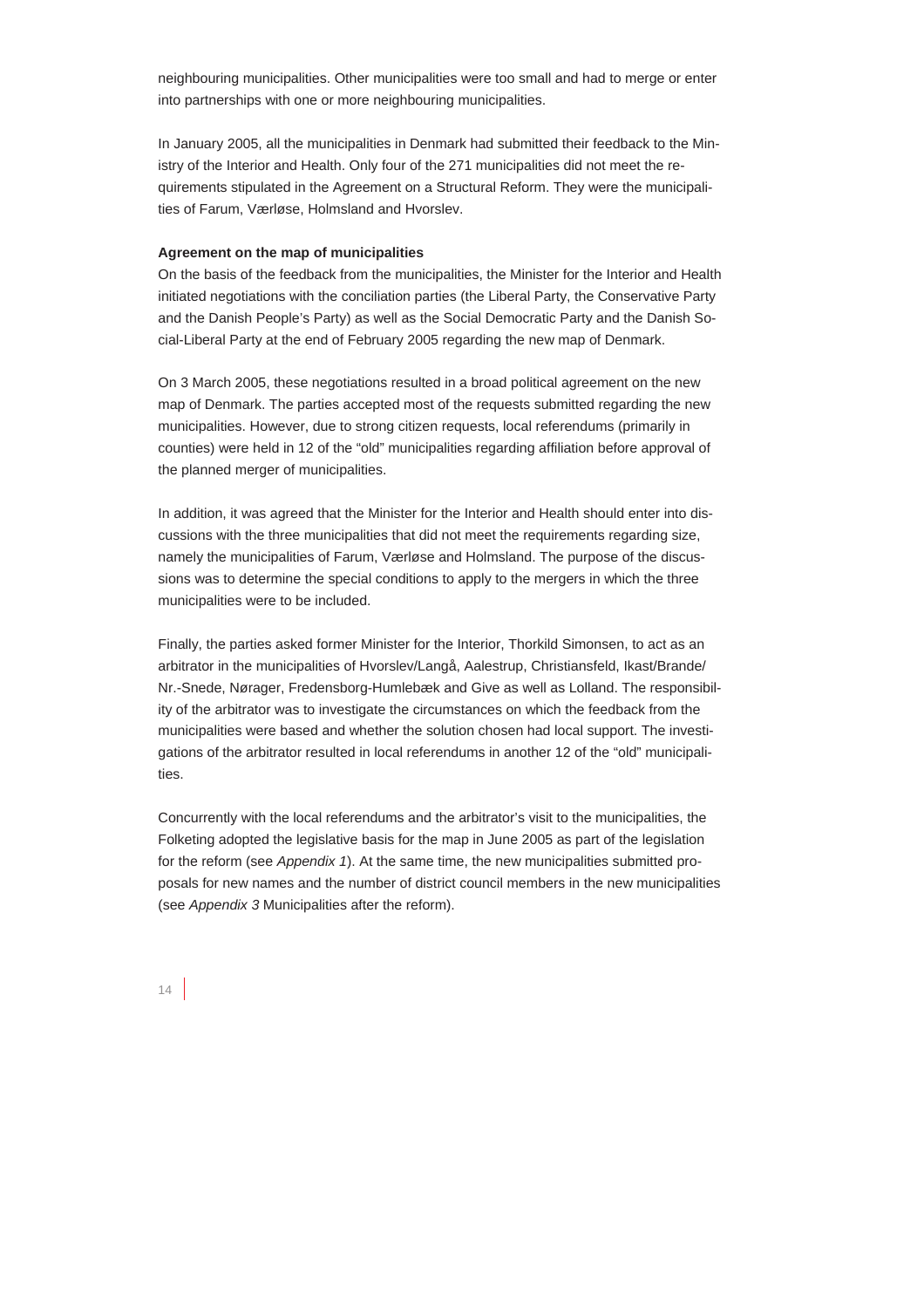On 23 June 2005 – almost a year after the Agreement on a Structural Reform was entered into – the new map of Denmark with 98 municipalities was completed (see *Figure 2.2* and *Box. 2.1*).



Note: Boundary adjustments due to local referendums are indicated on the map. See Executive Order 656 of 29 June 2005 on revision of the local and regional division and on binding partnerships for more detailed information about the new boundaries. Number of inhabitants as per 1 January 2005. See Appendix 3 regarding population in the municipalities.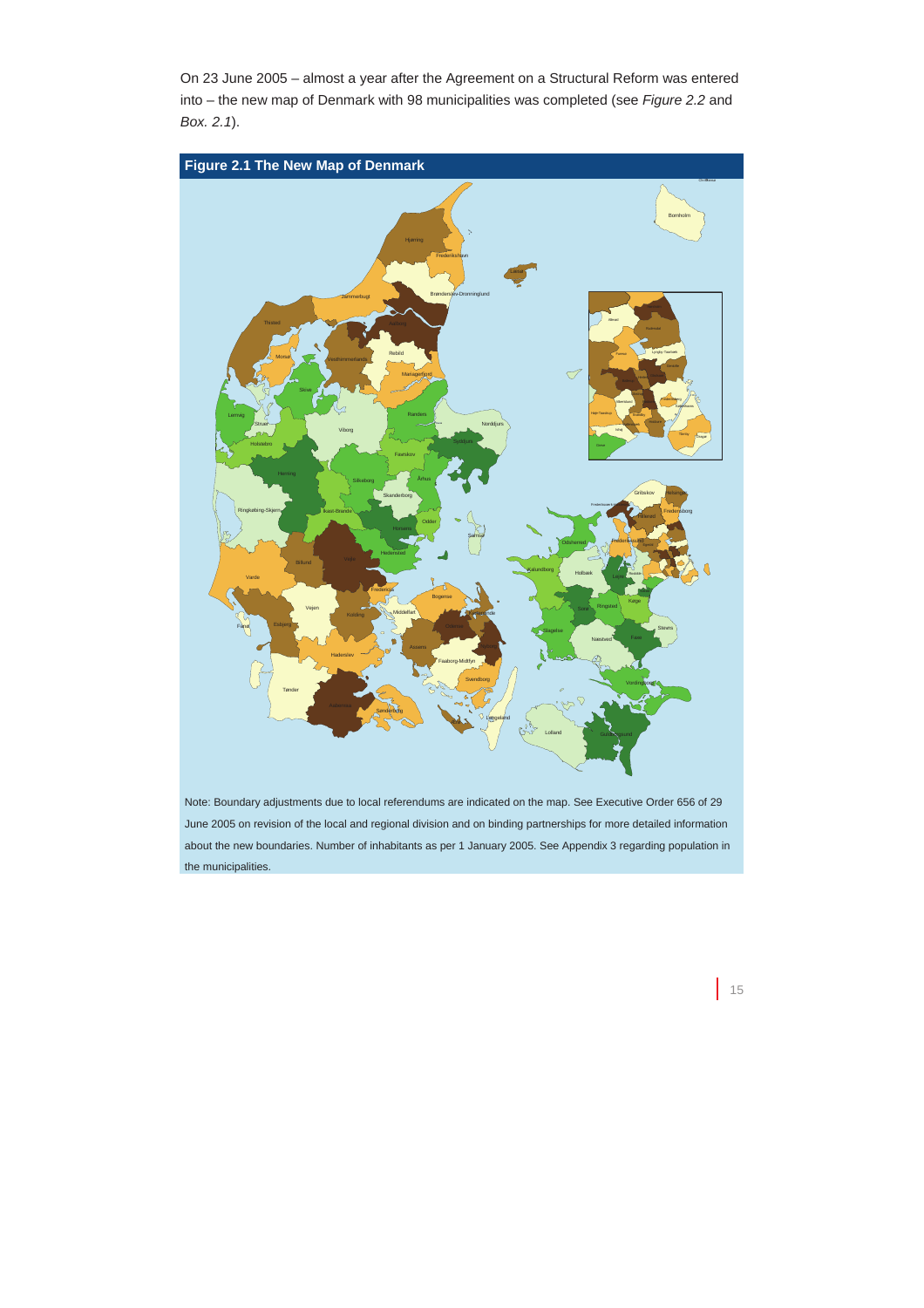# **Figure 2.1 The New Map of Denmark**

The political discussions regarding division implied:

- That the majority of the local proposals for new municipalities were approved without conditions
- That referendums would be held in 24 of the "old" municipalities prior to approval
- That the arbitrator in eight municipalities/areas should submit a supplementary decision basis for approval
- That the Minister for the Interior and Health initiated discussions with three "old" municipalities regarding the terms of a merger

The new map of Denmark with 98 municipalities was then created from:

- 65 merged municipalities
- 33 unchanged municipalities. Seven of these municipalities have less than 20,000 inhabitants and therefore, they all enter into binding partnerships. Five of the seven municipalities are islands.
- 11 municipalities were divided as a result of local referendums

# **Municipalities before and after the local government reform**

The municipalities after the local government reform are significantly larger than the municipalities before the reform. Before the local government reform, 206 municipalities (out of 271) had less than 20,000 inhabitants, but after the reform only 7 municipalities (out of 98) have less than 20,000 inhabitants. The population of the average municipality increases from just under 20,000 inhabitants before the reform to approx. 55,000 inhabitants after the local government reform.

*Figure 2.2* illustrates municipalities grouped by population before and after the local government reform.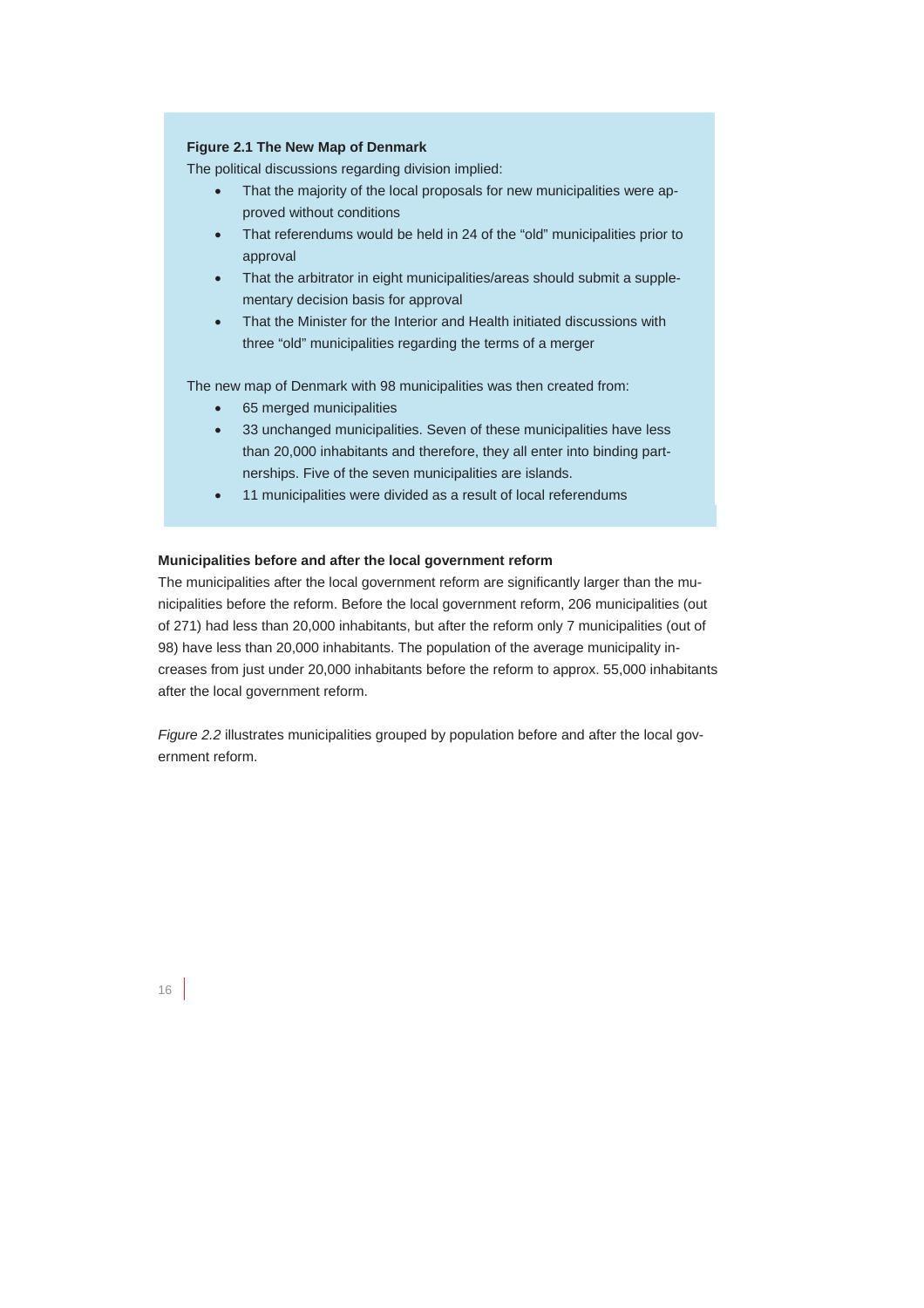# **Figure 2.2 Distribution of Municipalities by Population**



Source: Statistics Denmark, number of inhabitants as per 1 January 2005.

As shown in Figure 2.2, most of the municipalities before the local government reform had 5,000-9,999 inhabitants (42%) followed by the group with 10,000-19,999 inhabitants (28%). After the local government reform, most municipalities will have 30,000-49,999 inhabitants (40%) followed by the group with 50,000-99,999 (29%).

In the period up until 2007, more than a third of the population (1.9 million) lives in municipalities with less than 20,000 inhabitants. After the local government reform, only just under 1% (approx. 55,000) of the population will live in municipalities with less than 20,000 inhabitants. *Figure 2.3* shows the total number of inhabitants in the groups of municipalities.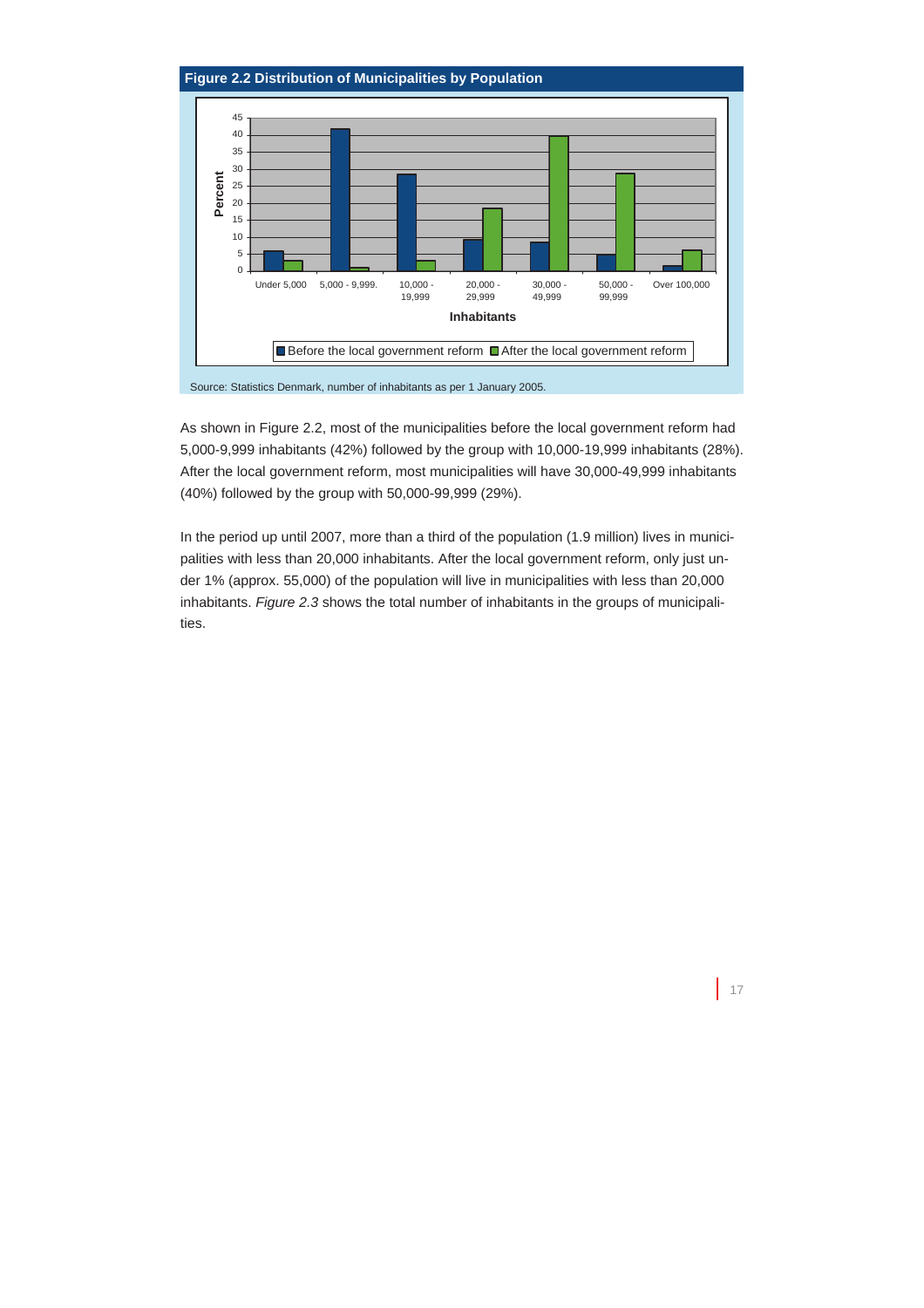



Source: Statistics Denmark, number of inhabitants as per 1 January 2005.

Figure 2.3 shows that after the local government reform approx. 3.3 million people will live in municipalities with more than 50,000 inhabitants and approx. 4.9 million in municipalities with more than 30,000 inhabitants.

In terms of land, the local government reform will result in the average size of municipalities changing from 159 square kilometres (the size of the "old" municipality of Holbæk) before the local government reform to an average of 440 square kilometres (the size of the new municipality of Svendborg) after the reform. *Figure 2.4* illustrates the area that the municipalities cover before and after the reform.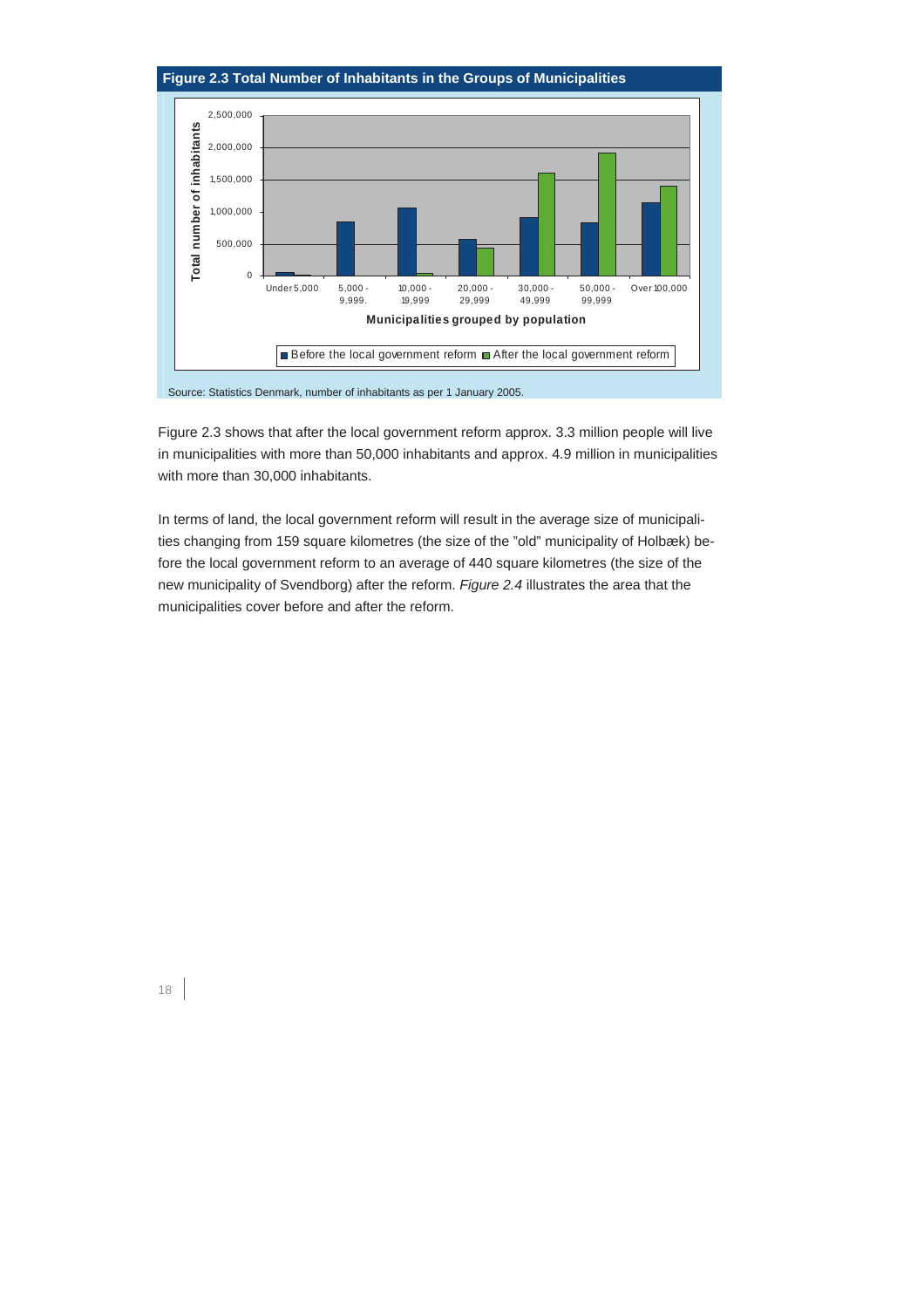# **Figure 2.4 Area that the Municipalities Cover before and after the Reform.**



Source: Local key figures for 2004. Boundary adjustments have not been taken into consideration.

As the figure shows, 71% of the municipalities covered less than 200 square kilometres before the local government reform. After the reform this group has been more than halved to 32%. The smallest municipality in terms of land both before and after the reform is the City of Frederiksberg covering just under 9 square kilometres. The largest municipality before the reform was Bornholm covering 588 square kilometres. After the local government reform, the largest municipality is Ringkøbing-Skjern covering 1,489 square kilometres.

# **Size of municipalities in Europe**

A comparison of the population in municipalities in selected European countries shows that there are major differences, cf. *Table 2.1.* Like Sweden, Denmark has no municipalities with less than 1,000 inhabitants. However, more than half of the Spanish municipalities and more than 75% of the French municipalities have less than 1.000 inhabitants.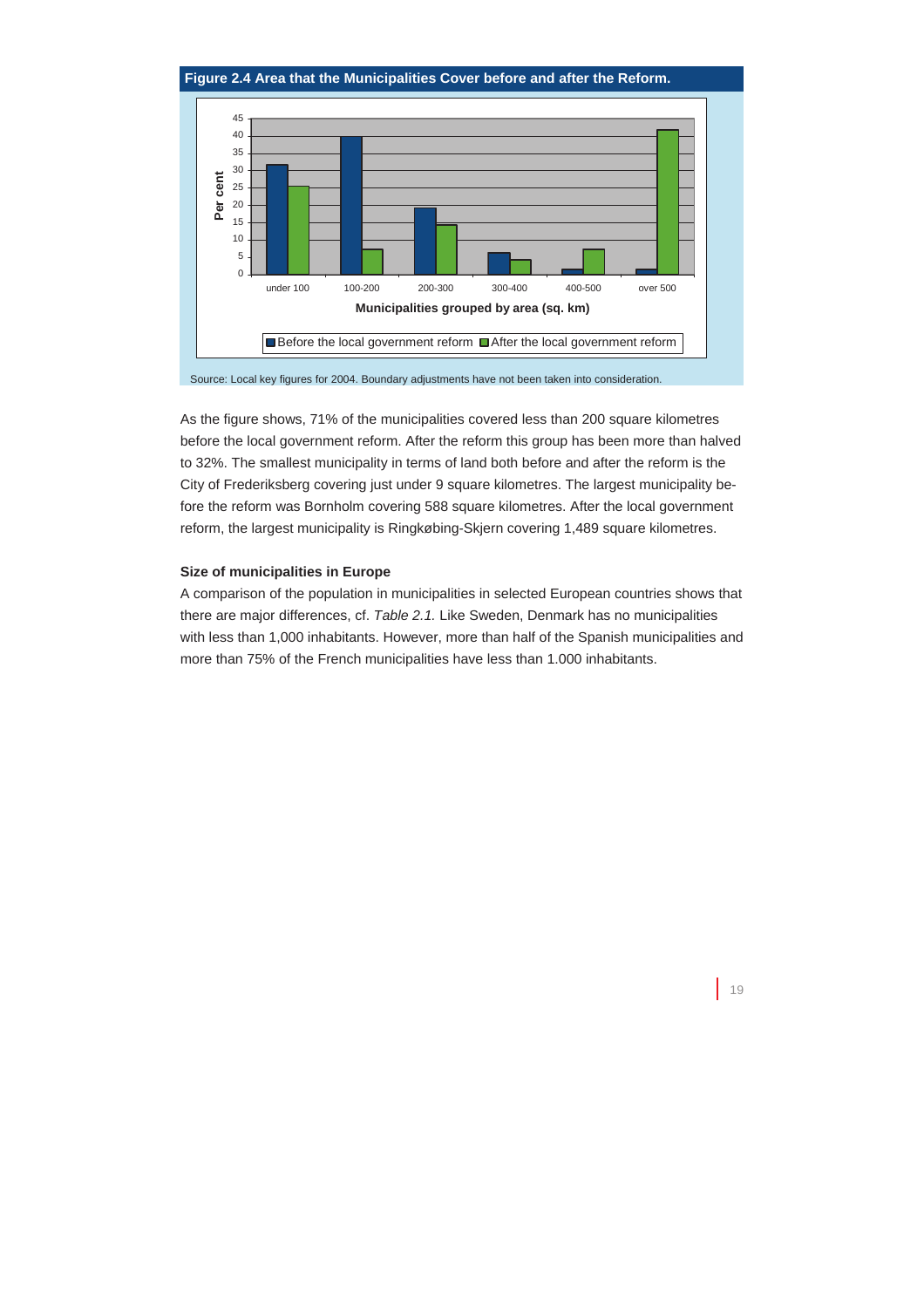| rapie z. r. opulation in municipalities in oelected European Countiles |                       |                    |                     |                      |                       |                 |              |                 |
|------------------------------------------------------------------------|-----------------------|--------------------|---------------------|----------------------|-----------------------|-----------------|--------------|-----------------|
|                                                                        | <b>Under</b><br>1,000 | $1.000 -$<br>5,000 | $5.001 -$<br>10,000 | $10.001 -$<br>50,000 | $50,001 -$<br>100,000 | Over<br>100,000 |              |                 |
|                                                                        |                       |                    |                     | Per cent             |                       |                 | <b>Total</b> | Average<br>size |
| Denmark 2005                                                           | $\overline{0}$        | 5.9                | 41.7                | 46.1                 | 4.8                   | 1.5             | 271          | 19,900          |
| Denmark 2007 <sup>1</sup>                                              | $\overline{0}$        | 3.1                | $\mathbf{1}$        | 61.2                 | 28.6                  | 6.1             | 98           | 55,200          |
| Finland                                                                | 5.1                   | 46.3               | 25                  | 20.4                 | 1.8                   | 1.4             | 432          | 12,100          |
| France                                                                 | 76                    | 19                 | 2.7                 | 2.1                  | 0.2                   | 0.1             | 36.565       | 1,600           |
| <b>The Netherlands</b>                                                 | 0.2                   | 2.1                | 12.6                | 71.3                 | 8.4                   | 5.6             | 467          | 34,900          |
| Italy                                                                  | 24.2                  | 47.1               | 14.6                | 12.4                 | 1.2                   | 0.0             | 8.101        | 7,200           |
| Norway                                                                 | 5.3                   | 50.3               | 21                  | 20.6                 | 1.6                   | 1.2             | 433          | 10,500          |
| Spain                                                                  | 60.7                  | 24.3               | 6.6                 | 6.8                  | 0.9                   | 0.7             | 8,109        | 5,300           |
| Sweden                                                                 | $\overline{0}$        | 4.5                | 21                  | 59.7                 | 10.7                  | 4.1             | 290          | 31,100          |

# **Table 2.1 Population in Municipalities in Selected European Countries**

Note.:<sup>1</sup>) Municipalities with 1-5,000 and 5-10,000 inhabitants are islands and municipalities entering into binding partnerships

Source: Denmark: Statistics Denmark. Population as per 1 January 2005; Finland: Statistics Finland. Data from 2004. France: Ministère de L'intèrieur. DGCL. "Les collectivés locales en chiffres 2004". Data from 1999. The Netherlands: Statistics Netherlands. Data from 2005. Italy: Istat. Data from 2004. Norway: Statistisk Sentralbyrå. Data from 2005. Spain: Instituto Nacional de Estadistica. Data from 2004. Sweden: Statistiska Centralbyrån. Data from 2005.

In the majority of the countries, there are less than 10,000 inhabitants in more than 50% of the municipalities. In Sweden the proportion of municipalities with less than 10,000 inhabitants is somewhat lower (approx. 25%) and in the Netherlands there are less than 10.000 inhabitants in approx. 15% of the municipalities. After 2007, Denmark will differ from the other countries in that only approx. 4% of the municipalities will have less than 10,000 inhabitants.

In most of the countries selected, the very large municipalities with more than 100,000 inhabitants constitute 1-2% of the municipalities. The exceptions are Sweden where approx. 4% of the municipalities have more than 100,000 inhabitants and the Netherlands where approx. 5% of the municipalities have more than 100,000 inhabitants. In Denmark, there are more than 100,000 inhabitants in approx. 1.5% of the municipalities in 2005. This figure will increase to just over 6% in 2007 in connection with the local government reform.

#### **Five regions**

In connection with the local government reform, the counties will be abolished. This also applies to the Copenhagen Hospital Corporation (HS) and the Greater Copenhagen Authority (HUR). Five new regions will be created with between 0.6 and 1.6 million inhabi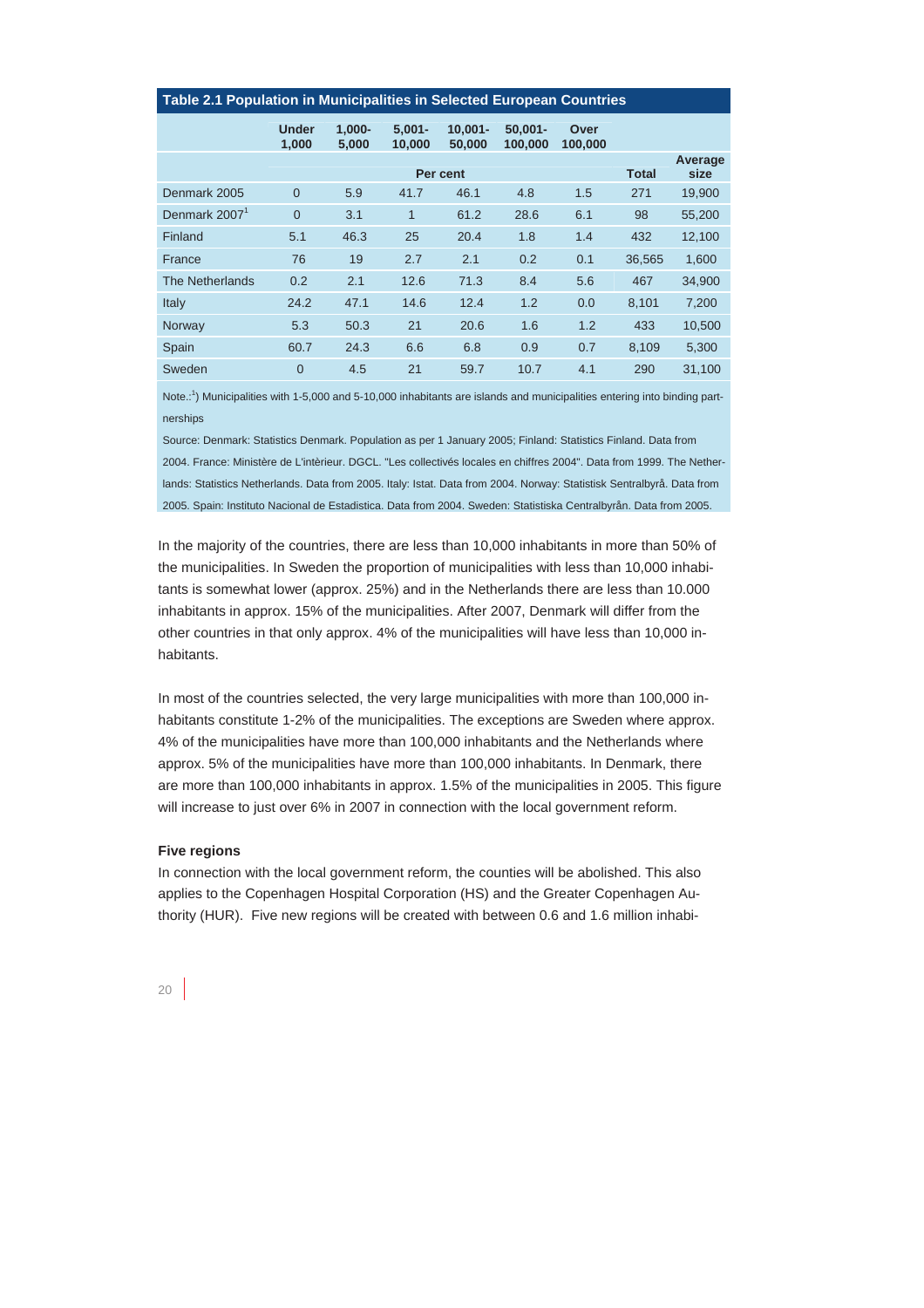tants. The regions will consequently be significantly larger than the counties with a population of almost 225,000 (the county of Ribe) and almost 660,000 (the county of Århus).

In terms of land the regions will also be much larger than the counties. The counties are between 528 square kilometres (City of Copenhagen) and almost 6,200 square kilometres (County of Northern Jutland), but the regions will be between 2,560 square kilometres (Region Hovedstaden) and 13,190 square kilometres (Region Midtjylland). *Figure 2.5* shows the boundaries of the regions and their head offices.



The majority of the counties will be included in the regions undivided. The exceptions are the counties of Viborg and Vejle. Furthermore, part of the municipality of Mariager in the county of Århus will in future be a part of Region Nordjylland (see Appendix 3). In addition, there will be a few adjustments of regional boundaries as a result of local referendums.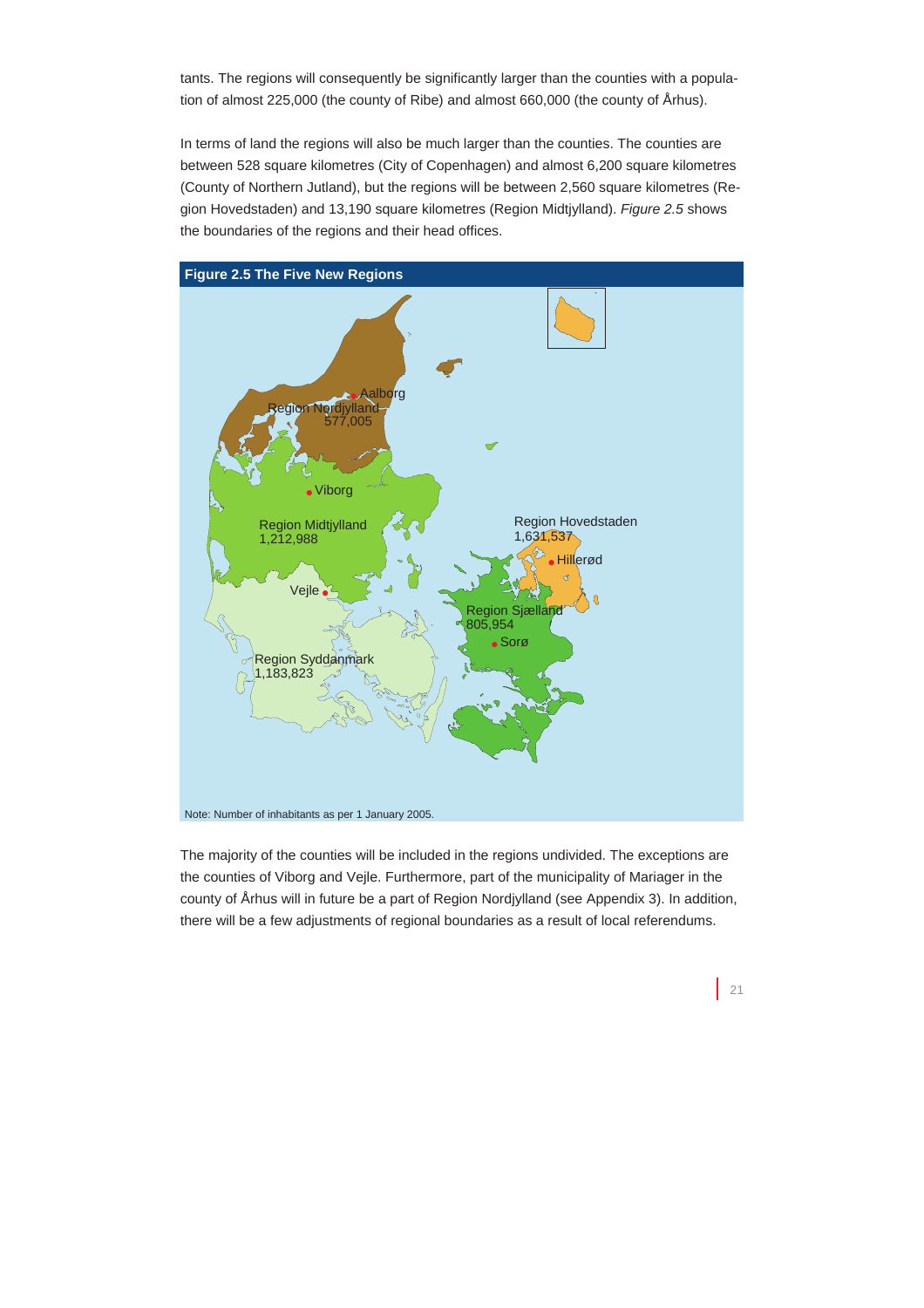# Chapter 3 Who will be doing what in the Public Sector?

**The local government reform will create a new public sector where the state lays down the general framework. The municipalities will undertake most of the citizenrelated tasks. Five new regions will be responsible for health care, preparation of regional development plans and solution of certain operational tasks for the municipalities.** 

#### **A new distribution of tasks in the public sector**

The local government reform will result in a comprehensive reorganisation of tasks in the public sector. The tasks of the counties will be distributed between regions, municipalities and the state. Furthermore, some tasks will be transferred between the state and the municipalities. Figure 3.1 shows the distribution of tasks (distribution of expenditure) between the state, counties/regions and the municipalities before and after the local government reform.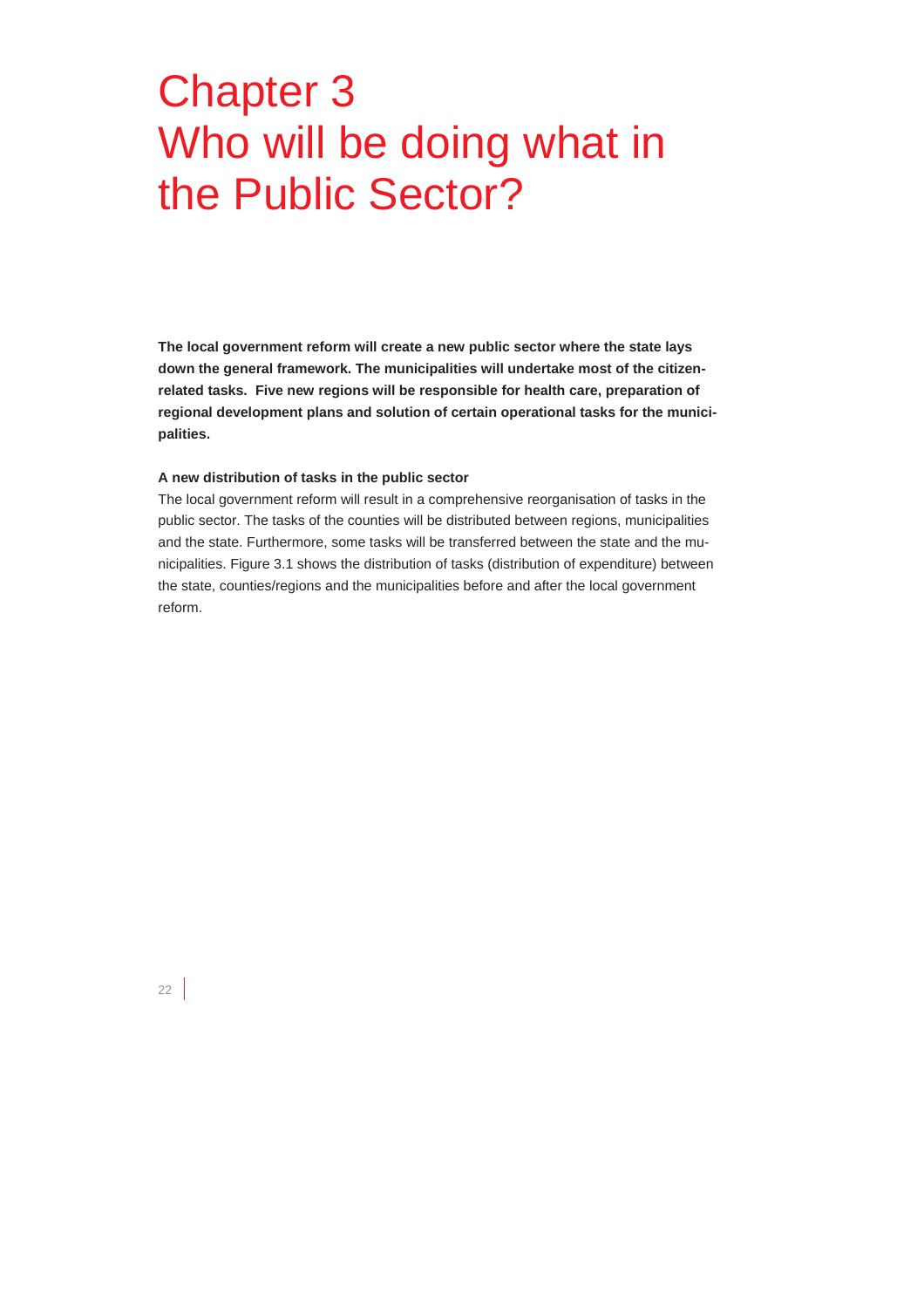#### **Figure 3.1 Distribution of Tasks between the State, Counties/Regions and Municipalities before and after the Local Government Reform Distribution of Tasks 2004 (Expenditure)**  46% 14%  $10<sup>°</sup>$ **Municipalities** Counties State, inc luding offic ial private institutions + soc ial funds **Distribution of Tasks after the Local Government Reform (Expenditure)**  43% 48% 9% **Municipalities** Counties ■ State, including official private institutions + social funds

Note: The distribution of tasks after the local government reform is to some extent based on estimates, including estimates of the amount of regional tasks within the area of social services and special education. Source: Statistics Denmark and our own calculations.

The figure shows that the municipalities' share of public tasks (measured on expenditure) is expected to increase after the local government reform. However, the regional share of tasks is expected to fall and the state's share, including official private institutions, will increase.

The following is a description of the distribution of tasks in the public sector after the local government reform. The description will have special focus on the areas where there is a change of the distribution of responsibility. Regarding the increased financing responsibility of the municipalities, especially within the health care sector, please see Chapter 4.

# **Municipalities as the citizens' access point to the public sector**

Already before the local government reform, the municipalities had undertaken a major part of the citizen-related service tasks such as care of the elderly, child care, primary school and a number of social services. When the local government reform comes into force on 1 January 2007, the municipalities will be assigned a number of new tasks within the following areas:

- Health care
- **Employment**
- Social services
- Special education
- Business service
- Collective transport and roads
- Nature, environment and planning
- **Culture**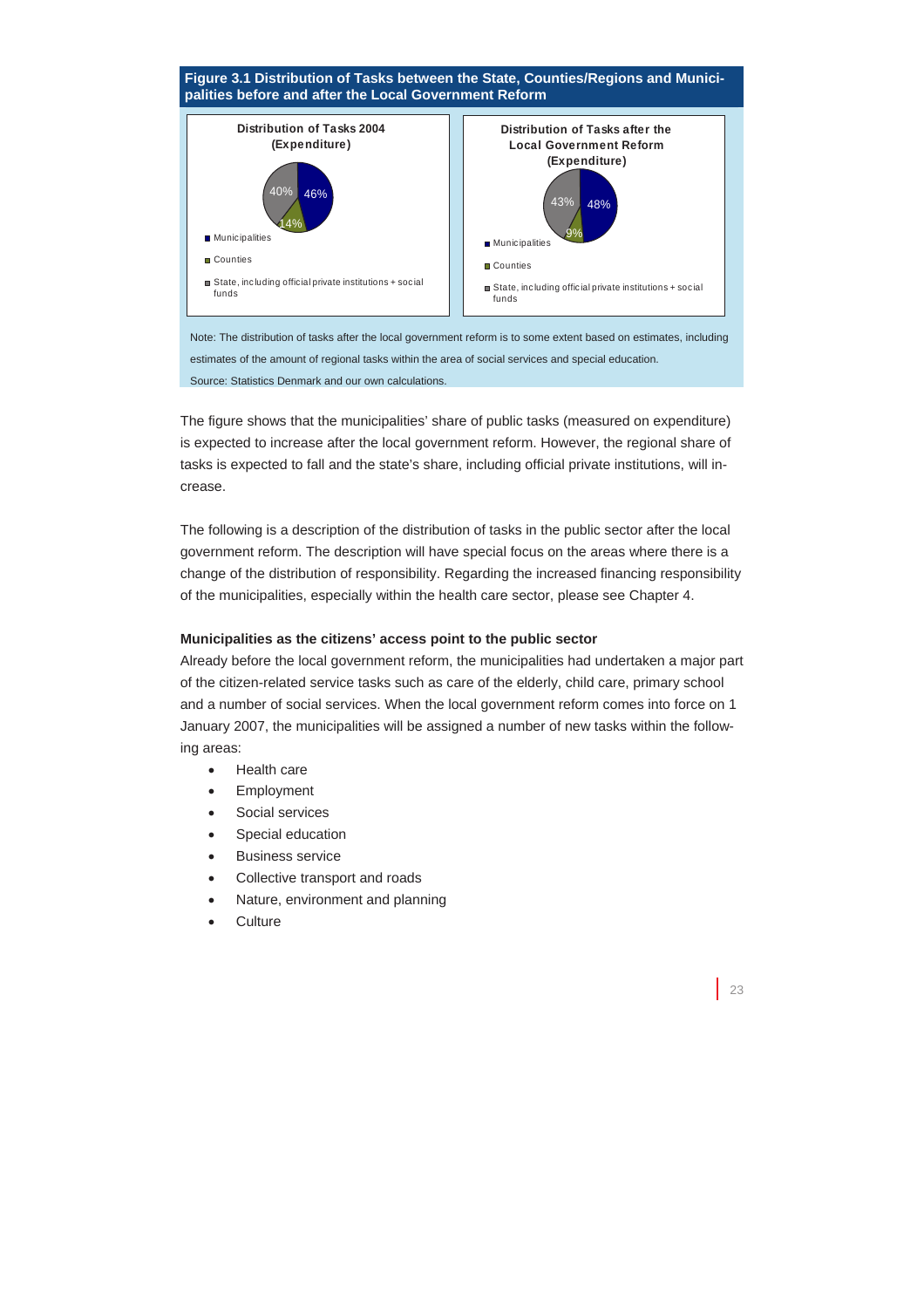• Cross-functional citizen service

# *Health care*

With the local government reform municipalities will have a more important role in the health care sector. The municipalities will have the overall responsibility for any rehabilitation that does not take place during hospitalisation. Before the reform, this responsibility was shared with the counties. In addition, the municipalities will take over the main responsibility for preventive treatment and promotion of health for citizens residing in the counties. The purpose is to integrate preventive treatment and health promotion with the other local tasks in the close environment of the citizens, i.e. day care, schools, centres for the elderly, etc. Furthermore, treatment of alcohol and drug abuse will become the responsibility of the municipalities after 1 January 2007. The municipalities will also be responsible for specialised dental treatment for the mentally afflicted, etc. which currently lies in the counties.

In addition, a new financing scheme will support the performance of the municipalities within health care as they will participate in financing health care in the future. This will be described in further detail in Chapter 4.

# *Employment*

With the local government reform the state and the municipalities will enter into binding partnerships on employment in new joint job centres in all the municipalities (except the islands).

The local job centres will be a joint access point for all the citizens and companies needing help and service regarding employment.

10 pilot job centres will be established where the municipalities on behalf of the state will help the insured unemployed find work.

# *Social services*

Until 1 January 2007, counties and municipalities share the responsibility for a number of social service tasks. The local government reform places total responsibility for financing, supply and authority in relation to the citizen with the municipalities. The purpose is to create a clear and unambiguous distribution of responsibility and to make sure that social tasks to a larger extent are performed by qualified employees in the close environment and in correlation with the other services provided by the municipality. The change implies that the municipalities decide which services to provide to the citizens. It also implies that the municipalities pay for the services used by the citizens in the municipality. The municipalities will receive reimbursement for part of the expenditure for very expensive individual cases through a state reimbursement scheme.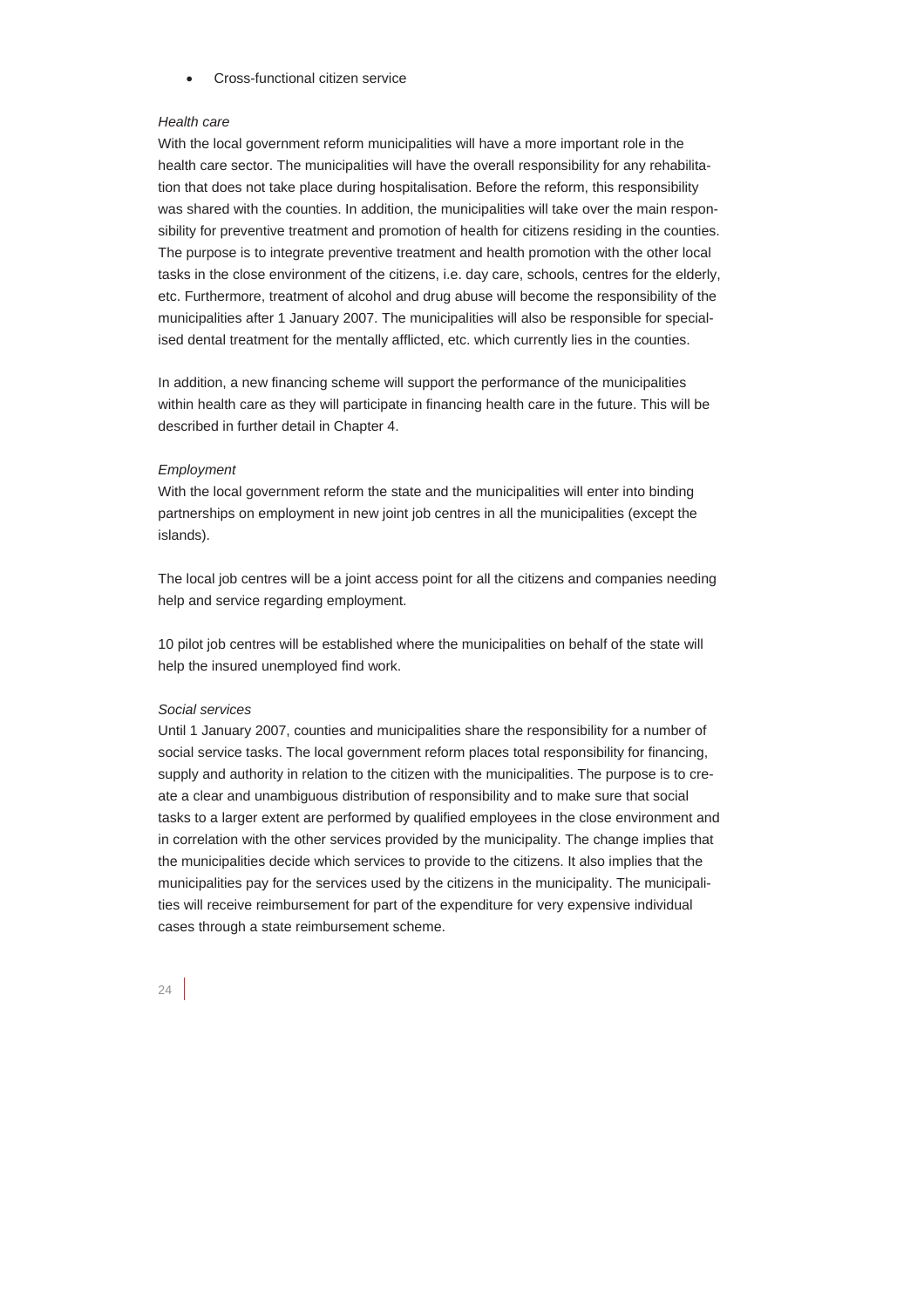The actual operation of the county institutions within the social sector will be taken over by the regions as per 1 January 2007 unless a specific agreement is made in 2006 that an institution is taken over by the municipality where it is located. All institutions for children and young people with social or behavioural problems except secured institutions will be taken over by the municipalities where the institutions are located. A municipality may, however, in 2006 make an agreement with the preparation committee of the region that the region after 1 January 2007 on behalf of the municipality continues to run an institution for children and young people with social or behavioural problems.

The municipalities can at any time take over regional tasks within the social sector that are located in the municipality. In order to ensure a continued smooth decentralisation of tasks, the liaison committee, consisting of the chairman of the regional council and the mayors of the municipalities in the region, should at least once during each election period discuss whether it would be more favourable to let the municipality take over the responsibility for a social institution.

# *Special education*

Like in the social sector before the local government reform, counties and municipalities share the responsibility for special education. After the reform this task will belong to the municipalities exclusively. This means that municipalities from 2007 will be responsible for all kinds of special education and special pedagogical assistance for small children as part of their responsibility for schools and for special education of adults (except dyslexic adults where the responsibility will be transferred to the state and provided by adult education centres (VUC)).

### *Business service*

With the local government reform the municipalities will be responsible for local business service. Before the local government reform the responsibility of offering business service to companies and entrepreneurs lies in 15 business centres all over the country and it is jointly financed by the state, counties and municipalities. Many of these centres currently offer comprehensive business services. The purpose of placing the entire responsibility with the municipalities is to give the new larger municipalities the possibility of providing a consistent and high quality business service based on closeness and daily contact with the business sector.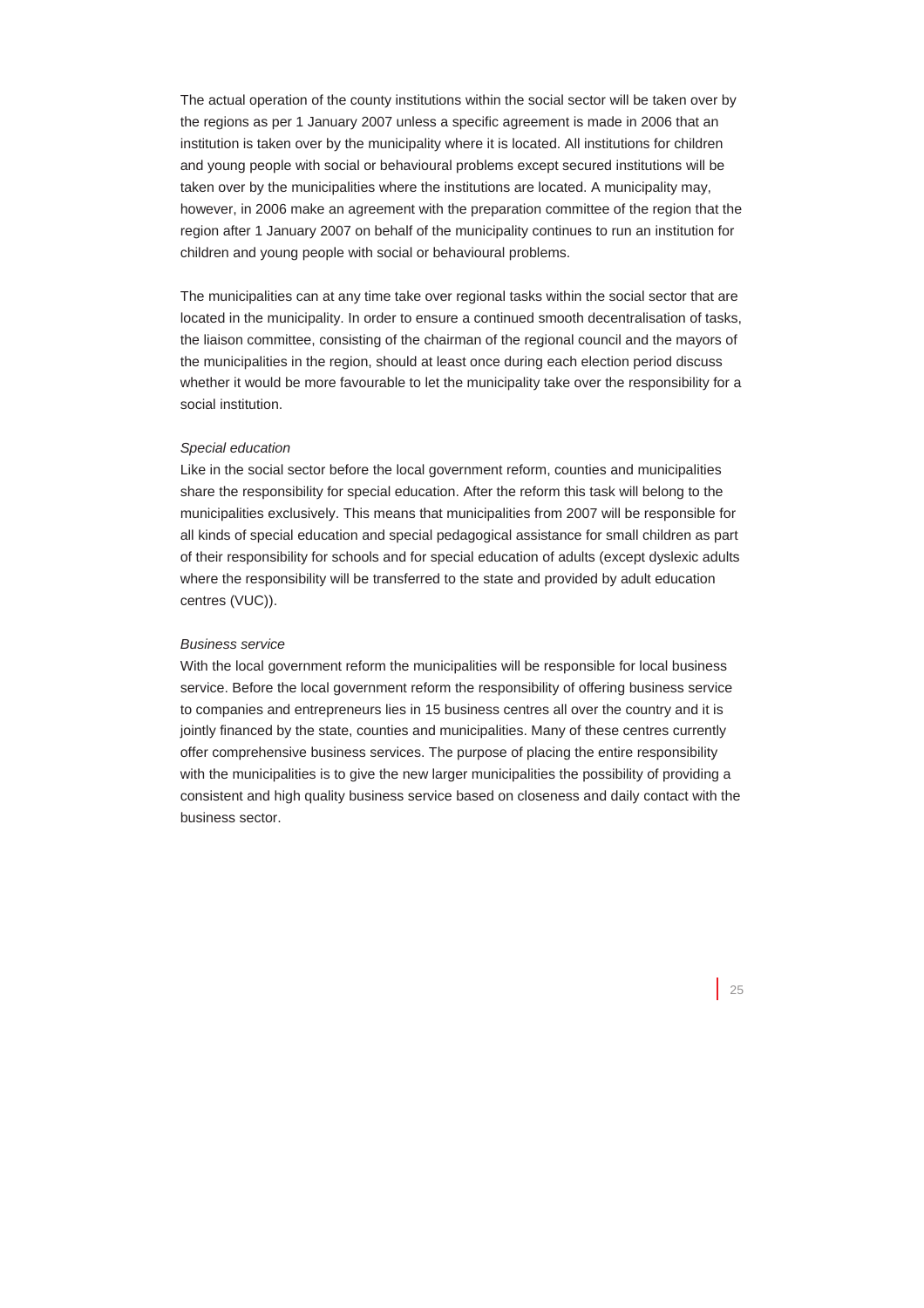## *Collective transport and roads*

When the local government reform comes into force, the tasks involved in local and regional public bus transport will be undertaken by new transport companies established by the regions. Each municipality participates in a transport company. Of the nine members of the executive committees of the transport companies, the regions appoint two and the municipalities seven.

The transport companies will be responsible for bus transport, fixing rates and establishing ticket systems and schedules as well as coordination and planning. The transport companies will also be responsible for private railroads and individual transport of the disabled.

On 1 January 2007, the municipalities will take over the majority of the county roads. Consequently, the municipalities will take over all the local roads (approx. 8,000 km out of a total of approx. 10,000 km of county roads).

# *Nature, environment and planning*

The municipalities will take over most of the county tasks involving nature and environment, including environmental approval and inspection and protection of nature and streams.

In addition, the municipalities will take over the majority of the county tasks within physical planning. Consequently, local plans will become the source where citizens, companies and stakeholder organisations can acquire information about rules, goals and guidelines for the development of the towns and countryside of the municipality.

### *Culture*

The principle of the distribution of tasks within culture after the local government reform is that the municipalities will be responsible for financial support of areas and institutions that are local or have a natural local affiliation. The purpose is to promote local commitment to culture.

Municipalities will take over a number of tasks involving relics of the past from the counties. Furthermore, it will become compulsory for the municipalities to run a school of music. After a 4-year transitional period, municipalities will take over the responsibility for the local state recognized museums (Section 15 museums) and for a number of tasks within the cultural sector that have previously been performed by the counties without the statutory obligation to do so.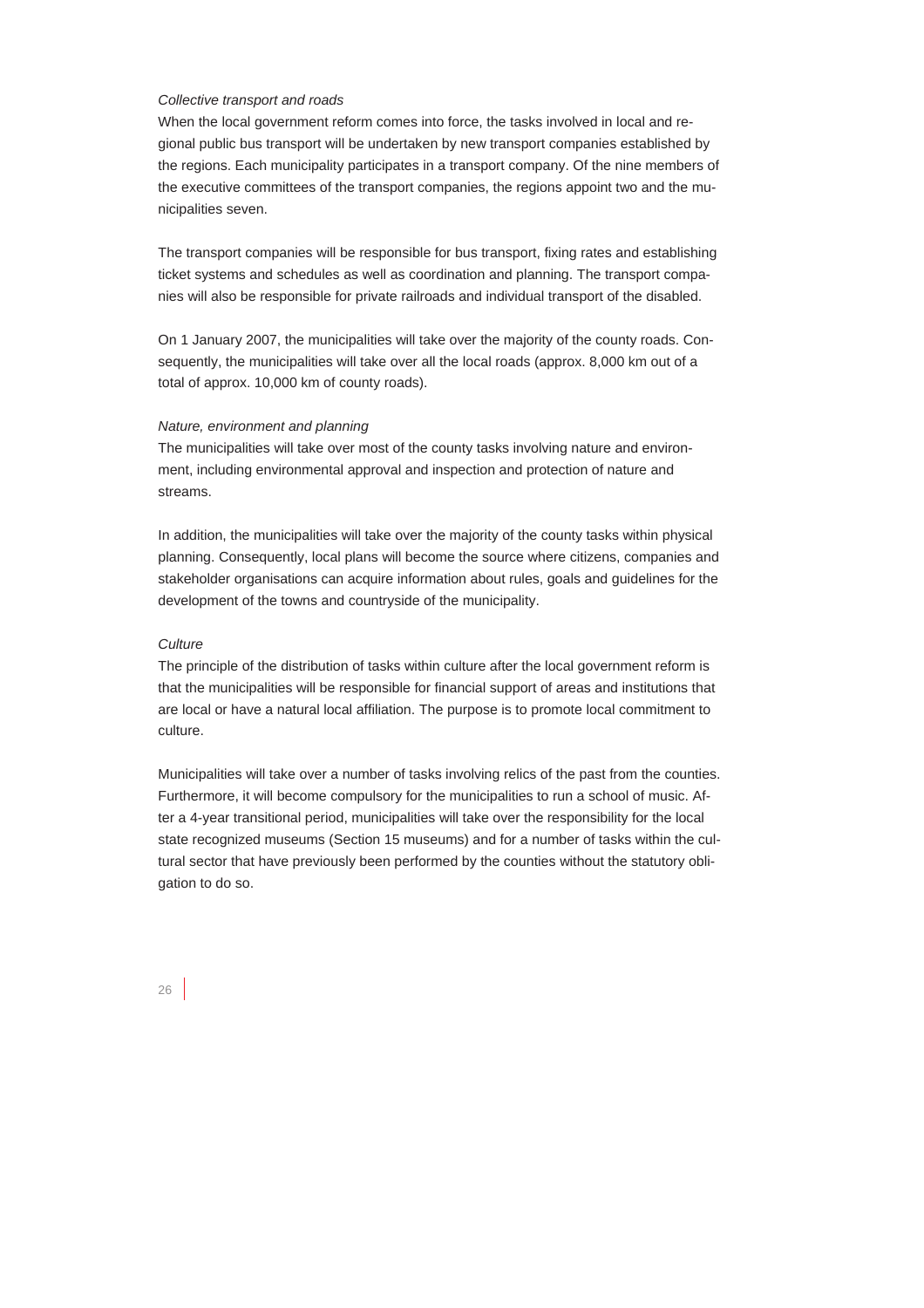# *Citizen service*

The local government reform will enable citizen service centres (the so-called quick desks and service shops) to undertake more administrative citizen service tasks. This change will enter into force on 1 November 2005.

Consequently, it will become easier for the municipalities to establish citizen service centres so that citizens only have to go to one place regardless of which public authority or administration has the final responsibility for case handling. In these citizen service centres the municipality will be able to solve local tasks as well as tasks on behalf of other authorities.

After 1 January 2007, when applying for a passport or a driving licence, citizens will be able to submit a photo and an application to the municipality where the documents will be paid for and subsequently delivered. However, production and authority regarding the issue of passports and driving licences still lie with the police.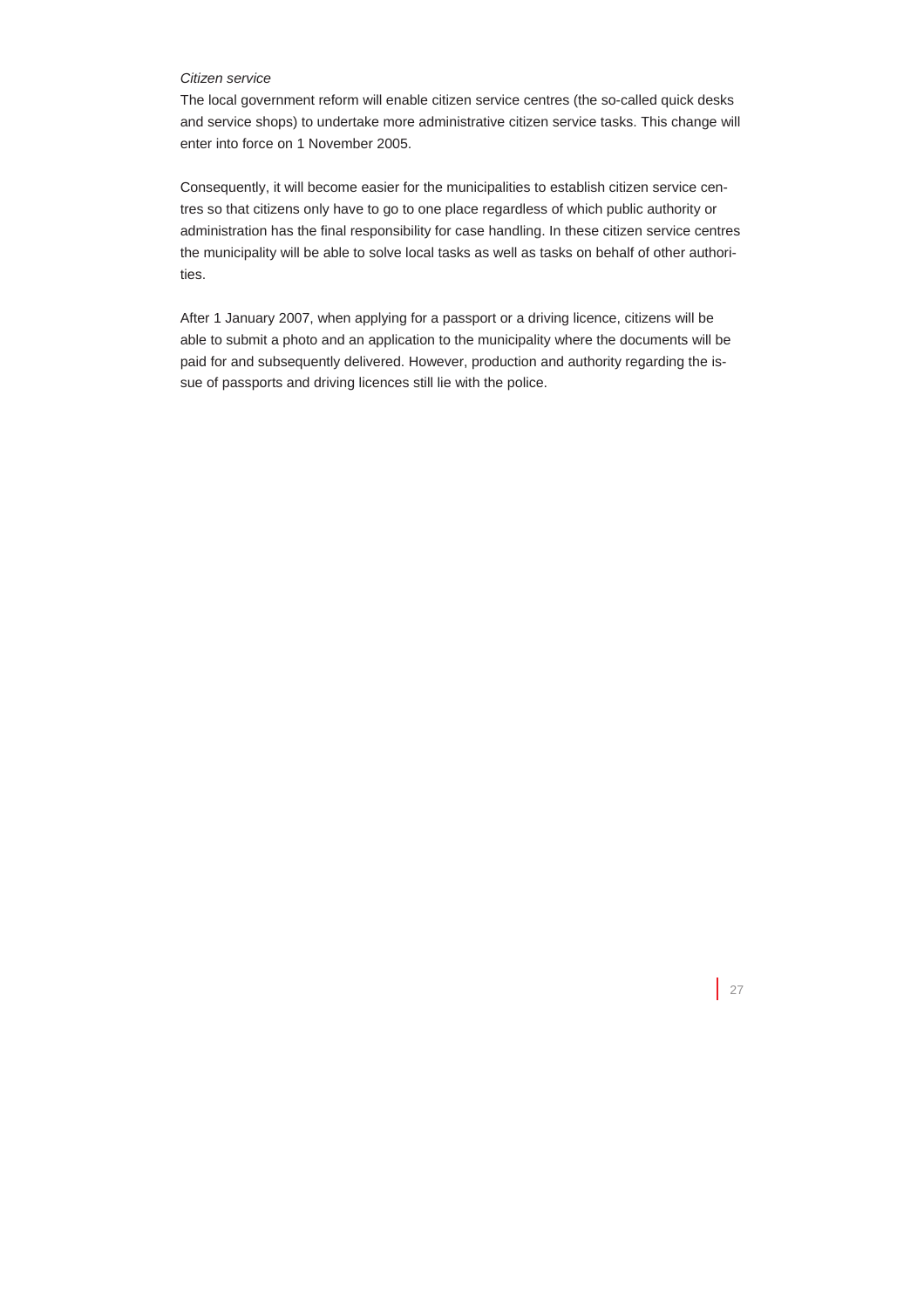# **Box 3.1 Responsibilities of the Municipalities after 1 January 2007:**

- Social services: Total responsibility for financing, supply and authority
- Child care
- Primary school, including any special education and special pedagogical assistance for small children
- Special education for adults
- Care for the elderly
- Health care: Preventive treatment, care and rehabilitation that do not take place during hospitalisation, treatment of alcohol and drug abuse, home care, local dental care, special dental care and social psychiatry
- Activation and employment projects for the unemployed without insurance in job centres run jointly with the state (10 pilot municipalities undertake the task for the unemployed with insurance on behalf of the state)
- Integration and language education for immigrants
- Citizen service regarding taxation and collection in cooperation with state tax centres
- Supplies and emergency preparedness
- Nature, environment and planning: E.g. specific authority and citizenrelated tasks, preparation of local plans and plans regarding waste water, waste and water supply
- Local business service and promotion of tourism
- Participation in regional transport companies
- The local road network
- Libraries, schools of music, local sports facilities and culture

# **Regions**

When the local government reform enters into force on 1 January 2007, the counties will be abolished and five regions will be established. The primary responsibilities of the regions will be health care, regional development and operation of a number of social institutions. These areas will be described in further detail below.

In addition, the regions will become responsible for the establishment of transport companies and certain regional tasks regarding nature, environment and physical planning. Finally, the regions will be responsible for providing and developing special education nationally and regionally and for institutions offering special education to people with a speech, hearing or sight impairment (communication centres).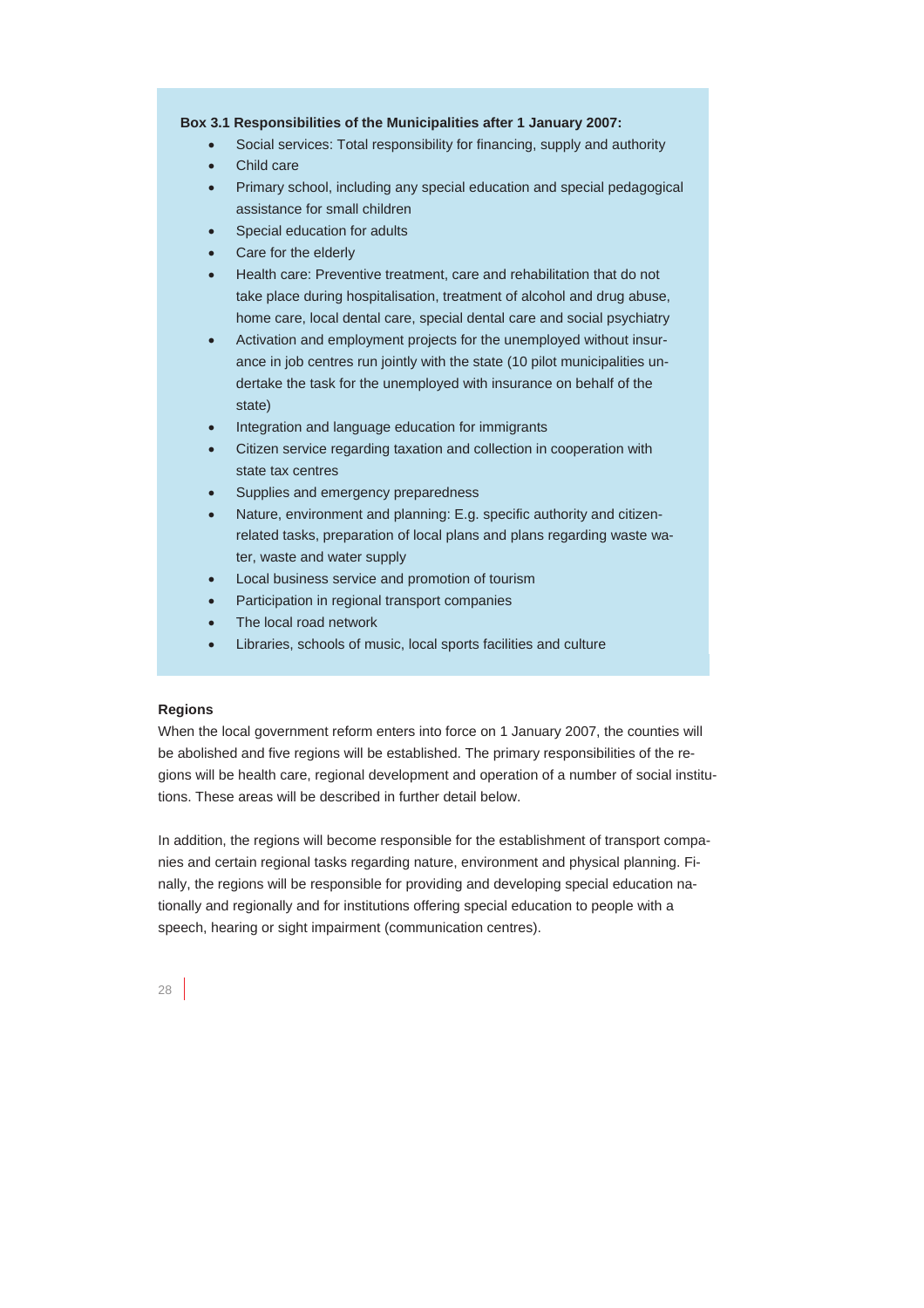Legislation delimits the responsibilities of the regions positively, i.e. the regions will not be able to undertake tasks other than those mentioned in the legislation.

# *Health care*

The main responsibility of the regions will be health care. This task involves responsibility for the hospital service, including psychiatry and health insurance, general practitioners and specialists, etc.

The regions will take over responsibility for health care from the counties, the Copenhagen Hospital Corporation and the regional municipality of Bornholm. The purpose of establishing five regions within the health care sector is to support the quality of patient care by creating the basis for grouping treatments, exploiting the advantages of specialisation and ensuring the best possible utilisation of resources.

In order to ensure correlation between regional and local activities within health care, municipalities and regions will have to enter into binding partnerships in health coordination committees to ensure correlation in treatment, rehabilitation, preventive treatment and care. Furthermore, they must make health agreements on procedures for the discharge of the weak and elderly patients from hospitals and on preventive treatment and rehabilitation.

The regions' expenditure within the health care sector will be financed through a block grant, a state activity pool and local co-financing. This will be described in further detail in Chapter 4.

# *The region will be a dynamo for regional growth*

The most important development tasks of the regional council will involve preparation of regional development plans and establishment of regional growth fora.

The regional development plan should include a vision of the development of the region, including cities, rural districts, fringe areas as well as nature and environment, business, tourism, employment, education and culture.

Initially, the regional council may appoint up to two regional growth fora. These growth fora consist of representatives from the business sector, educational institutions, the parties of the labour market and politicians from regions and municipalities. It is the responsibility of the growth fora to monitor regional and local possibilities of growth. On this basis a regional business development strategy will be developed that will form part of the foundation for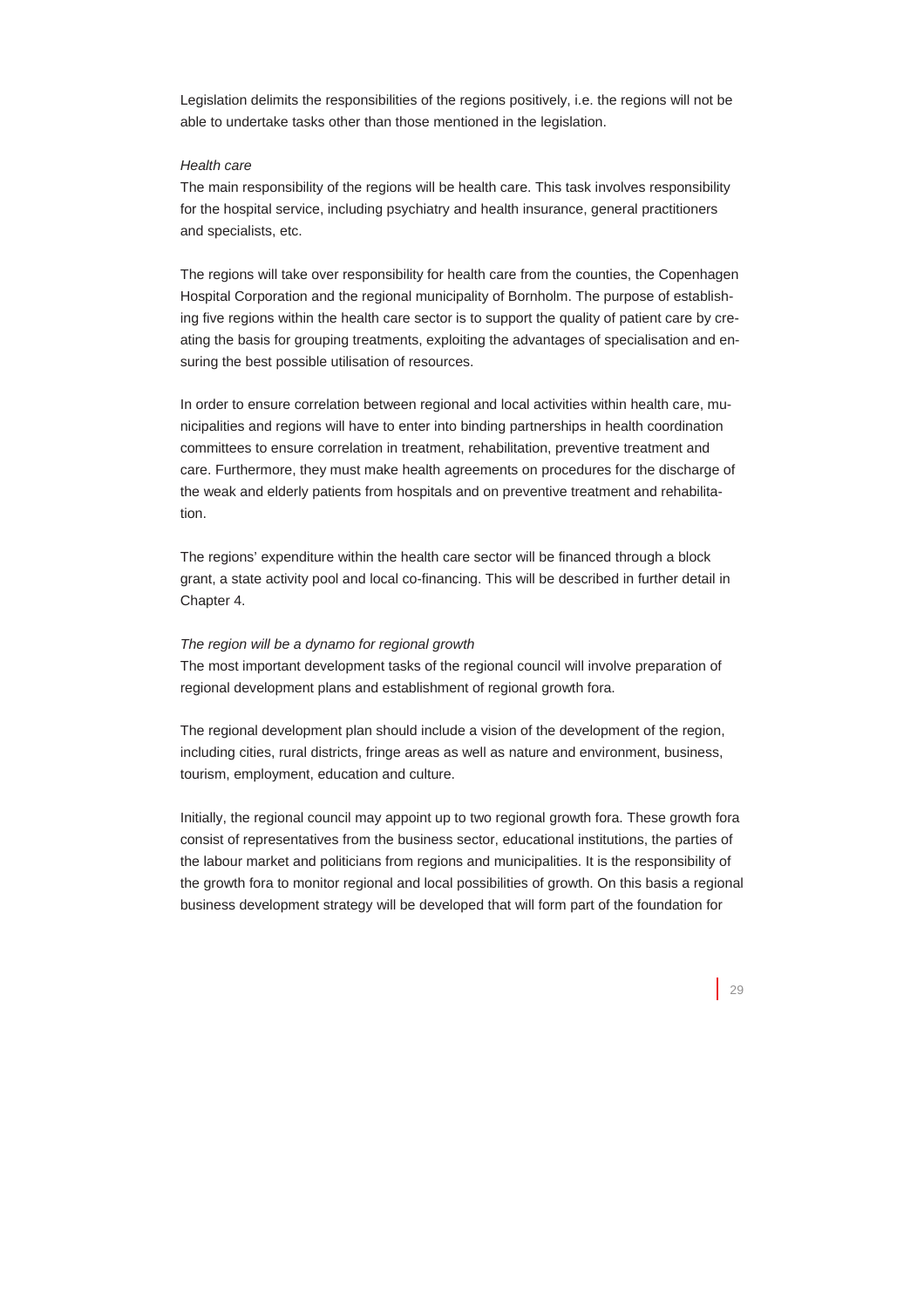the development plan of the regional council. The regional council will make a secretariat available to the regional growth fora.

# *Social sector*

The regions have a statutory obligation to provide social services to the municipalities.

As per 1 January 2007, the regions will take over operation of all the county institutions located in the region unless it has specifically been agreed in 2006 that operation is to be transferred to the municipality where the institution is located. However, all institutions for children and young people with social or behavioural problems – except secured institutions – will be taken over by the municipalities in which they are located. In 2006, the municipality can make an agreement that the region should be responsible for operation of these institutions.

In connection with the regions' statutory obligation to provide social services and special education, each region should enter into a framework agreement with the municipalities located in the region. This framework agreement will stipulate the total number of places and offers that the regional council makes available to the municipalities in the region broken down by target groups. The agreement should be supplemented by estimates of the need for regional services in the budgets for the next three years.

### **Box 3.2 Responsibilities of the Regions after 1 January 2007:**

- Hospital service, including hospitals. psychiatry and health insurance as well as general practitioners and specialists
- Regional development, i.e. nature, environment, business, tourism, employment, education and culture as well as development in the fringe areas of the regions and in the rural districts. Secretarial service for the regional growth fora.
- Soil pollution
- Raw material mapping and planning
- Operation of a number of institutions for exposed groups and groups with special needs for social services and special education
- Establishment of transport companies throughout Denmark

# **State**

The state generally undertakes those tasks where delegation to municipalities and regions would be inappropriate. This applies to the police, the defence, the legal system, the foreign service and Official Development Assistance, further education and research. With the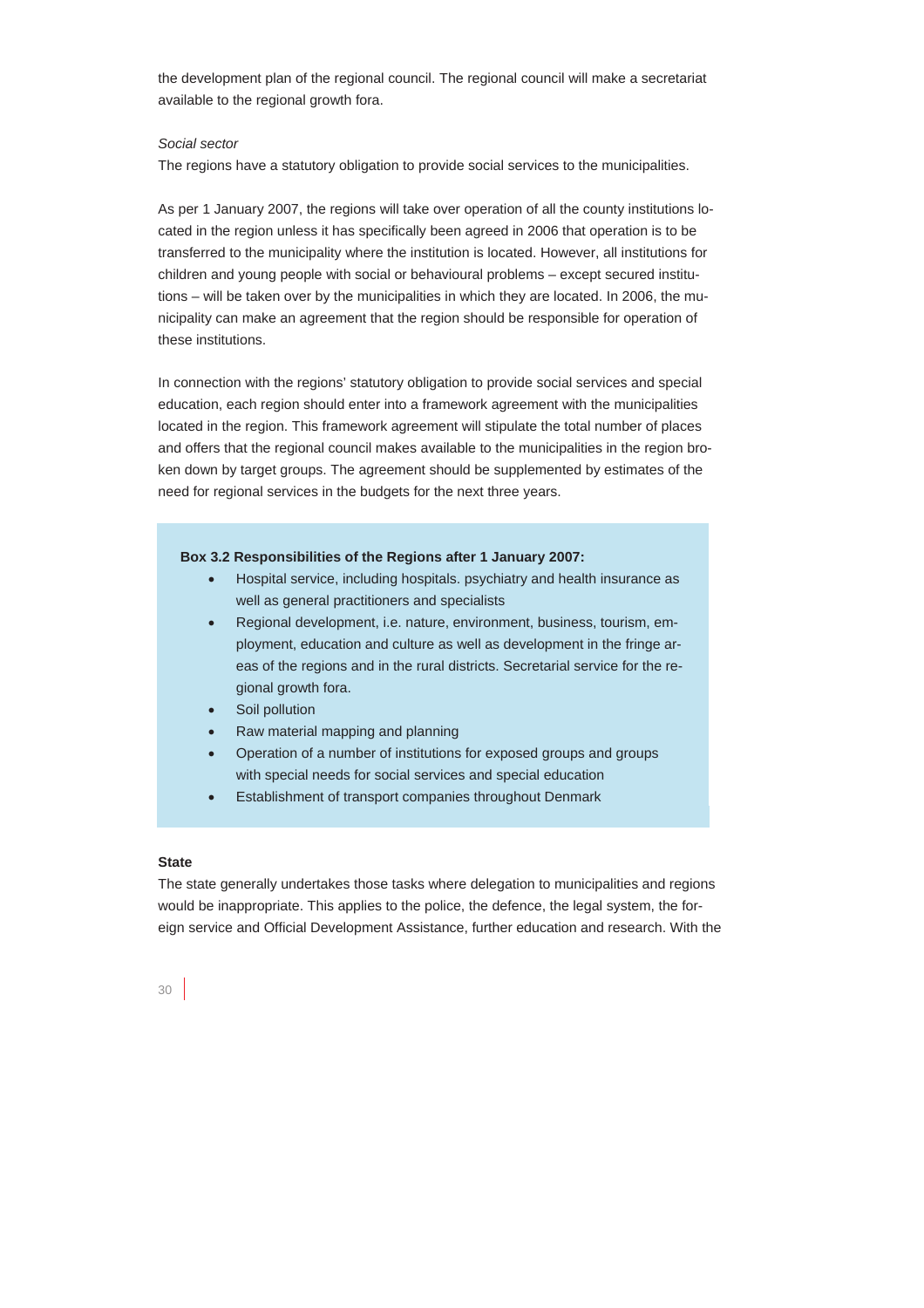purpose of ensuring correlation and efficiency in task performance, some tasks will be transferred to the state in connection with the local government reform.

# *Health care*

Five regions will be created within the health care sector and the competences of the central health care authorities will be strengthened within specialty planning, etc. This is to ensure a coordinated application of highly specialised resources in health care and the same level of treatment everywhere.

# *Social sector*

In connection with the local government reform, a national knowledge and special counselling organisation (VISO) will be established. VISO will cover both social services and special education. The aim is to ensure a coherent and holistic collection and development of knowledge to be able to provide special counselling of citizens, municipalities, institutions, etc. and to create a complete view of the all the special counselling available in the country.

VISO will collect, develop and communicate knowledge to municipalities and institutions and assist municipalities, citizens and institutions, etc. with free special counselling in the most specialised and complicated individual cases, including advisory analyses when the required expertise is not available in the individual municipality or region. Within special education, VISO will only provide assistance to the examination carried out by the municipality.

VISO's special counselling and examination services will be provided by a network of specialists employed in the municipalities and regions with whom VISO has made agreements.

A portal will be established including information regarding local, regional and approved private offers within the social sector. The purpose of this Service Portal is to improve the options available to the individual citizen. Registration of offers in the Service Portal will be a condition for allowing the municipality to make use of the offer. A state inspectorate will be established to make random spot checks of the authenticity of the data registered in the Service Portal.

# *Employment*

The state Employment Service (AF) and the employment administration of the municipalities will join forces in job centres.

In addition, the state will supervise the employment effort to ensure correlation between the national employment policy and the local effort through five new state regions (corresponds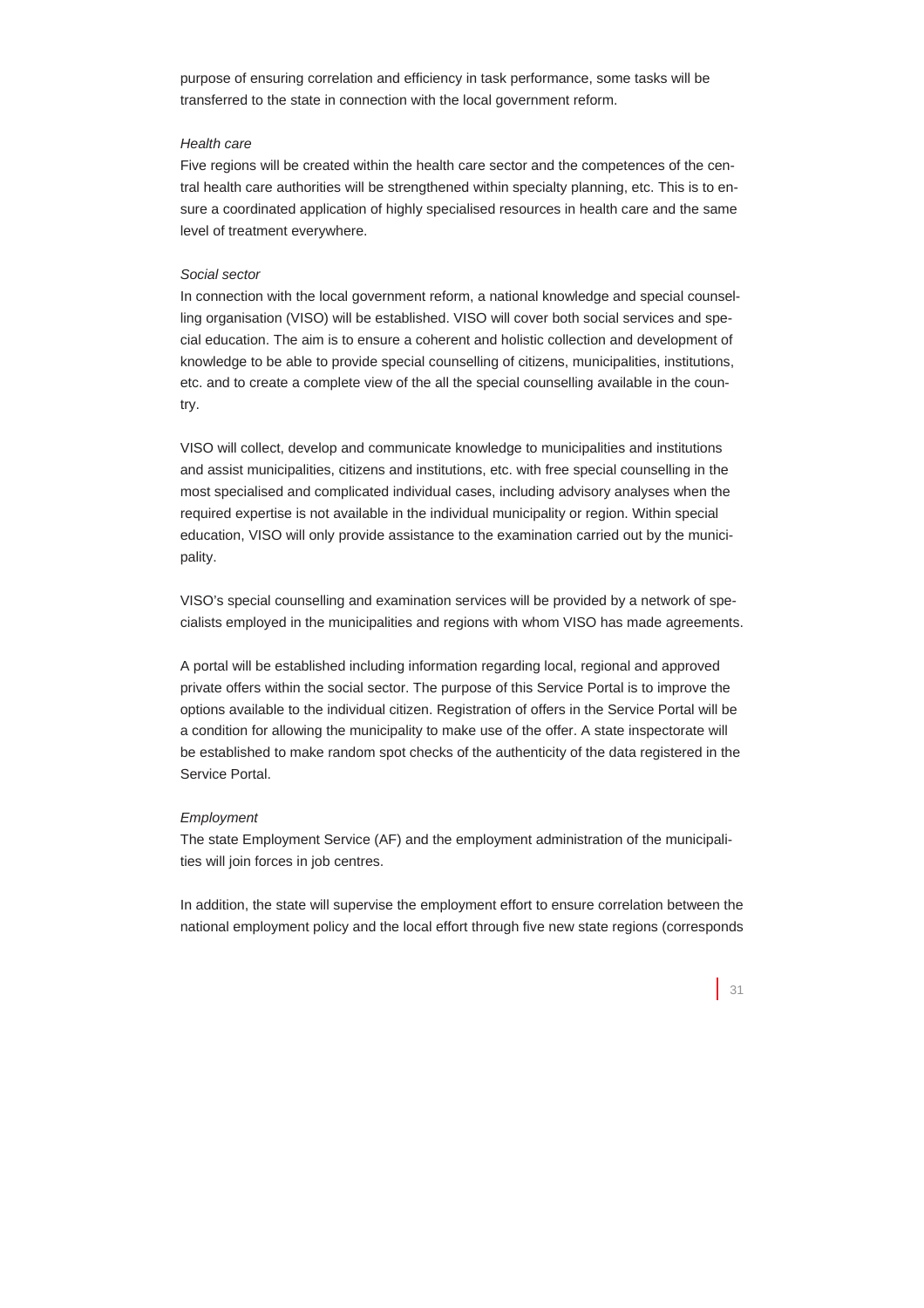to the regional boundaries, however Region Sjælland and Region Hovedstaden are one employment region). The four employment regions will be able to react if results fail to materialise at local level and with their own funds ensure efficient prevention and mitigation of bottlenecks and a speedy and active effort in connection with closure of large companies.

### *Education*

With the purpose of ensuring more coherence in youth educations, the state will take over responsibility for the upper secondary school and the higher preparatory examination course from the counties. The institutions become official private property. The institutions involved in social and health care educations (SOSU) will be approved pursuant to the Act on Institutions for Vocational Training. With a view to creating improved correlation between educations for adults, the state also takes over the responsibility for the adult education centres (VUC), preparatory adult education (FVU) and general adult education (AVU), including education of dyslexics which will be separated from the special education for adults. Likewise, the nursing and radiography educations and the centre for educational aids and materials will be transferred to the state.

#### *Taxation and collection of debt to the public authorities*

Taxation and collection will become the responsibility of the state. In order to ensure strong environments and efficient task performance, the current local and state task performance will be aggregated and 30 tax centres will be established throughout the country. The merger enters into force before the rest of the local government reform on 1 November 2005. General citizen service will then be handled partly by the tax centres and partly by the municipalities, e.g. in the citizen service centres. Citizens and companies will be able to choose which tax centre or local citizen service centre they wish to use.

#### *Collective transport and roads*

The state will take over the responsibility for those train services that are not transferred to the transport companies.

In order to ensure efficient connections of transport to and from the most important traffic junctions, including harbours, airports and border crossings, the general road network will be the responsibility of the state. Consequently, the state will take over approx. 2,000 km of roads from the counties (corresponding to approx. 20% of the county roads).

### *Nature, environment and planning*

Within nature and environment the role of the state will become stronger in a number of areas, including compliance with Denmark's international obligations and handling of major national interests and technically complicated matters.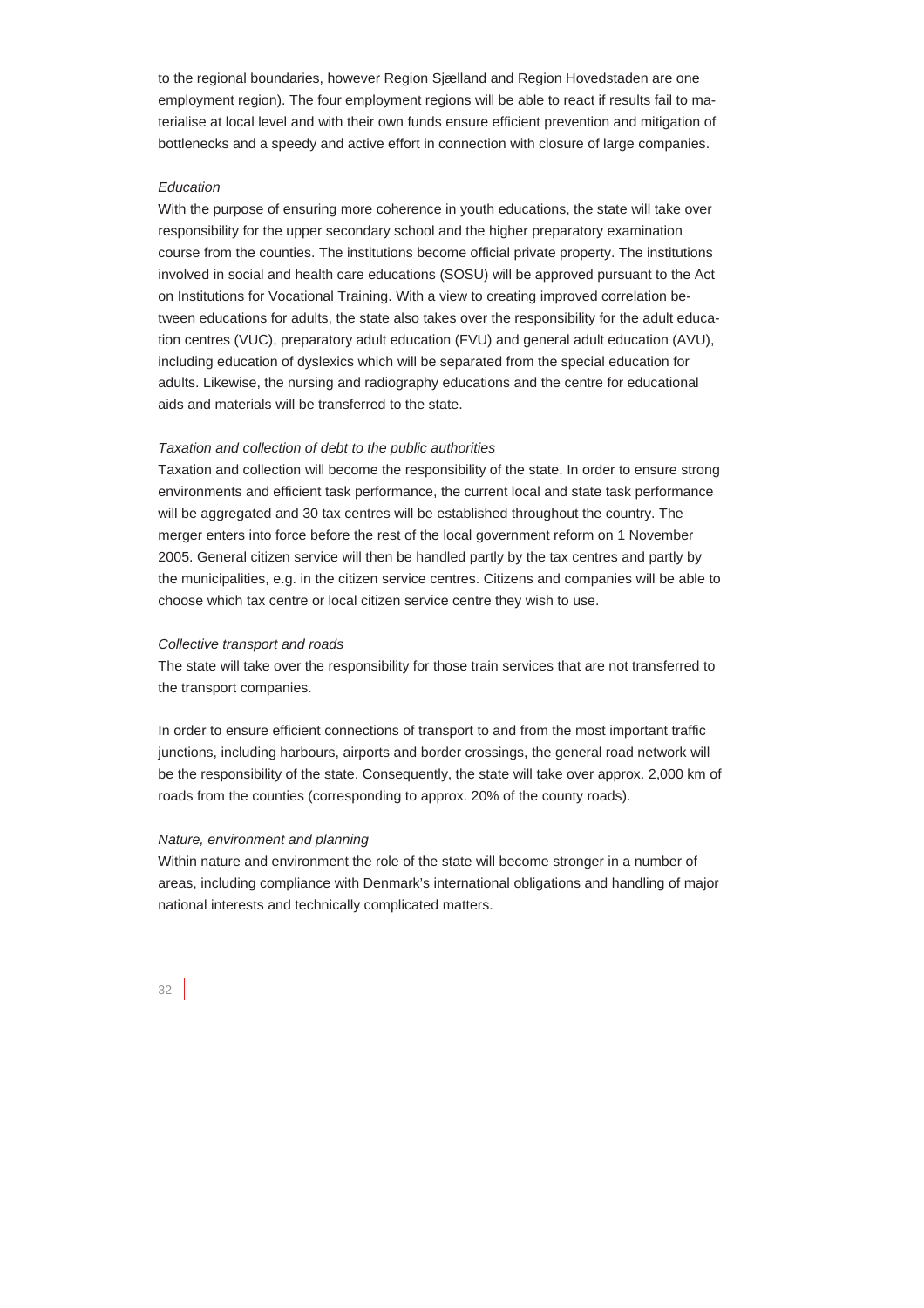This involves the state's preparation of binding nature and water plans, state approval and inspection of approx. 235 of environmentally problematical companies, state responsibility for monitoring nature and the water environment, protection of the coastline, the preservation of dunes and better national planning, including Greater Copenhagen.

# *Culture*

In future, the state will take over the responsibility of subsidising a number of private cultural institutions of a national character. This covers subsidies to regional orchestras, Det Danske Teater, Den Jyske Opera, regional theatres and drama schools at the theatres in Odense and Århus and the national state recognized museums (Section 16 museums). Furthermore, the state will take over the counties' responsibility to subsidise basic music courses and school concerts. The state will also subsidise a number of local cultural institutions, i.e. the local state recognized museums (Section 15 museums), schools of music and regional theatres.

# *Regional state administration*

State administration will take over the regional official authority from the office of the Governor of the county. Consequently, state administrations will be able to undertake such tasks which are handled more appropriately locally. They will take over the majority of the current tasks of the office of the Governor of the county. All the tasks involved in marriage proceedings, however, will be transferred to the municipalities. But the state administrations will take over all the tasks involved in adoption and court proceedings in connection with divorce. Furthermore, tasks related to family and civil law, supervision and settlement of claims as well as secretarial assistance will be undertaken by various councils, boards, commissions, etc.

### **Box 3.3 Responsibilities of the State after 1 January 2007:**

- Police, defence, legal system
- Foreign service, Official Development Assistance
- General planning within the health care sector
- Education and research except primary school and special education
- Activation of the unemployed with insurance in joint job centres with the municipalities, unemployment insurance, working environment and overall employment policy
- Taxation and collection of debt to the public authorities
- Social services: National knowledge and special counselling organisation (VISO)
- The general road network and the state railway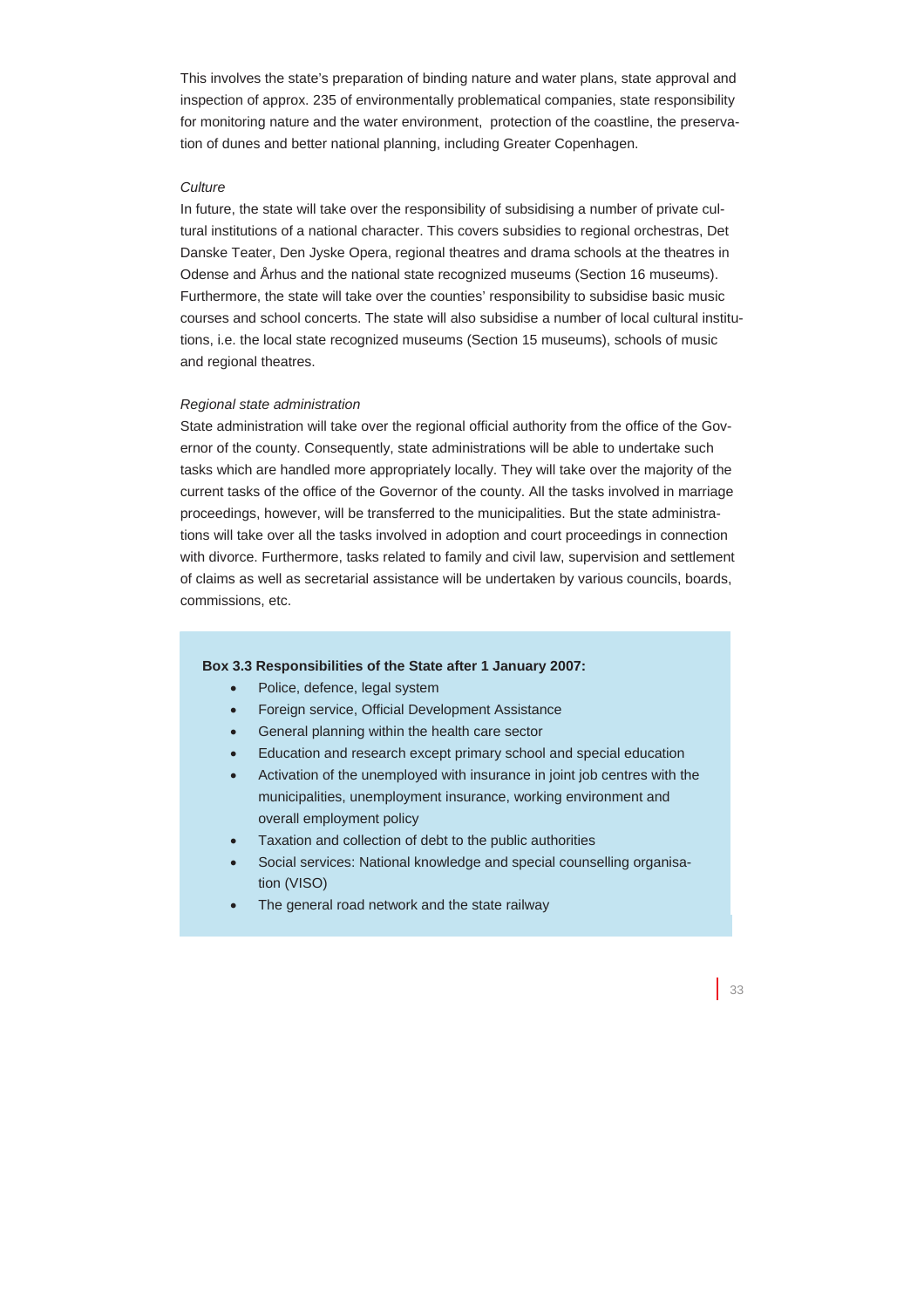- General nature, environmental and planning tasks
- Certain cultural measures
- Business economy subsidies
- Reception of asylum applicants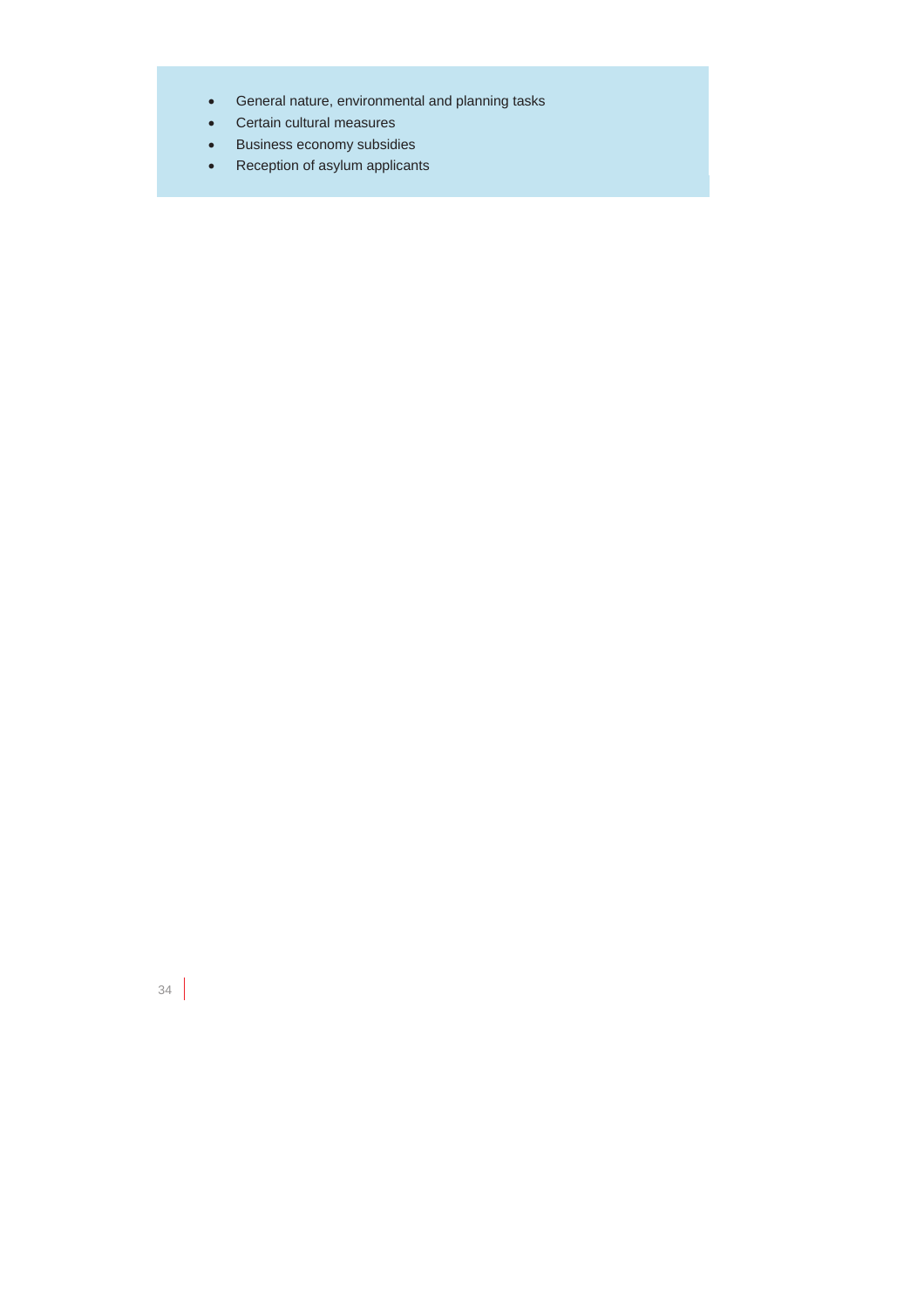# Chapter 4 Public Economy after the Local Government Reform

**For the municipalities, the local government reform implies extra resources to finance the new tasks as the reform is implemented on the basis of the principle that funds follow the task. A financing and equalisation reform will adjust the equalisation system to the new distribution of tasks and the new local map to ensure an adequate balance between rich and poor municipalities. Regions will be financed partly by the municipalities and partly by the state. A novelty is that the municipalities are co-financing health care.** 

# **Public economy after the local government reform**

The majority of the public sector revenue comes from taxes. With the local government reform the number of taxation levels will be reduced from three to two and as the regions, as opposed to the counties, cannot impose taxes, they will get their revenue from the state and the municipalities. This is a description of the economy of the municipalities and the regions after the local government reform.

### **Economy of the municipalities**

The *revenue* of the municipalities can be divided into the following categories:

- Taxes (income tax, property tax and a share of the corporation tax)
- Operating and capital revenue (from supply companies, day care institutions and sale of land)
- Reimbursements (from the state especially within social services)
- General subsidies (e.g. the general state grant to the municipalities block grant – that is not earmarked for a specific purpose)
- Loans (limited by local loan sanctions)

A breakdown of the different categories before the commencement of the local government reform is shown in the table below. As shown, taxes, which are the largest individual revenue of municipalities and counties, amounted to 56% of total revenue in 2005.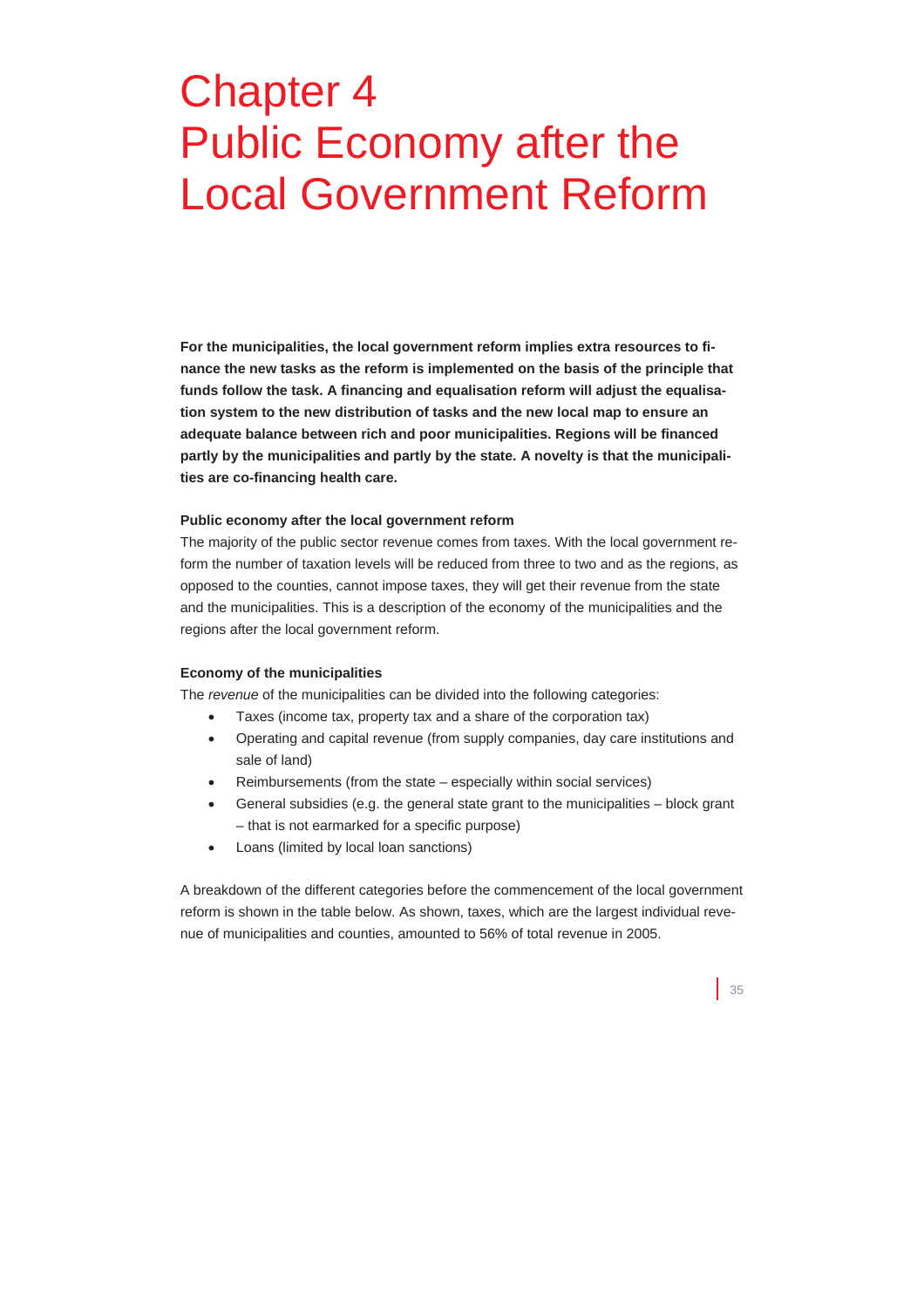| <b>Countles, Budget ZUUS</b>                       |                    |          |
|----------------------------------------------------|--------------------|----------|
|                                                    | <b>DKK Million</b> | Per cent |
| <b>Taxes</b>                                       | 257,482            | 56       |
| Operating and capital revenue                      | 97,917             | 21       |
| <b>Reimbursements</b>                              | 37,978             | 8        |
| General subsidies                                  | 57,630             | 13       |
| Interest (net)                                     | 86                 | $\Omega$ |
| Loans (net)                                        | 4,348              | 1        |
| <b>Financial changes</b>                           | 1,349              | $\Omega$ |
| Total                                              | 456,790            | 100      |
| Note: Copenhagen Hospital Corporation is included. |                    |          |
| Source: Statistics Denmark.                        |                    |          |

# **Figure 4.1 Financing of the Gross Operating Expenditure of Municipalities and Counties, Budget 2005**

As per 1 January 2007 municipalities can take over the share of the county revenue that does not correspond to the new state health contribution. i.e. approx. 4% (DKK 27 billion in 2005). The Finance Committee of the Ministry of the Interior and Health is considering the question of transferring the county share of the income tax to the municipalities. The municipalities will also take over all the county property taxes which amounted to approx. DKK 10 billion in 2005.

For the individual municipality, however, the total amount transferred for financing of the new tasks is not the only matter of interest. It is crucial that these resources are distributed between the municipalities in a way that reflects the distribution of the new tasks (and consequently the expenditure). As there are major variations in the tax base, demography and social structure of the municipalities, a system is required (see *box 4.1*).

### **Box 4.1 The Equalisation System**

There are major variations in the tax base of Danish municipalities which often have a very different demography and social structure. If each municipality were to finance its own expenditure, the service level and tax burden of the municipalities would therefore vary considerably.

The purpose of the equalisation system is to ensure that the same service level involves the same tax percentage regardless of the income of the inhabitants and any demographic factors.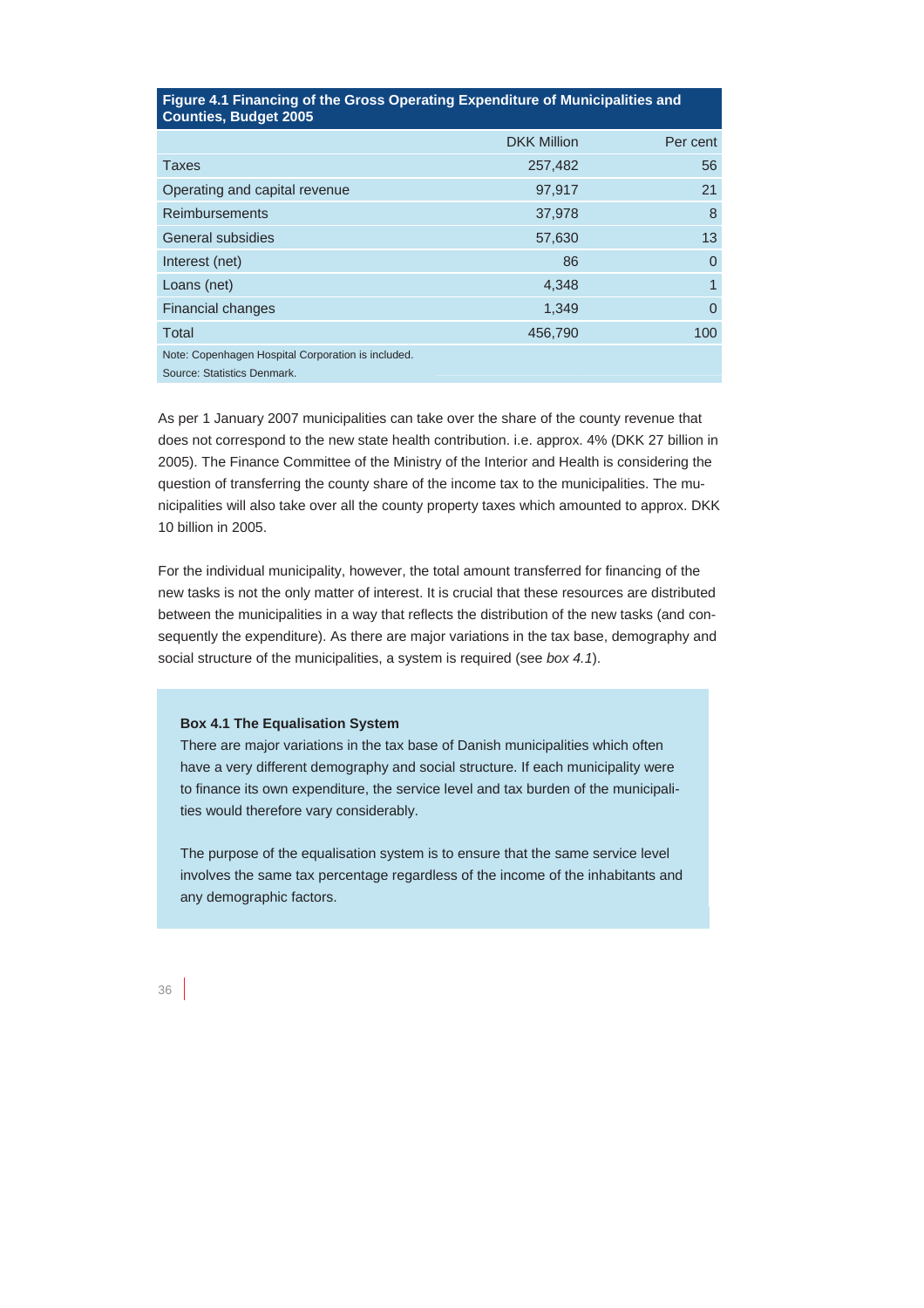A simplified version is that the grant and equalisation system means that money is transferred from the rich municipalities to the less affluent ones. Equalisation is not total – only part of the difference between rich and poor municipalities is equalised.

In order to ensure that the local government reform does not lead to inappropriate changes in the distribution of the cost burden between the municipalities, a reform of the grant and equalisation system that takes into consideration the new distribution of tasks and the new division of municipalities will be made.

To avoid any sudden impact on the financial situation of the individual municipality, the Agreement on a Structural Reform also includes a guarantee that no municipality will experience an annual increase of the cost burden of more than 0.2% of the taxation base as a result of the changes of task distribution and financing.

All in all, these measures should ensure that no municipality will experience an unreasonable increase of expenditure in relation to its revenue or that the revenue increases relatively more than the expenditure.

As to the *expenditure* of the municipalities, the most important change due to the local government reform is that the municipalities will contribute to financing health care in regions. This is described in the next section about financing of the regions.

# **Financing of the regions**

The economy of the regions has been divided into three "sections" – health care, ratefinanced tasks within social services and special education as well as other tasks.

# *Health care*

Within health care, the tasks of the regions are financed by four kinds of subsidies: A block grant from the state, a state activity-related subsidy, a local basic contribution and a local activity-related contribution (see *figure 4.2*).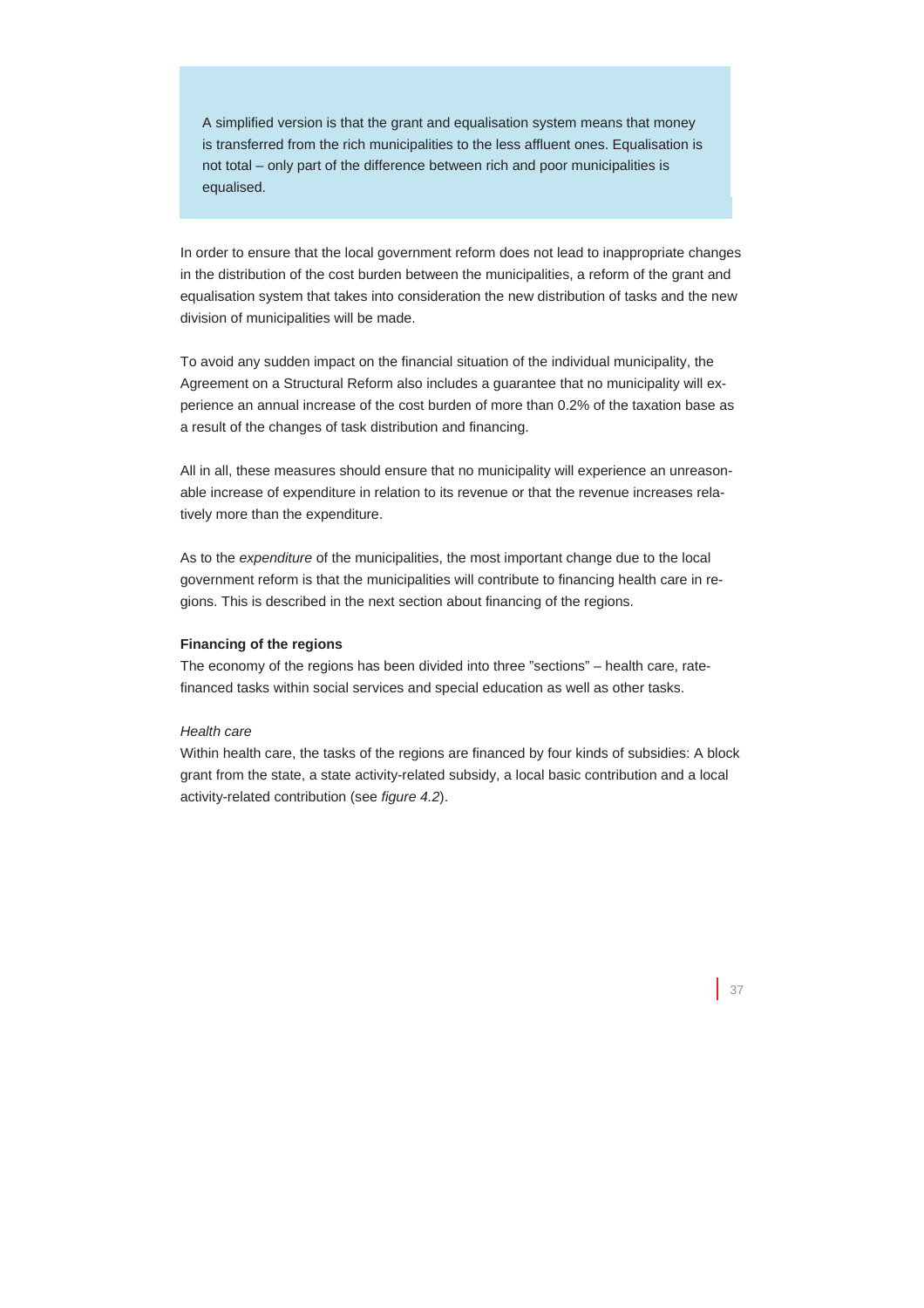

The state block grant constitutes the most significant element of financing – approx. 75%. In order to give the regions equal opportunities to provide health care services, the subsidy will be distributed by a number of objective criteria that reflect the expenditure required (e.g. demography and social structure of each region).

Furthermore, part of the state financing of the regions will be a state activity-related subsidy. The activity pool may constitute up to 5% of the health care expenditure of the regions. The purpose of the pool is to encourage the regions to increase the activity level at the hospitals.

A novelty is that the municipalities in future will contribute to financing health care. When considering the new local health care tasks (preventive treatment, care and rehabilitation) the municipalities will acquire a more important role within health care. The purpose is to encourage the municipalities to initiate efficient preventive measures for their citizens.

Local financing consists partly of a basic contribution and partly of an activity-related contribution. Together, they constitute approx. 10% of total financing of health care in the regions.

The basic contribution is determined by the regions. The max. limit is fixed by statute (DKK 1,500 per inhabitant at the price and wage level of 2003). The municipalities (min. 2/3 of the municipalities in the region) are able to veto a region's proposal to increase the contri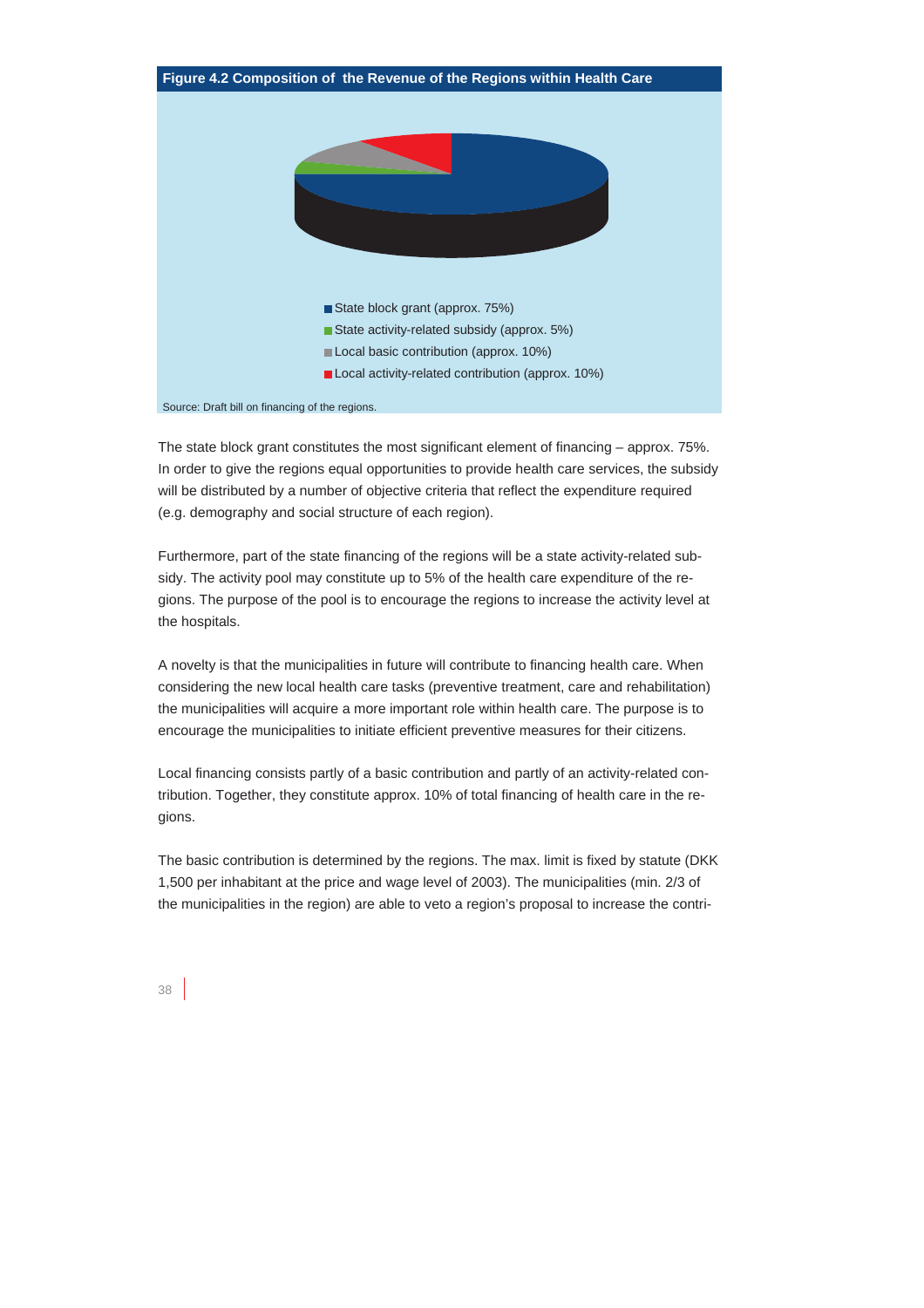bution in excess of the price and wage development. The local basic contribution is initially fixed at DKK 1,000 per inhabitant.

The activity-related contribution depends on how much the citizens use the national health service. It will primarily reflect the number of hospitalisations and out-patient treatments at hospitals as well as the number of services from general practitioners. In this way the municipalities succeeding in reducing the need for hospitalisation, etc. through efficient measures within preventive treatment and care will be rewarded.

For financing of the majority of the regional and local health care expenditure, the state imposes a health care contribution. The health care contribution is 8% and partially replaces the county income tax.

# *Social services and special education as well as other tasks*

Within social services and special education, the regions will receive payment from the municipalities for the operational tasks that they perform for them.

In order to finance other regional tasks (primarily development tasks), the regions will receive partly a block grant from the state distributed using objective criteria, and partly access to charging a development contribution per inhabitant in the municipalities. The development contribution can amount to max. DKK 200 per inhabitant. The development contribution is fixed according to the same principles as those applying to the basic contribution within health care and will initially amount to DKK 100 pr. inhabitant.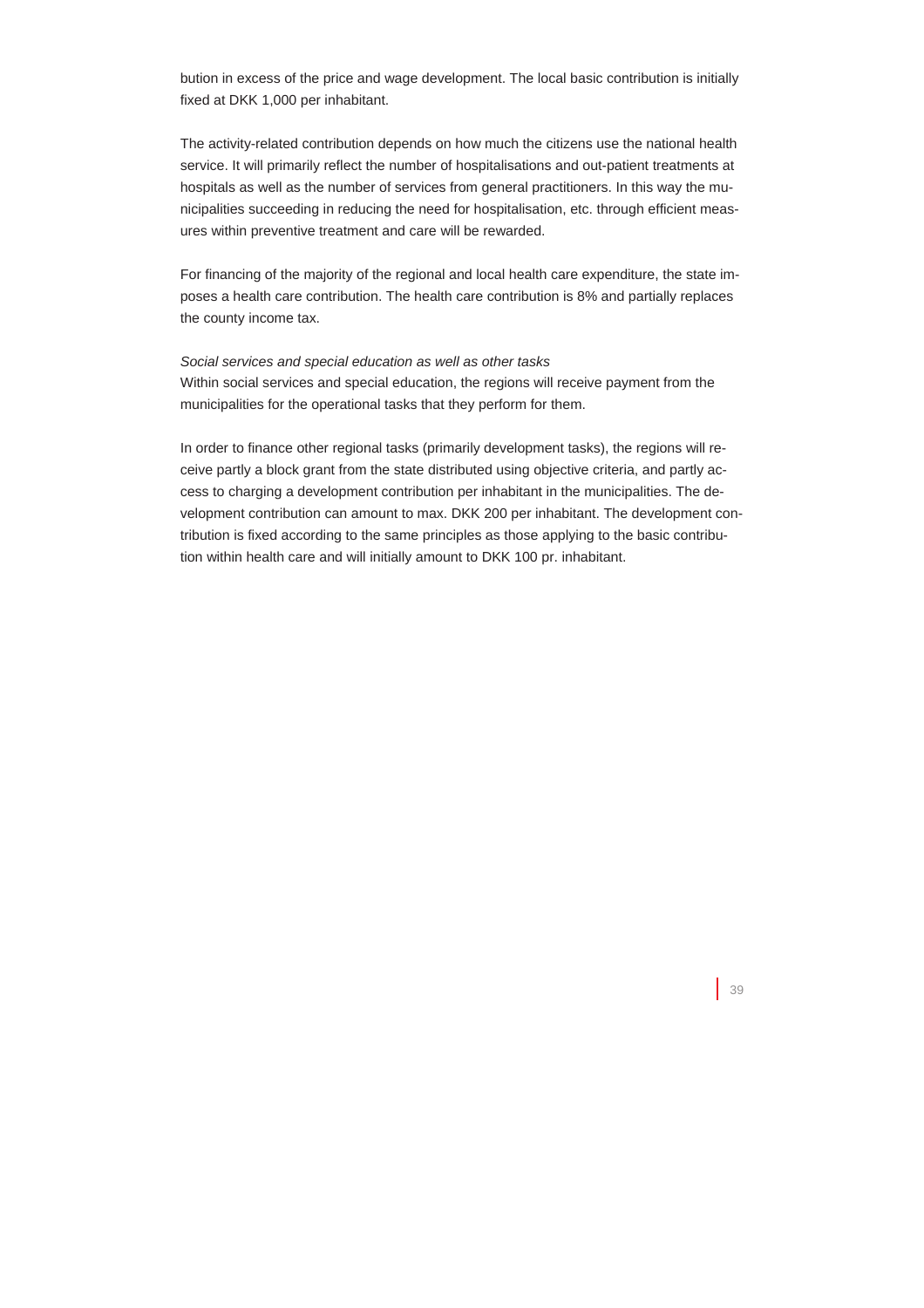# Chapter 5 Local Democracy

**The local government reform will have an impact on local democracy in Denmark, i.e. fewer local politicians due to the merging of municipalities, but larger district councils than the "old" municipalities. After the reform, the district councils will have more tasks and thus more political responsibility. A new democratic government body will be established: The regional council. The first election to the new district and regional councils will be held in November 2005.** 

#### **The goal of strengthening local democracy**

It is a central goal of the local government reform to strengthen local democracy in Denmark. cf. *box 5.1*.

#### **Box 5.1 Strengthening democracy**

"Democracy will be strengthened as more political decisions are made locally. Efforts should be made to expand democracy so that the citizens can be more actively involved in the decisions. The municipalities of the future should find new ways to involve citizens and users in local decisions."

> (Excerpt from the Agreement on a Structural Reform made by the government and the Danish People's Party)

As mentioned in Chapters 2 and 3, it is a central element in the local government reform that the municipalities become bigger and are assigned more of the central health care tasks. Larger municipalities imply that the distance to the city hall will increase for some citizens and that the number of members of the district council will be reduced. But it also means that more tasks will be located in the municipalities and that local politicians will have more responsibility.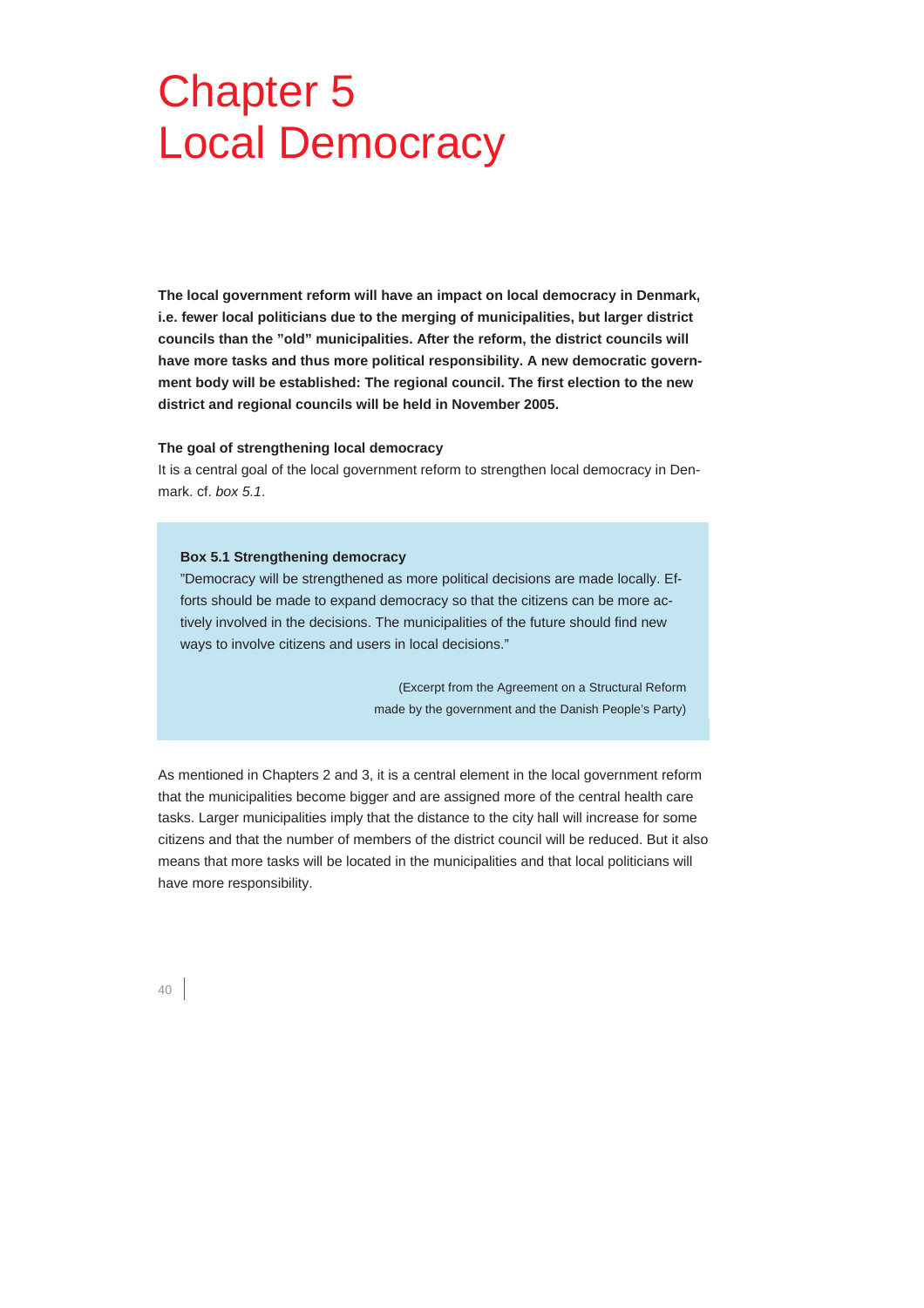Furthermore, larger and more sustainable municipalities facilitate state government based on establishment of goals, framework and performance requirements rather than meticulous control, cf. *box 5.2.*

# **Box 5.2 Government by Goals and Framework – more Latitude to find Local Solutions**

Establishment of strong and more sustainable municipalities facilitate state government of the municipalities based on goals and a framework rather than on meticulous control. This means, that goals are set for the results to be obtained by the municipalities, but there is more latitude to plan performance of the tasks locally.

In the agreement on local finances for 2006 the government and the National Association of Local Authorities have agreed "that state government of municipalities should be based on the local government reform strengthening the role of the municipalities and providing increased local sustainability. Therefore, government should be based on goals and framework and documentation of goal attainment rather than on meticulous control".

Another element of the local government reform which may contribute to strengthening local democracy is a clearer distribution of responsibility. As described in Chapters 1 and 3. one of the objectives of the local government reform is to create clarity and unambiguity as to who is responsible for which tasks. The "grey zones" pointed out by the Commission on Administrative Structure can to a large extent be eliminated by correlated tasks being solved by the same authority. This will increase transparency and thereby the citizens' ability to hold the politicians responsible for their actions.

In order to investigate the possibilities of the local government reform contributing to strengthening local democracy, the Minister for the Interior and Health appointed a Think Tank on democracy at the beginning of 2005 with broad representation from associations in Denmark. In August 2005, the Think Tank submitted a number of recommendations where the municipalities were encouraged to formulate clear visions and rules for local democracy. The Think Tank also recommended that all the municipalities appoint a coordinator to establish the framework and ensure follow-up on citizen participation.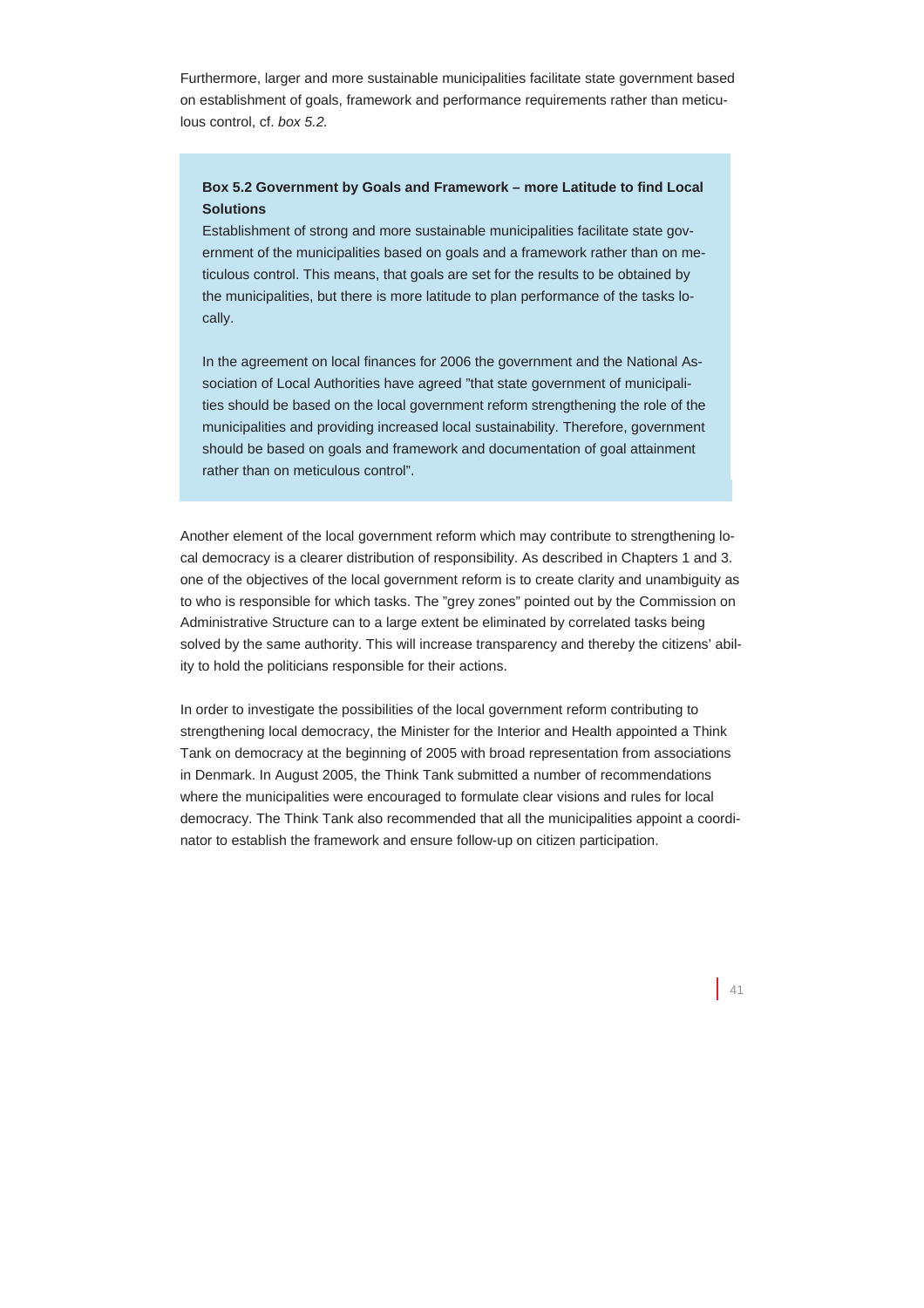# **Political government bodies in municipalities and regions after the local government reform**

In addition to the merger of municipalities and the establishment of five new regions, the local election on 15 November 2005 will lead to a number of changes in the democratically elected government bodies in the municipalities and regions.

# *District councils*

District councils in the merged municipalities should have between 25 and 31 members, and it must be an uneven number.

Non-merging municipalities with a population of 20,000 should have between 19 and 31 members of the district council at the local election in 2009. District councils in municipalities with less than 20,000 inhabitants should have between 9 and 31 members. *Figure 5.1* shows municipalities by number of district council members before and after the merger of municipalities.



**Figure 5.1 Number of District Council Members before and after the Local Government Reform** 

Note: The City of Copenhagen will be the only municipality with 55 district council members both before and after the local government reform. The increase in the percentage for the City of Copenhagen is due to the fact that there are fewer municipalities after the reform.

Source: Calculations made by the Ministry of the Interior and Health.

When the number of municipalities is reduced from 271 to 98, the total number of district council members will be reduced from 4597 to 2520, but as it appears from the figure, district councils in each municipality will, in general, have more members. The number of district councils with between 25 and 31 members will increase after the reform and the number of district councils with between 9 and 19 members will be reduced.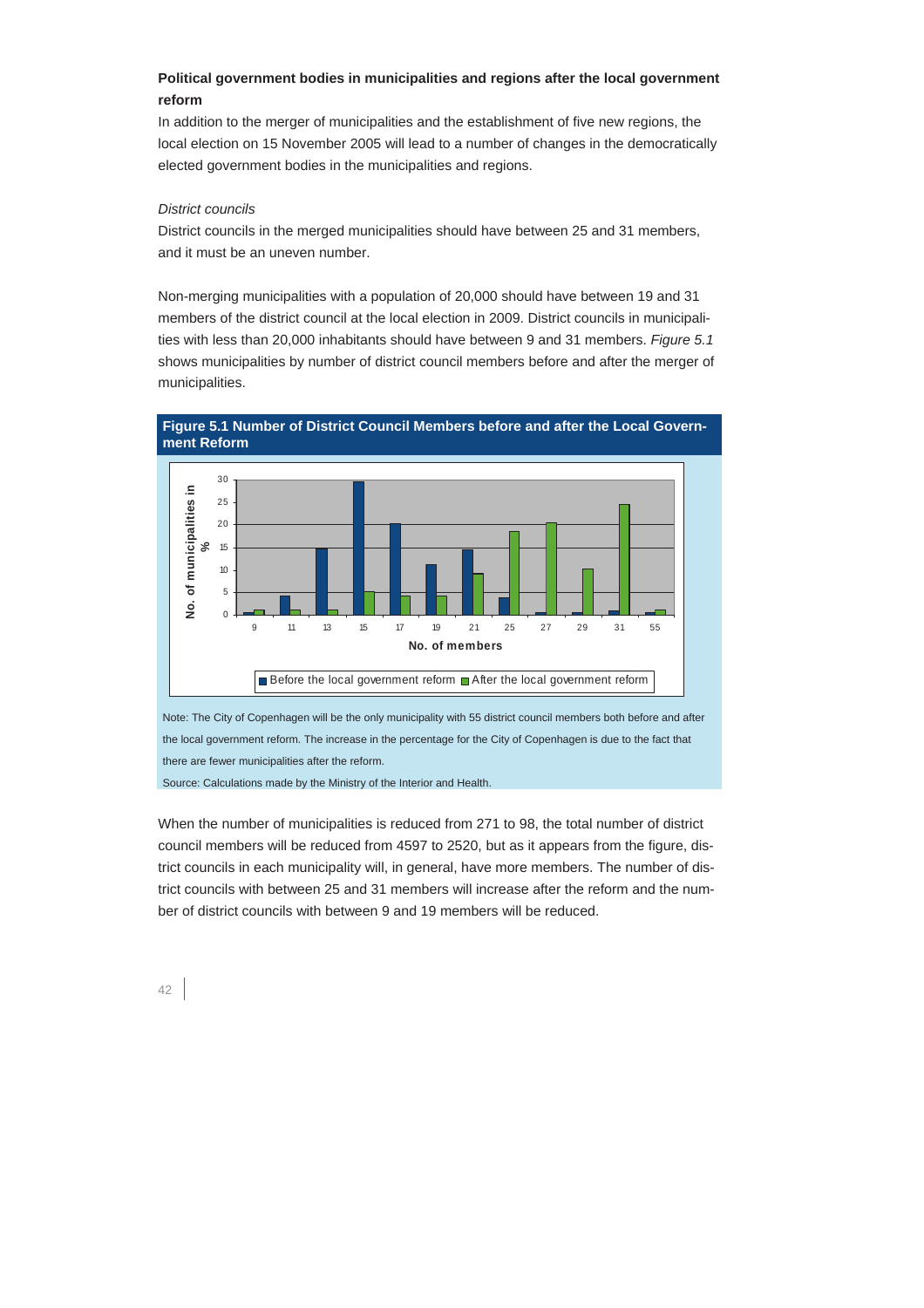# *Regional council*

The regional council consists of 41 members. Compared with the total number of county council members, the number of regional council members will be reduced from 357 to 205.

# **Box 5.3 Fewer Local Politicians – does it have an impact on min. votes required for representation?**

The merger of municipalities will result in fewer local politicians, but there will also be more district council members in the merged municipalities than in the original municipalities to be included in the mergers. What are the implications for local democracy?

The min. number of votes required to be represented in parliament is a good indication of how easy or how difficult it is to be elected. As there is no fixed limit at local elections – as the one that applies to elections to the Folketing – the limit will depend on the number of members of the district council. With 31 members the limit will be around 3%, i.e. approx. 3% of the votes will be elected to the district council. 25 members gives a natural limit of approx. 4%, and a district council of 17 members would give a limit of around 6%. The more members of the district council, the lower the natural limit. The natural limit will also depend on the number of lists of candidates and parties.

All in all, the implication will be that the limit in per cent will go down in the merged municipalities. It will require support from a smaller amount of the voters in the municipality to be elected than before the merger of municipalities, but as the number of voters in absolute figures has increased in the merged municipalities, it will require more votes to be elected.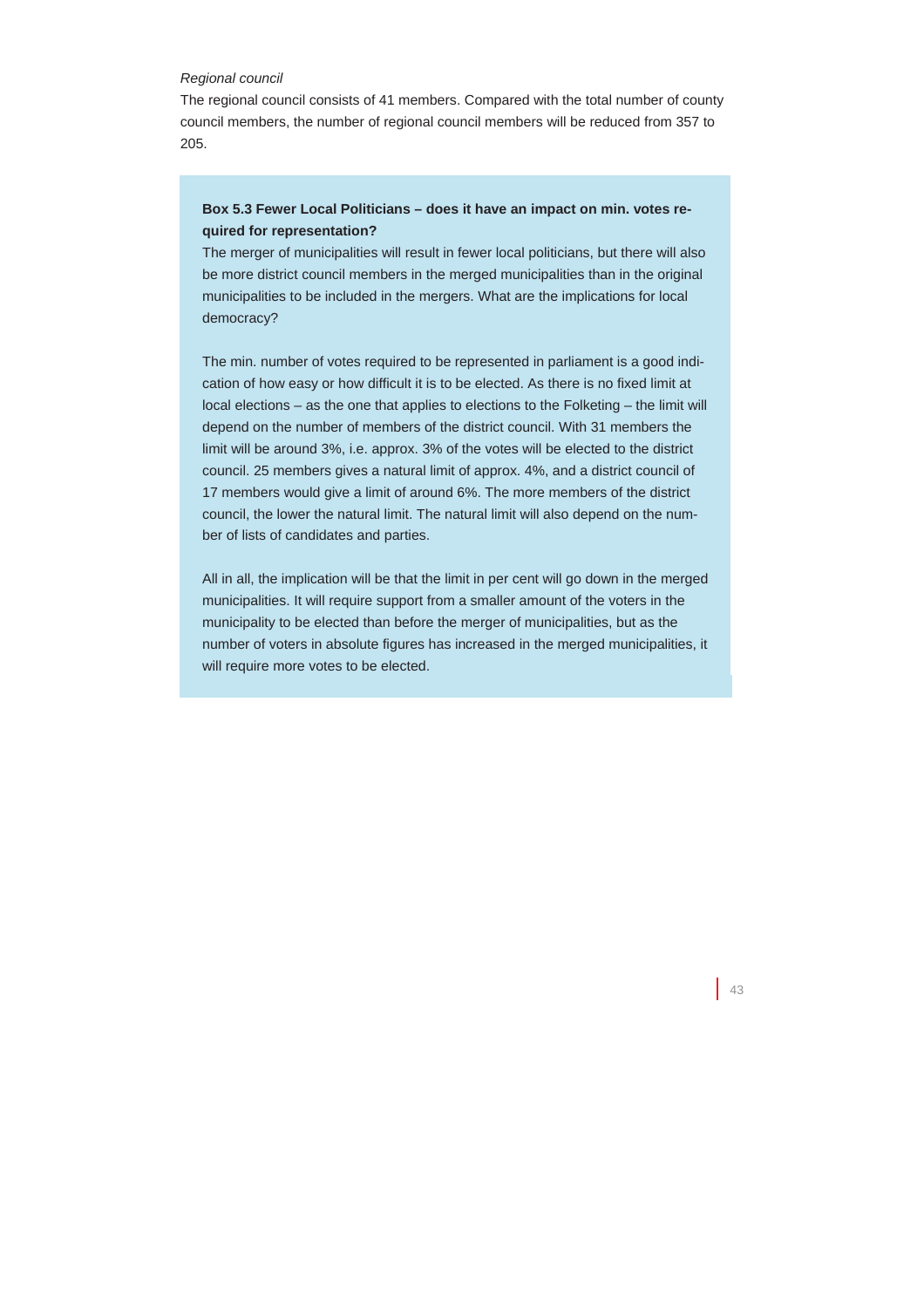# Appendix 1 Distribution of Tasks by Sector

**This outline describes which authorities will be responsible for which tasks after 1 January 2007 listed by sector (only those sectors where tasks are transferred as a result of the local government reform). The list does not provide a full description of the distribution of tasks in the public sector.** 

# **Employment**

Municipalities:

- Regulatory responsibility for the unemployed without insurance
- Job centres in collaboration with the state
- 10 pilot job centres where the municipalities take over the state's responsibility for the unemployed with insurance

### State:

- Regulatory responsibility for the unemployed with insurance
- Job centres together with the municipalities
- Management and supervision of the employment effort in four new state employment regions

### **Business development**

Municipalities:

- Responsibility for local business service
- Local promotion of tourism

### Regions:

- Preparation of regional development plans
- Establishment of a secretariat providing service for the regional growth fora
- Regional promotion of tourism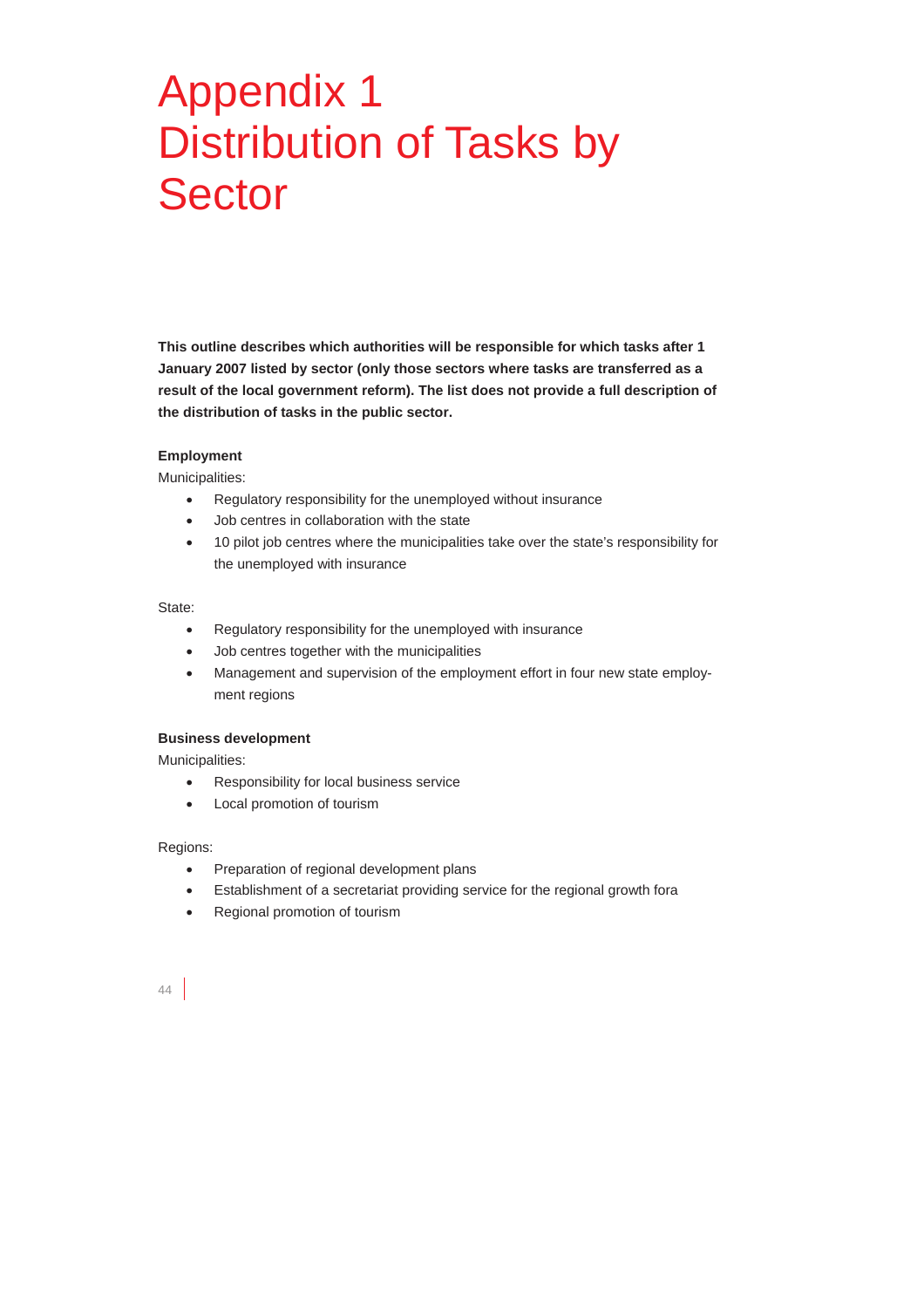State:

• General growth policy, including cross coordination between the business, education, transport and employment policy (via the national growth strategy)

# **Collective transport and roads**

Municipalities:

- Local roads
- Participation in transport companies and financing of local bus transport

# Regions:

• Responsibility for establishment of transport companies (including bus transport. fixing of rates and ticketing systems, schedules, coordination and planning, private railways and individual transport of disabled people)

# State:

- General road network
- Responsibility for the majority of the trains and the railway network (takes over certain county railways) and a share of the metro

# **Culture**

Municipalities:

- Responsible for subsidising local culture, including relics of the past
- Obliged to run a school of music
- After a 4-year transitional period from 2007, the municipalities will take over the responsibility for subsidising local state recognized museums (Section 15 museums) and a number of cultural tasks that have previously been handled by the counties without any statutory obligation

# Regions:

• The possibility of initiation cultural events and offers where the more permanent operation can be taken over by others

# State:

- Full responsibility for subsidising a number of private cultural institutions of a national nature, the national state recognized museums – Section 16 museums, district theatres and orchestras, Det Danske Teater, Den Jyske Opera and the drama schools at the theatres in Odense and Århus) as well as basic music courses and school concerts
- A responsibility shared with the municipalities to subsidise schools of music, local theatres, local state recognized museums (Section 15 museums)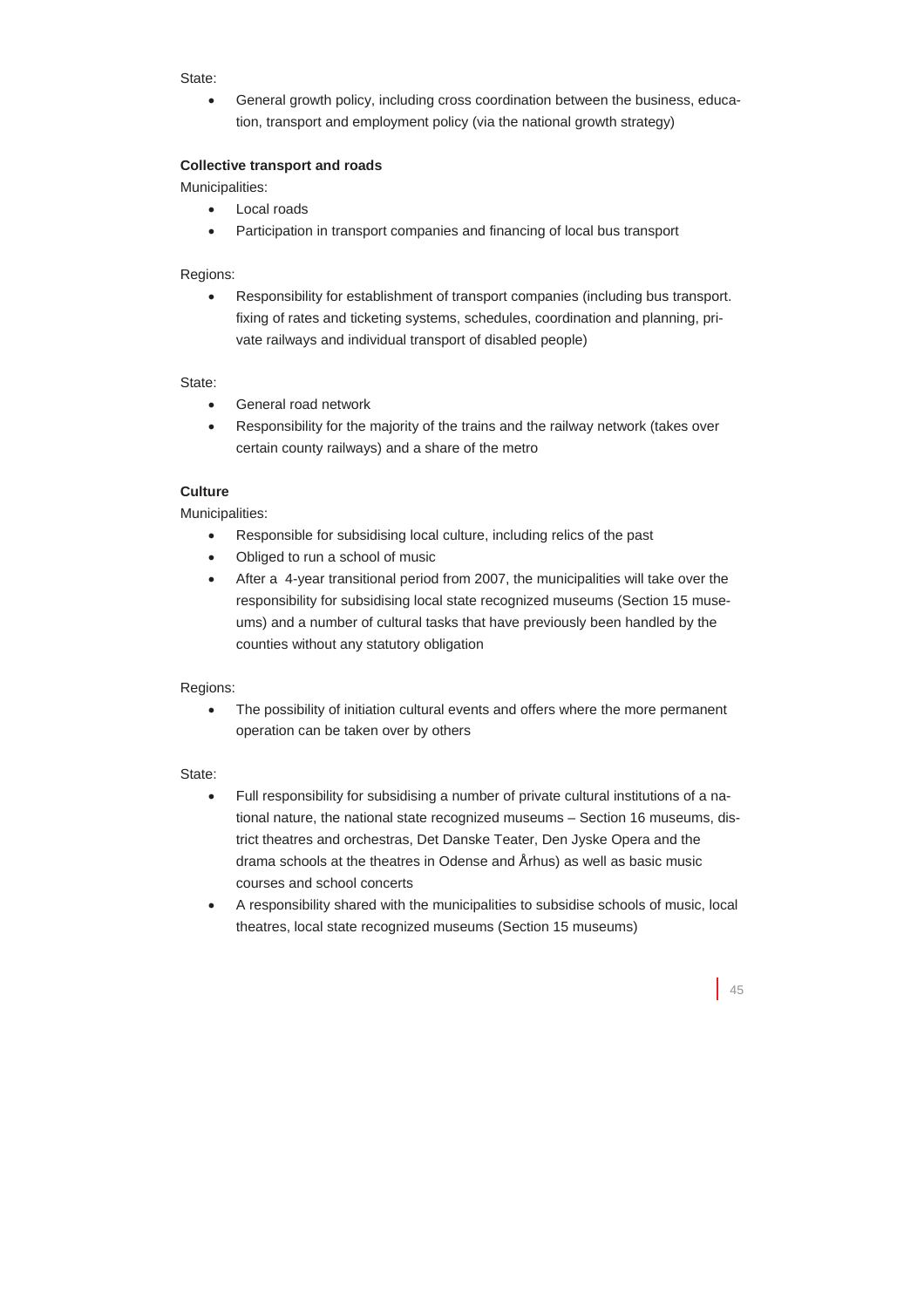# **Nature, environment and planning**

Municipalities:

- Most of the regulatory and citizen-related tasks regarding nature and environmental legislation
- Preparation of local action plans pursuant to the Act on Environmental Goals, regarding waste water, water supply and waste
- Maintenance of streams
- Preparation of local plans

# Regions:

- Preparation of regional development plans
- Mapping and planning of recovery of raw materials
- Measures against soil pollution
- Certain tasks pursuant to the Act on Environmental Goals

# State<sup>.</sup>

- Tasks involving international obligations of major national interest and technically complicated tasks
- Preparation of nature and water plans pursuant to the Act on Environmental Goals
- Monitoring of nature and environment
- Special regulatory tasks (including approval and of inspection of approx. 235 environmentally problematic companies, supervision of waste water outlets and certain local waste handlings plants, environmental approvals, administration of protection of the coastline, preservation of dunes, etc.)
- National planning, including better planning in Greater Copenhagen

# **Tax**

Municipalities:

• Citizen service regarding tax and collection in collaboration with the state tax centres

# State:

• Taxation and collection are the responsibility of the state. Establishment of 30 tax centres (from 1 November 2005)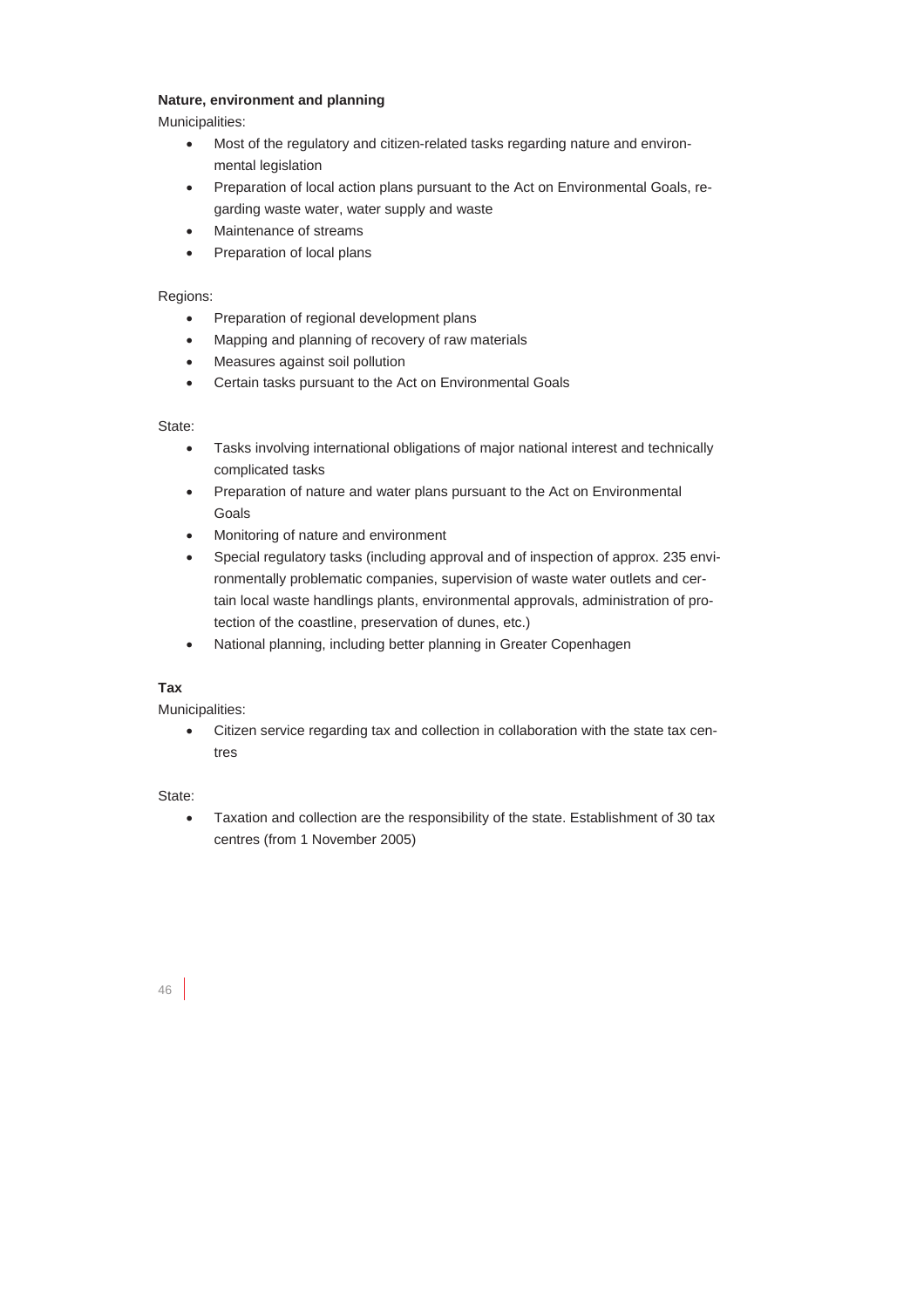# **Social services**

Municipalities:

- Total regulatory, supply and financing responsibility
- Operation of institutions for children and young people with social or behavioural problems except secured institutions and the option to take over social services provided by the regions
- Social psychiatry

# Regions:

- Operation of services for exposed groups and groups with special needs that have not been taken over by the municipalities
- Operation of institutions for children with social and behavioural problems if the municipalities in 2006 have made an agreement with the preparation committees accordingly
- Preparation of a frame agreement, including coordination of the most specialised national and regional services in collaboration with the other regions
- Participation in procurement of aids
- Tasks concerning operation of housing for the elderly and housing communities.

# State:

• National knowledge and special counselling organisation (VISO)

# **Health care**

Municipalities:

- Preventive treatment, care and rehabilitation that do not take place during hospitalisation as well as special dental care
- Home care
- Treatment of alcohol and drug abuse

Regions:

- Hospitals
- **Psychiatry**
- Health insurance (general practitioners, specialists and reimbursement for medication)

State:

- Specialty planning
- Systematic follow-up on quality, efficiency and IT usage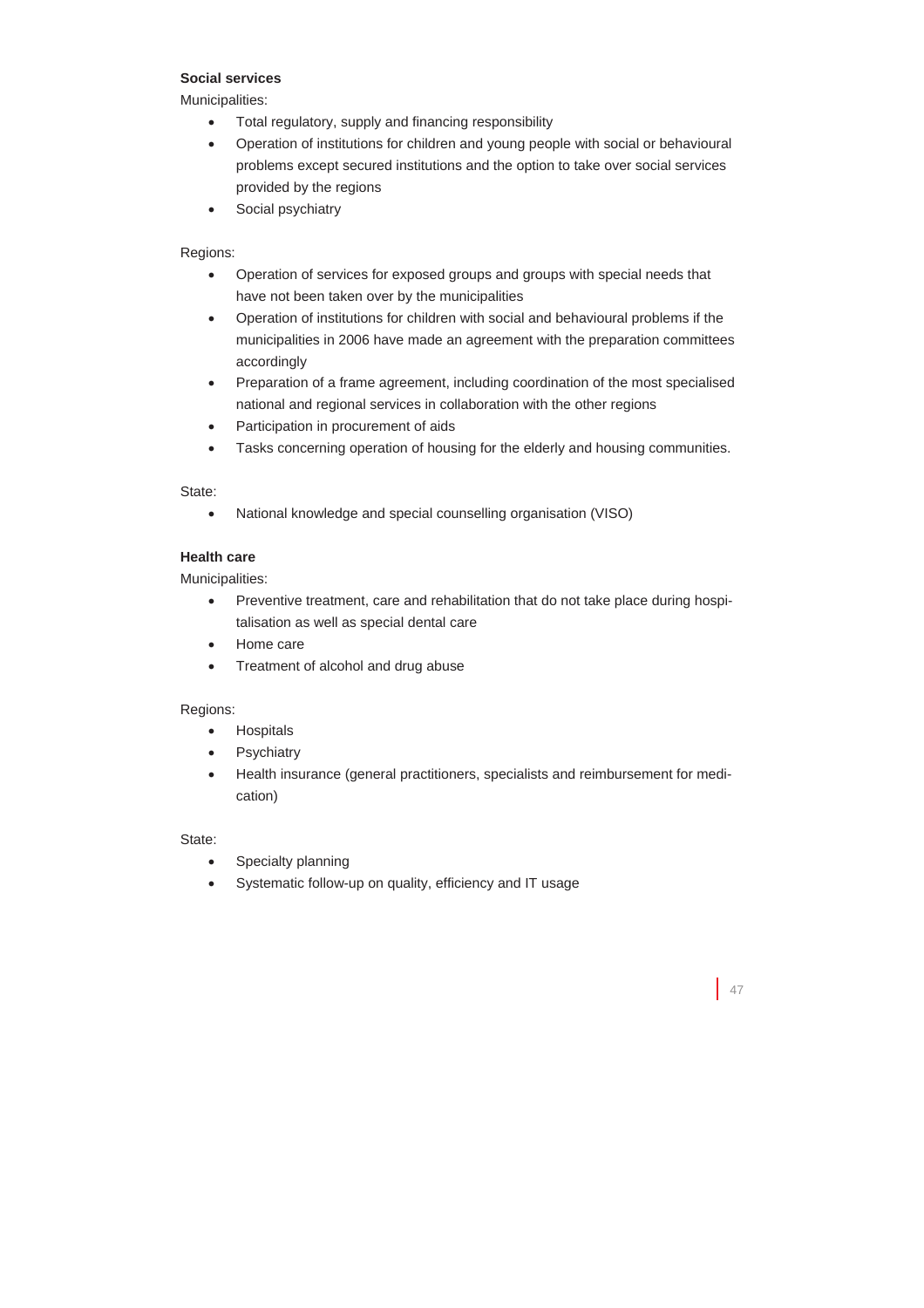# **Education**

Municipalities:

• Primary school, including special education and special education for adults

# Regions:

- Operation of the most specialised national and regional education
- Operation of educational institutions with special education for people with a speech, hearing or sight impairment (communication centres)
- Coordinating function in relation to youth educations and education for adults, including FVU and education for dyslexics.

State:

- Establishment of goals for the contents of primary school education, including special education
- Centre for teaching aids and materials
- Youth educations
- Further education, education for adults
- Short and medium-term higher educations
- University educations
- Research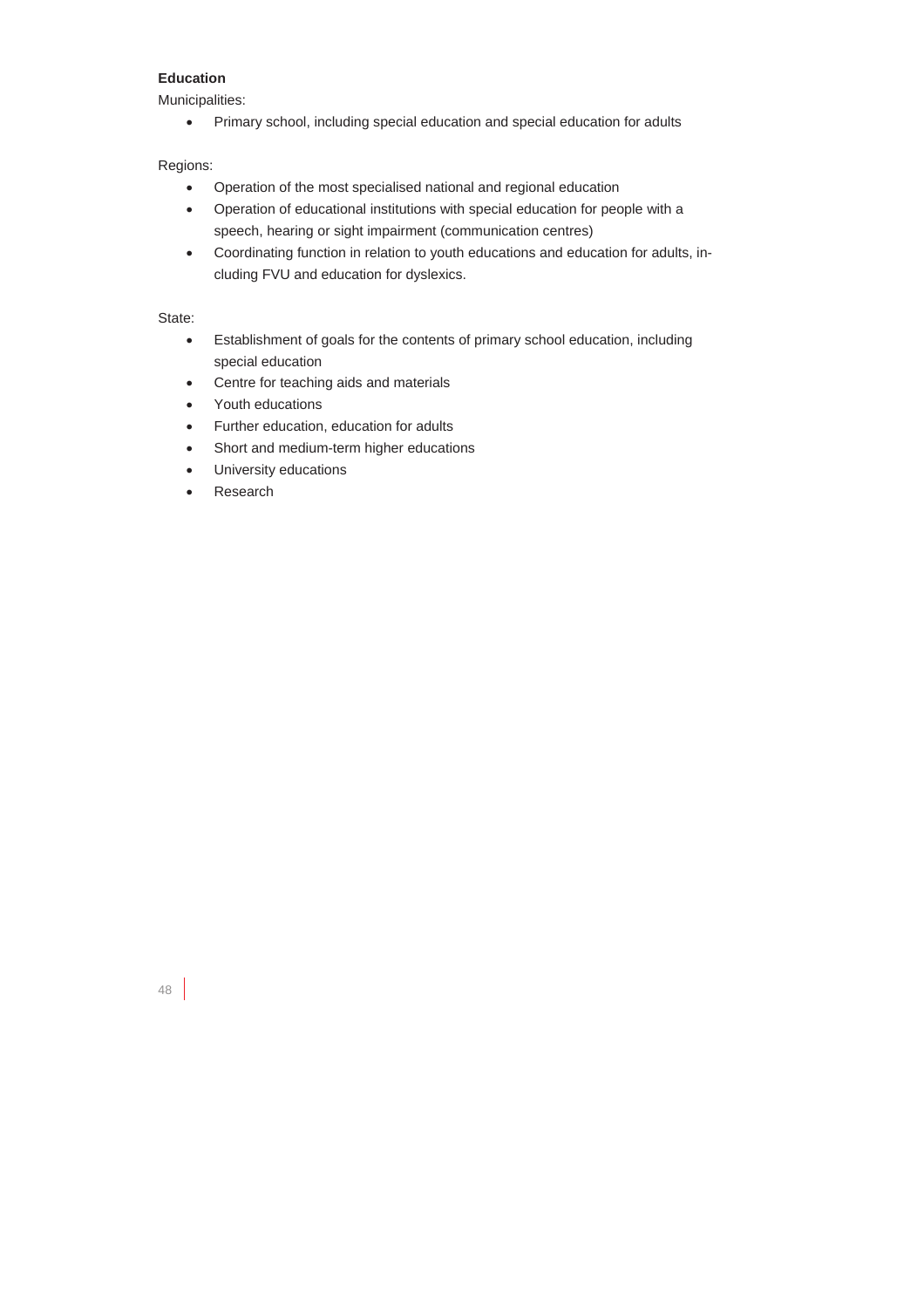# Appendix 2 Legislation

**The legislation regarding the local government reform includes 50 acts on the division and distribution of tasks included in the Agreement on a Structural Reform. The bills were submitted to the Folketing on 24 February 2005 and were read during the first six months of 2005. The bills were adopted immediately before the recession of the Folketing in June 2005. The acts are available on the website of the Ministry of the Interior and Health (www.im.dk).** 

#### **Ministry of Employment**

- Act no. 522 of 24 June 2005 on the Responsibility and Management of the Active Employment Effort
- Act no. 523 of 24 June 2005 on amendment of the Act on Active Employment Efforts, including additional acts. (Consistency corrections as a result of the local government reform)

#### **Ministry of Finance**

• Act no. 527 of 24 June 2005 on amendment of various acts within the field of the Ministry of Finance. (Consistency corrections as a result of the local government reform)

#### **Ministry of Defence**

• Act no. 534 of 24 June 2005 on amendment of the Danish Preparedness Act. (Consistency corrections as a result of the local government reform)

#### **Ministry of the Interior and Health**

- Act no. 546 of 24 June 2005 Danish Health Care Act
- Act no. 547 of 24 June 2005 on Right of Appeal and Compensation within the National Health Service
- Act no. 545 of 24 June 2005 on amendment of various acts within the health care sector and certain other areas. (Consistency corrections as a result of the local government reform)
- Act no. 542 of 24 June 2005 on Regional State Administration
- Act no. 541 of 24 June 2005 on Binding Local Partnerships
- Act no. 539 of 24 June 2005 on certain procedural issues in connection with the local government reform
- Act no. 544 of 24 June 2005 on Local Citizen Service Centres
- Act no. 543 of 24 June 2005 on Financing of Regions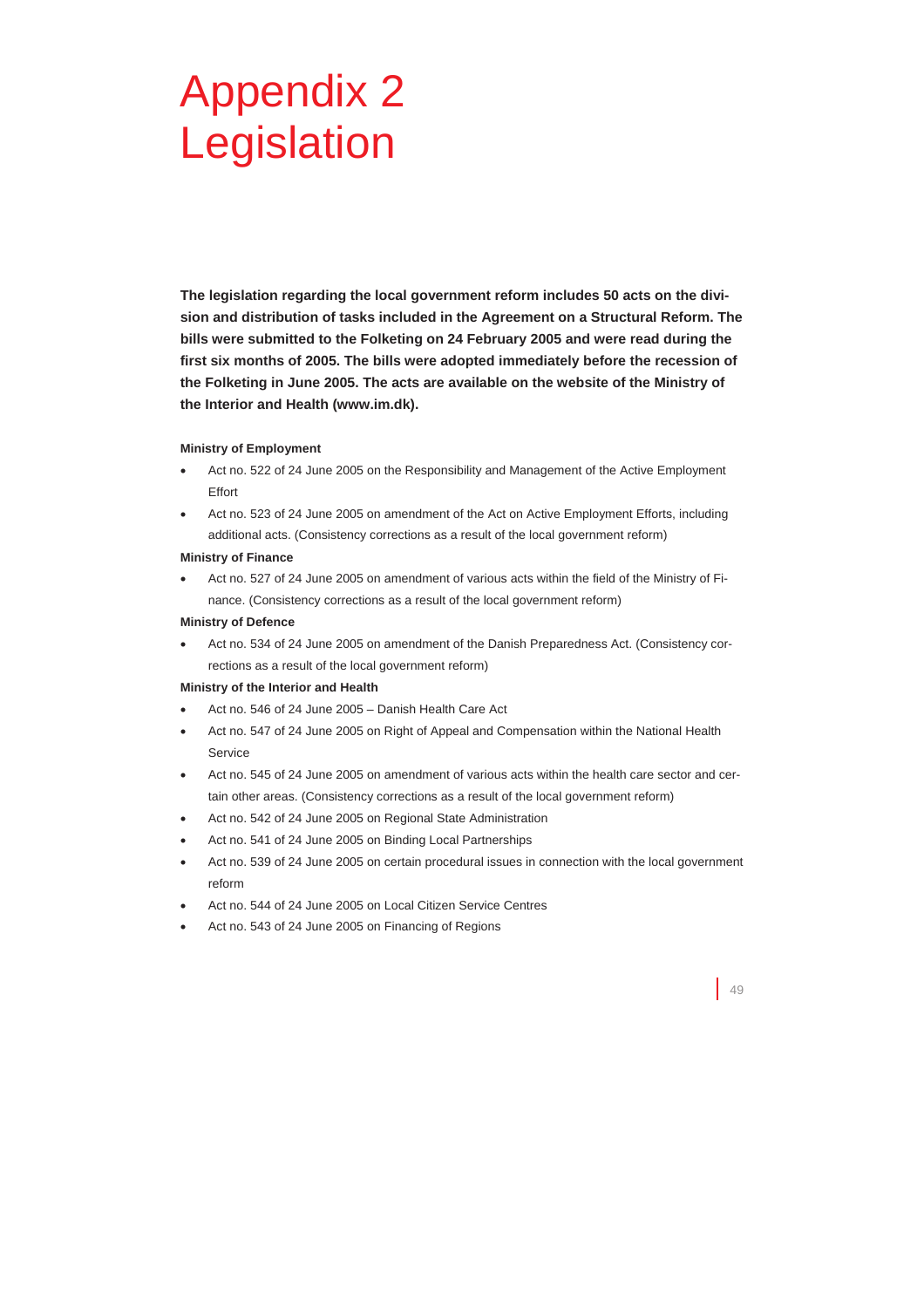- Act no. 538 of 24 June 2005 on amendment of the Act on Benefits for a Credit association of Municipalities in Denmark. (Consistency corrections as a result of the local government reform)
- Act no. 548 of 24 June 2005 on an Evaluation Institute for Municipalities, etc.
- Act no. 537 of 24 June 2005 on Regions and Abolition of Counties, the Greater Copenhagen Authority and the Copenhagen Hospital Corporation
- Act no. 540 of 24 June 2005 on Revision of the Division of Municipalities

#### **Ministry of Justice**

- Act no. 551 of 24 June 2005 on amendment of the Road Traffic Act and the Passport Act. (The municipalities take over certain tasks involving the issue of driving licences and passports as part of the local government reform)
- Act no. 552 of 24 June 2005 on amendment of the Administration of Justice Act and various other acts. (Corrections as a result of the local government reform)

#### **Ministry of Culture**

- Act no. 563 of 24 June 2005 on amendment of a number of acts within culture. (Implementation of the local government reform within the cultural sector)
- Act no. 562 of 24 June 2005 on amendment of the Museum Act, the Building Preservation Act and the Act on the Churches and Churchyards of the Established Danish Church and on repeal of the Act on Regional Special Culture Councils. (Implementation of the local government reform regarding museums, etc.)
- Act no. 561 of 24 June 2005 on amendment of the Music Act. (Implementation of the local government reform regarding music)
- Act no. 519 of 21 June 2005 on amendment of the Theatre Act. (Implementation of the local government reform regarding theatres)

#### **Ministry of the Environment**

- Act no. 565 of 24 June 2005 on amendment of the Act on Environment and Gene Technology. (Consistency corrections as a result of the local government reform)
- Act no. 568 of 24 June 2005 on amendment of the Contaminated Soil Act. (Implementation of the local government reform)
- Act no. 566 of 24 June 2005 on amendment of the Act on Raw Materials. (Implementation of the local government reform regarding planning and recovery of raw materials on land)
- Act no. 567 of 24 June 2005 on amendment of the Act on Nature Protection. (Implementation of the local government reform)
- Act no. 570 of 24 June 2005 on amendment of the Act on Environmental Goals etc. for Streams and International Nature Protection Areas and the Act on Water Supply, etc. (Implementation of the local government reform regarding organisation of the authorities etc.)
- Act no. 569 of 24 June 2005 on amendment of the Act on Environmental Protection. (Implementation of the local government reform regarding organisation of authorities, etc.)
- Act no. 564 of 24 June 2005 on Amendment of the Act on the Protection of the Marine Environment, the Act on Streams, the Act on Summer Houses and Camping, etc. and various other acts.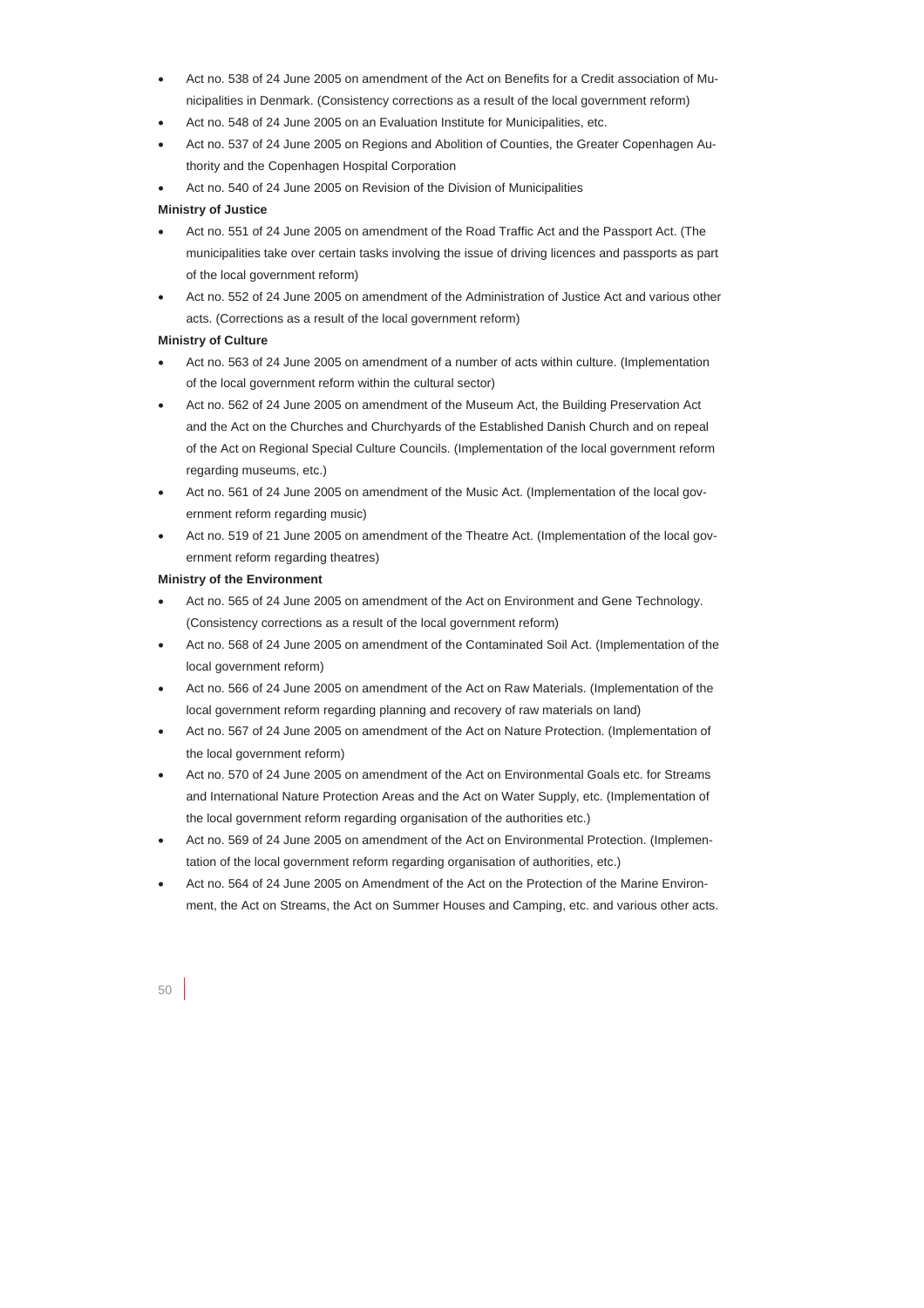(Implementation of the local government reform in a number of laws regarding nature and the environment)

• Act no. 571 of 24 June 2005 on amendment of the Planning Act. (Implementation of the local government reform)

# **Ministry for Family and Consumer Affairs**

• Act no. 525 of 24 June 2005 on amendment of the Act on Parental Rights and Access, the Act on Marriage and Dissolution of Marriage and various other acts. (Implementation of the local government reform within family law)

## **Ministry of Food, Agriculture and Fisheries**

• Act no. 536 of 24 June 2005 on amendment of the Act on Distribution of Land, the Act on Support of the Rural Districts, the Act on Farming and various other acts within the area covered by the ministry. (Implementation of the local government reform in terms of environmentally friendly farming measures and consistency corrections as a result of the local government reform)

# **Ministry of Taxation**

- Act no. 427 of 6 June 2005 the Act on Tax Administration
- Act no. 428 of 6 June 2005 on amendment of a number of acts as a result of the Tax Administration Act. (Consistency corrections as a result of the local government reform, etc.)
- Act no. 429 of 6 June 2005 on Collection of Certain Claims
- Act no. 430 of 6 June 2005 on amendment of various acts and on repeal of the Act on Local Partnerships regarding Collection. (Consistency corrections as a result of the Act on Collection of Certain Claims – all collections are made by the Ministry of Taxation)
- Act no. 431 of 6 June 2005 on amendment of various acts. (Simplification, harmonisation and specification of the rules for collection of debts to the public authorities etc. and the possibility of using digital pay slips)

### **Ministry of Social Affairs**

- Act no. 573 of 24 June 2005 on Social Service
- Act no. 574 of 24 June 2005 on amendment of the Act on Law and Order and Administration within the Social Sector and other acts and on repeal of the Act on Interpretation of Care of the Mentally Deficient and other Special Care, etc. and the Act on Implementation of Certain Public Servant and Retirement Issues, etc. in connection with implementation of Act no. 333 of 19 June 1974 on Social Care. (Consistency corrections as a result of the local government reform)
- Act no. 575 of 24 June 2005 on amendment of the Act on Social Housing etc., the Act on Promotion of Private Housing for Rent and various other acts. (Consistency corrections within housing as a result of the local government reform)

# **Ministry of Transport and Energy**

- Act no. 583 of 24 June 2005 on amendment of the Act on Public Roads, the Act on Private Local Roads, the Act on Landowner Contribution to Public Roads, the Act on Winter Maintenance and Cleaning of Roads and the Act on the Procedure of Expropriation of Property. (Implementation of the local government reform in terms of legislation regarding roads and expropriation)
- Act no. 582 of 24 June 2005 on Transport Companies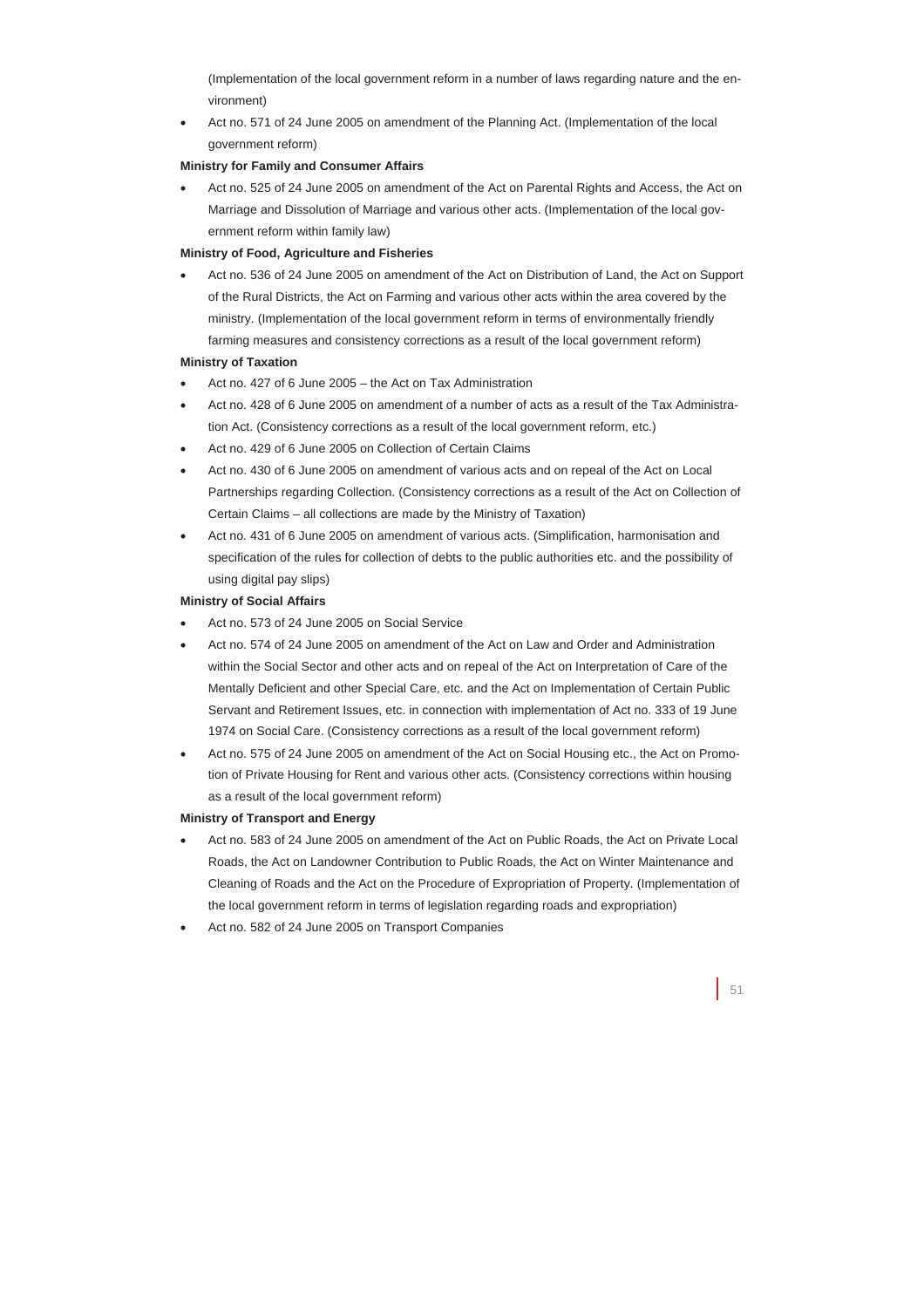- Act no. 581 of 24 June 2005 on amendment of the Act on Coastline Protection, various acts on dike construction, the Act on Harbours, the Act on Aviation and the Act on Ferry Service. (Consistency corrections as a result of the local government reform)
- Act no. 584 of 24 June 2005 on amendment of the Act on Promotion of Savings in Energy Consumption, the Act on the Energy Savings Fund and the Act on Promotion of Savings in Consumption of Energy and Water in Buildings. (Consistency corrections as a result of the local government reform)

#### **Ministry of Education**

- Act no. 591 of 24 June 2005 on amendment of the Act on Centre for Further Education and other Private Institutions for Further Education, etc., the Act on Medium-term Further Education, the Act on Centre for Education Aids and Materials, etc. and various other acts within the field of the Ministry of Education. (Implementation of the local government reform in terms of schools of nursing and radiography and the centre for education aids and materials as well as technical consistency corrections)
- Act no. 592 of 24 June 2005 on amendment of the Act on the Folkeskole, the Act on Special Education for Adults, the Act on Preparatory Education for Adults (FVU Act) and various other acts. (Implementation of the local government reform regarding special education, preparatory education for adults, education for dyslexics, etc.)
- Act no. 593 of 24 June 2005 on amendment of the Act on Production Schools, Act on Support for Education of Adults, Voluntary Association Activities and Folk High Schools as well as University Extension Courses (Act on Public Information) and various other acts within the field of the Ministry of Education. (Consistency corrections as a result of the local government reform)
- Act no. 590 of 24 June 2005 on amendment of the Act on Upper Secondary Schools, the Act on Higher Preparatory Examination Courses, the Act on Basic Social and Health Educations, the Act on General Education for Adults and on Adult Education Centres and various other acts. (Implementation of the local government reform regarding upper secondary schools, higher preparatory examination courses, social and health educations and other youth educations as well as adult education centres (VUC))

#### **Ministry of Economic and Business Affairs**

- Act no. 602 of 24 June 2005 on Industrial Promotion
- Act no. 601 of 24 June 2005 on amendment of the Act on Registration of Buildings and Housing, Act on the Cooperation between Municipalities and Counties and Limited Liability Companies, etc., the Consolidated Competition Act and the Act on Floods and Windfalls. (Implementation of the local government reform with a view to specifying addresses, etc.)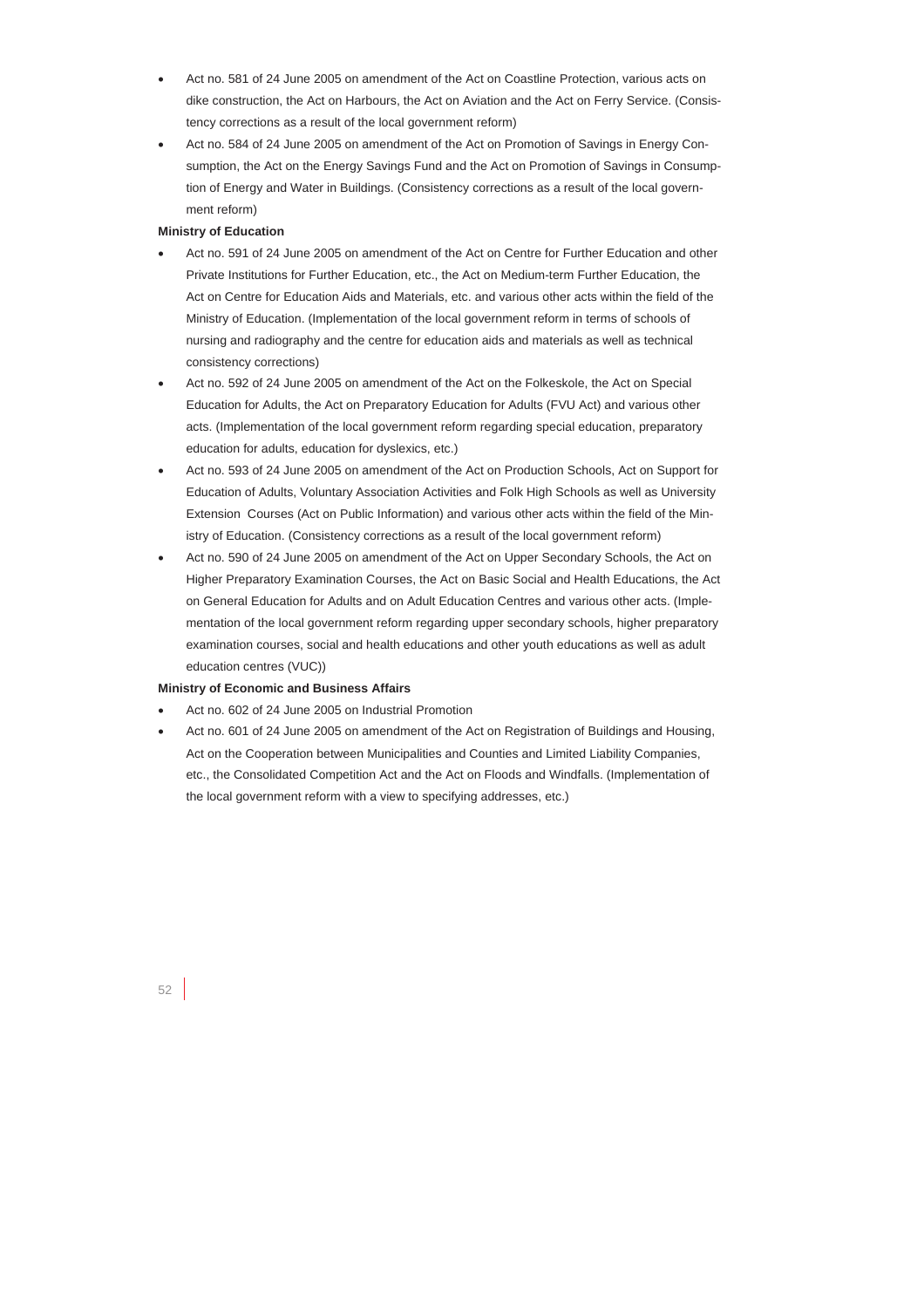# Appendix 3 Outline of the Five Regions and the 98 New Municipalities

**Below is an outline of the new map of Denmark. The outline includes the new regions and municipalities after the local government reform (first column), the municipalities before the local government reform (second column) and population in regions and municipalities, respectively (third column) as per 1 January 2005 calculated by the Ministry of the Interior and Health on the basis of data from Statistics Denmark.** 

Whenever the establishment of a new municipality has involved adjustment of boundaries, it is marked with an asterisk (\*). The boundary adjustments are described in Executive Order No. 656 of 29 June 2005 on Revision of the Local and Regional Division and on Binding Local Partnerships (www.retsinfo.dk). The population in municipalities where the boundaries have been adjusted is an estimate based on the polling district, but the deviation from the actual number of inhabitants is less than 100.

| form                                                                           | <b>Udding or regions and manipulates before and and the E00al O01</b> 01111110111 ht |            |
|--------------------------------------------------------------------------------|--------------------------------------------------------------------------------------|------------|
| Municipalities in the five re-<br>gions after the local gov-<br>ernment reform | Municipalities before the local government<br>reform                                 | Population |
| <b>Region Hovedstaden (29 municipalities)</b>                                  |                                                                                      | 1,631,537  |
| <b>Albertslund Kommune</b>                                                     | Albertslund Kommune                                                                  | 28,146     |
| Allerød Kommune                                                                | Allerød Kommune                                                                      | 23,458     |
| <b>Ballerup Kommune</b>                                                        | <b>Ballerup Kommune</b>                                                              | 46,759     |
| <b>Bornholm Kommune</b>                                                        | <b>Bornholm Kommune</b>                                                              | 43,347     |
| <b>Brøndby Kommune</b>                                                         | <b>Brøndby Kommune</b>                                                               | 34,513     |
| Dragør Kommune                                                                 | Dragør Kommune                                                                       | 13,156     |
| Egedal Kommune                                                                 | Ledøje-Smørum, Stenløse and Ølstykke kom-                                            | 39,267     |

# **Outline of Regions and Municipalities before and after the Local Government Re-**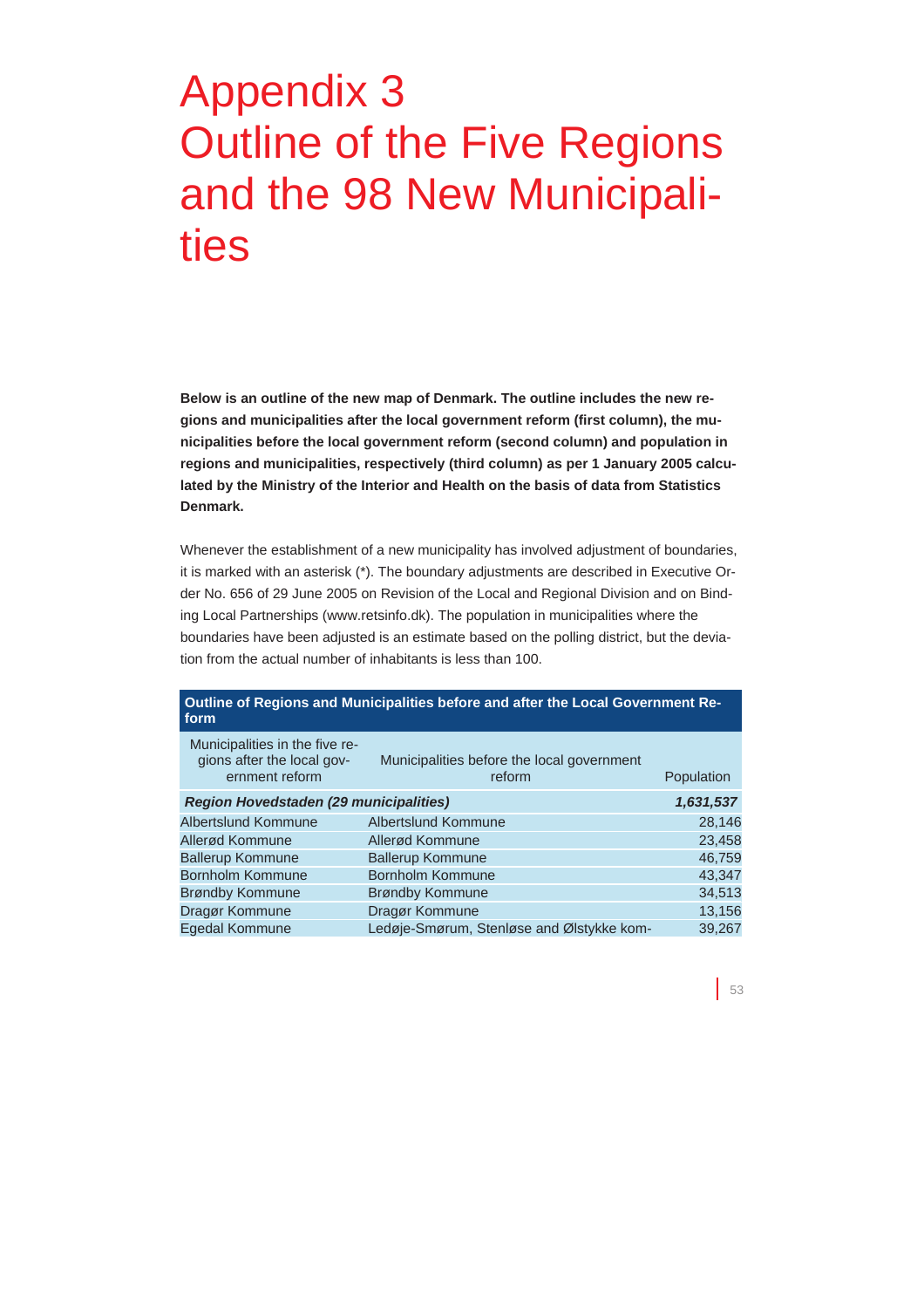|                                    | kommuner                                                      |         |
|------------------------------------|---------------------------------------------------------------|---------|
| Fredensborg Kommune                | Fredensborg-Humlebæk and Karlebo kom-<br>muner                | 39,187  |
| Frederiksberg Kommune              | Frederiksberg Kommune                                         | 91,886  |
| Frederikssund Kommune*             | Frederikssund, Slangerup, Skibby and Jæ-<br>gerspris kommuner | 42,926  |
| Frederiksværk-Hundested<br>Kommune | Frederiksværk and Hundested kommuner                          | 30,253  |
| Furesø Kommune                     | Farum and Værløse kommuner                                    | 37,311  |
| <b>Gentofte Kommune</b>            | <b>Gentofte Kommune</b>                                       | 68,991  |
| Gladsaxe Kommune                   | Gladsaxe Kommune                                              | 62,007  |
| <b>Glostrup Kommune</b>            | Glostrup Kommune                                              | 20,785  |
| Gribskov Kommune                   | Græsted-Gilleleje and Helsinge kommuner                       | 40,409  |
| Helsingør Kommune                  | Helsingør Kommune                                             | 61,295  |
| <b>Herley Kommune</b>              | <b>Herley Kommune</b>                                         | 27,166  |
| Hillerød Kommune*                  | Hillerød and Skævinge                                         | 44,551  |
| <b>Hvidovre Kommune</b>            | <b>Hvidovre Kommune</b>                                       | 49,863  |
| Høje-Taastrup Kommune              | Høje-Taastrup Kommune                                         | 45,553  |
| Hørsholm Kommune                   | Hørsholm Kommune                                              | 24,292  |
| Ishøj Kommune                      | Ishøj Kommune                                                 | 20,668  |
| Københavns Kommune                 | Københavns Kommune                                            | 502,362 |
| Lyngby-Taarbæk Kommune             | Lyngby-Taarbæk Kommune                                        | 51,611  |
| <b>Rudersdal Kommune</b>           | Søllerød and Birkerød kommuner                                | 53,621  |
| Rødovre Kommune                    | Rødovre Kommune                                               | 36,312  |
| Tårnby Kommune                     | Tårnby Kommune                                                | 39,582  |
| Vallensbæk Kommune                 | Vallensbæk Kommune                                            | 12,260  |
|                                    |                                                               |         |

# *Region Sjælland (17 municipalities) 805,954*

| <b>Faxe Kommune</b>      | Haslev, Fakse and Rønnede kommuner                                                             | 34,313 |
|--------------------------|------------------------------------------------------------------------------------------------|--------|
| <b>Greve Kommune</b>     | <b>Greve Kommune</b>                                                                           | 47,671 |
| Guldborgsund Kommune     | Nykøbing-Falster, Nysted, Nørre-Alslev,<br>Sakskøbing, Stubbekøbing and Sydfalster<br>kommuner | 63,533 |
| Holbæk Kommune           | Holbæk, Jernløse, Svinninge, Tornved and<br>Tølløse kommuner                                   | 66,611 |
| Kalundborg Kommune       | Bjergsted, Gørlev, Hvidebæk, Høng and Ka-<br>lundborg kommuner                                 | 48,697 |
| Køge Kommune             | Køge and Skovbo kommuner                                                                       | 54,926 |
| Lejre Kommune            | Bramsnæs, Hvalsø and Leire kommuner                                                            | 25,971 |
| <b>Lolland Kommune</b>   | Nakskov, Rudbjerg and Ravnsborg, Højreby,<br>Maribo, Rødby and Holeby kommuner                 | 49,469 |
| Næstved Kommune          | Fuglebjerg, Fladså, Holmegård, Næstved and<br>Suså kommuner)                                   | 78,446 |
| <b>Odsherred Kommune</b> | Dragsholm, Nykøbing-Rørvig and Trundholm<br>kommuner                                           | 32,739 |
| <b>Ringsted Kommune</b>  | <b>Ringsted Kommune</b>                                                                        | 30,830 |
| Roskilde Kommune         | Gundsø, Ramsø and Roskilde kommuner                                                            | 79,441 |
| Slagelse Kommune         | Hashøj, Korsør, Skælskør and Slagelse kom-<br>muner                                            | 76,185 |
| Solrød Kommune           | Solrød Kommune                                                                                 | 20,703 |
|                          |                                                                                                |        |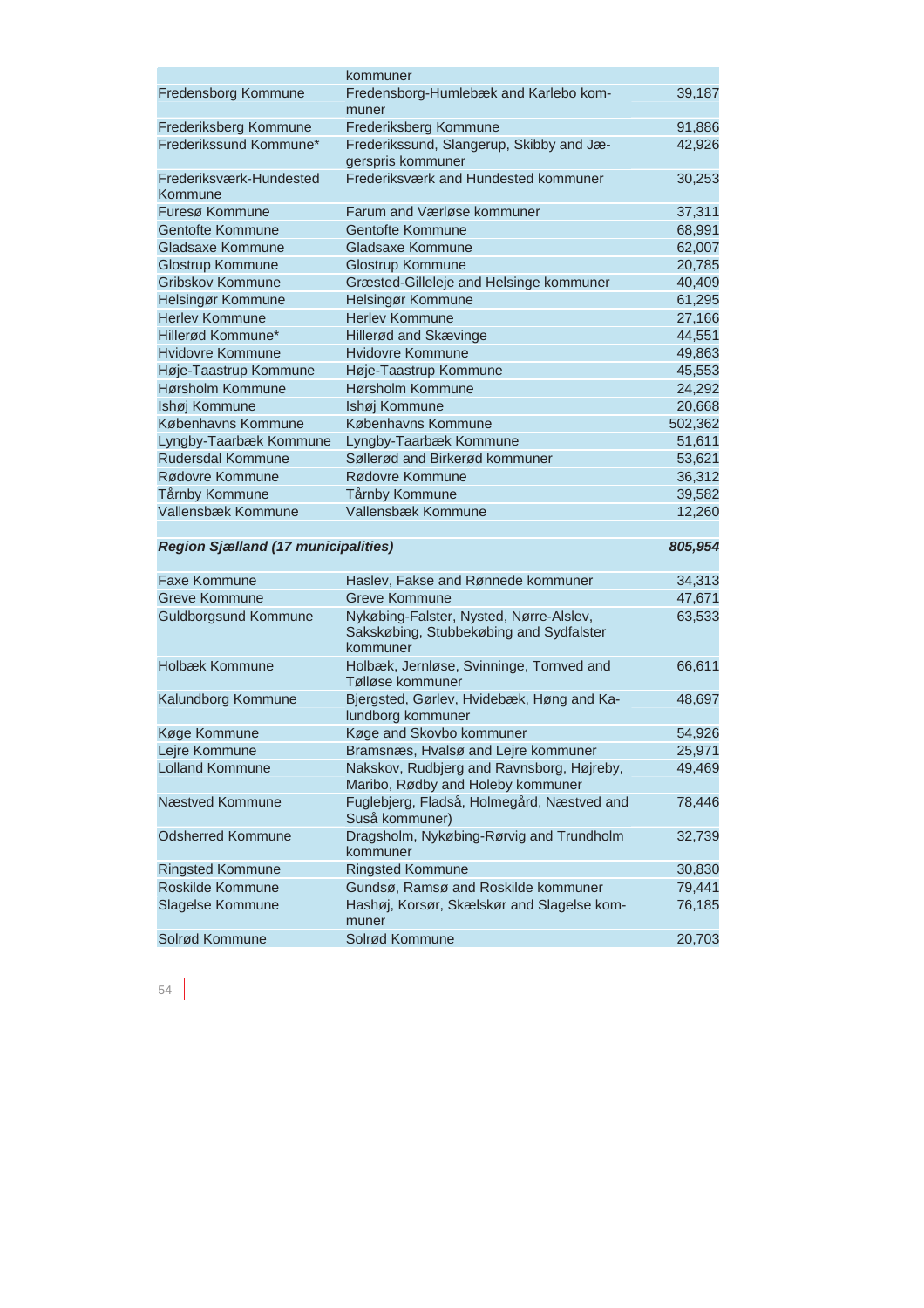| Sorø Kommune          | Dianalund, Sorø and Stenlille kommuner            | 28,336 |
|-----------------------|---------------------------------------------------|--------|
| <b>Stevns Kommune</b> | Vallø and Stevns kommuner                         | 21.776 |
| Vordingborg Kommune   | Langebæk, Møn, Præstø and Vordingborg<br>kommuner | 46.307 |

*Region Syddanmark (22 municipalities) 1,183,823*

| Assens Kommune          | Assens, Glamsbjerg, Haarby, Tommerup,<br>Vissenbjerg and Aarup kommuner                    | 41,201  |
|-------------------------|--------------------------------------------------------------------------------------------|---------|
| Billund Kommune*        | <b>Billund and Grindsted kommuner</b>                                                      | 26,076  |
| <b>Bogense Kommune</b>  | Bogense, Otterup and Søndersø kommuner                                                     | 28,655  |
| Esbjerg Kommune*        | Bramming, Esbjerg and Ribe kommuner                                                        | 115,415 |
| Fanø Kommune            | Fanø Kommune                                                                               | 3,151   |
| Fredericia Kommune      | Fredericia Kommune                                                                         | 49.147  |
| Faaborg-Midtfyn Kommune | Broby, Faaborg, Ringe, Ryslinge and Årslev<br>kommuner                                     | 51,144  |
| Haderslev Kommune*      | Gram, Haderslev and Vojens kommuner                                                        | 56,462  |
| Kerteminde Kommune      | Kerteminde, Langeskov and Munkebo kom-<br>muner                                            | 23,071  |
| Kolding Kommune*        | Christiansfeld, Kolding, Vamdrup, Lunderskov<br>kommuner                                   | 85,986  |
| Langeland Kommune       | Rudkøbing, Sydlangeland and Tranekær<br>kommuner                                           | 14,223  |
| Middelfart Kommune      | Ejby, Middelfart and Nørre Aaby kommuner                                                   | 36,113  |
| Nyborg Kommune          | Nyborg, Ullerslev and Ørbæk kommuner                                                       | 31,009  |
| <b>Odense Kommune</b>   | <b>Odense Kommune</b>                                                                      | 185,871 |
| Svendborg Kommune       | Egebjerg, Gudme and Svendborg kommuner                                                     | 58,354  |
| Sønderborg Kommune      | Augustenborg, Broager, Gråsten, Nordborg,<br>Sønderborg, Sundeved and Sydals kommu-<br>ner | 76,459  |
| Tønder Kommune*         | Bredebro, Højer, Løgumkloster, Nr, Rang-<br>strup, Skærbæk and Tønder kommuner             | 41,140  |
| Varde Kommune*          | Blaabjerg, Blåvandshuk, Helle, Varde and Øl-<br>god kommuner                               | 49,377  |
| Vejen Kommune           | Rødding, Brørup, Holsted and Vejen kommu-<br>ner                                           | 41,350  |
| Vejle Kommune*          | Børkop, Egtved, Give, Jelling and Vejle kom-<br>muner                                      | 102,529 |
| Ærø Kommune             | Marstal and Ærøskøbing kommuner                                                            | 6,939   |
| Aabenraa Kommune        | Bov, Lundtoft, Rødekro, Tinglev and Aaben-<br>raa kommuner                                 | 60,151  |

# *Region Midtjylland (19 muncipalities) 1,212,988*

Favrskov Kommune\* Hvorslev, Hadsten, Hinnerup, Hammel kommuner 43,698 Hedensted Kommune\* Hedensted, Juelsminde and Tørring-Uldum kommuner 43,477 Herning Kommune Aulum-Haderup, Herning, Trehøje and Aaskov kommuner 82,935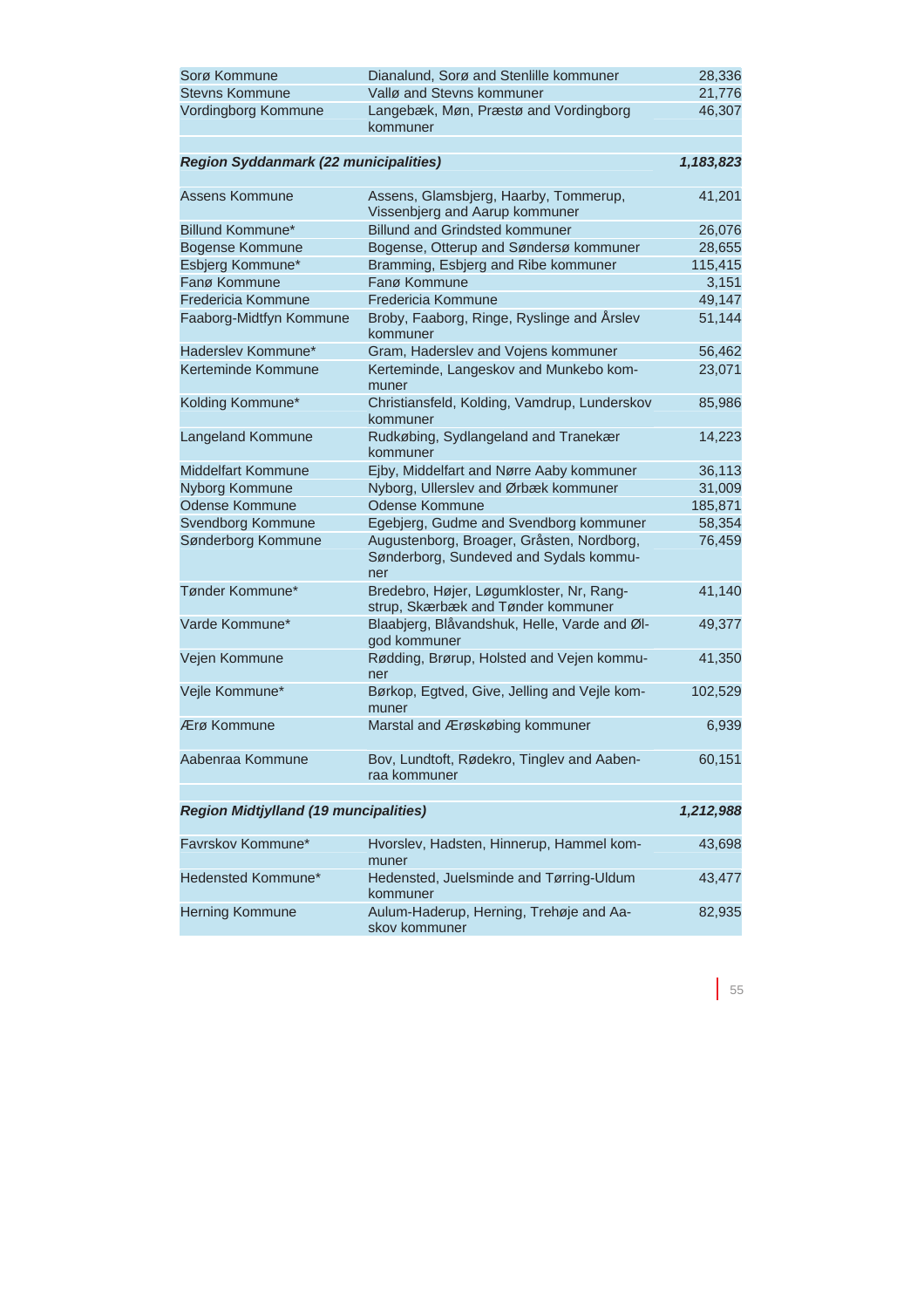| <b>Holstebro Kommune</b>                     | Holstebro, Ulfborg-Vemb and Vinderup kom-<br>muner                                                     | 56,204  |
|----------------------------------------------|--------------------------------------------------------------------------------------------------------|---------|
| Horsens Kommune*                             | Brædstrup, Gedved and Horsens kommuner                                                                 | 76,612  |
| Ikast-Brande Kommune                         | Nørre-Snede, Brande and Ikast kommuner                                                                 | 39,371  |
| Lemvig Kommune                               | Lemvig and Thyborøn-Harboøre kommuner                                                                  | 22,760  |
| Norddjurs Kommune*                           | Grenå, Nørre-Djurs, Rougsø and Sønderhald<br>Øst kommuner                                              | 38,352  |
| Odder Kommune                                | <b>Odder Kommune</b>                                                                                   | 21,133  |
| Randers Kommune*                             | Langå, Nørhald, Purhus, Randers, Sønder-<br>hald Vest and the Havndal area from Maria-<br>ger kommuner | 91,995  |
|                                              | Ringkøbing-Skjern Kommune Holmsland, Egvad, Ringkøbing, Skjern and<br>Videbæk kommuner                 | 57,818  |
| Samsø Kommune                                | Samsø Kommune                                                                                          | 4,125   |
| Silkeborg Kommune                            | Gjern, Silkeborg, Them and Kjellerup kom-<br>muner                                                     | 84,167  |
| Skanderborg Kommune*                         | Galten, Hørning, Ry and Skanderborg kom-<br>muner                                                      | 54,153  |
| <b>Skive Kommune</b>                         | Sallingsund, Skive, Spøttrup and Sundsøre<br>kommuner                                                  | 48,368  |
| <b>Struer Kommune</b>                        | Struer and Thyholm kommuner                                                                            | 22,752  |
| Syddjurs Kommune                             | Ebeltoft, Midtdjurs, Rosenholm and Rønde<br>kommuner                                                   | 40,196  |
| Viborg Kommune*                              | Bjerringbro, Fjends, Karup, Møldrup, Tjele<br>and Viborg kommuner                                      | 89,918  |
| Århus Kommune                                | Århus Kommune                                                                                          | 294,954 |
|                                              |                                                                                                        |         |
| <b>Region Nordjylland (11 muncipalities)</b> |                                                                                                        | 577,005 |

| Brønderslev-Dronninglund<br>Kommune | Brønderslev and Dronninglund kommuner                           | 35,320  |
|-------------------------------------|-----------------------------------------------------------------|---------|
| Frederikshavn Kommune               | Frederikshavn, Skagen and Sæby kommuner                         | 63,799  |
| <b>Hjørring Kommune</b>             | Hirtshals, Hjørring, Løkken-Vrå and Sindal<br>kommuner          | 67,816  |
| Jammerbugt Kommune                  | Brovst, Fjerritslev, Pandrup and Aabybro<br>kommuner            | 38,884  |
| Læsø Kommune                        | Læsø Kommune                                                    | 2,145   |
| Mariagerfjord Kommune*              | Arden, Hadsund, Hobro and Mariager (ekskl,<br>Havndal) kommuner | 42,001  |
| Morsø Kommune                       | Morsø Kommune                                                   | 22,479  |
| Rebild Kommune*                     | Nørager, Skørping and Støvring kommuner                         | 28,457  |
| <b>Thisted Kommune</b>              | Hanstholm, Sydthy and Thisted kommuner                          | 46,158  |
| Vesthimmerlands Kommune*            | Aalestrup, Farsø, Løgstør and Aars kommu-<br>ner                | 37,593  |
| Aalborg Kommune                     | Hals, Nibe, Seilflod and Aalborg kommuner                       | 192,353 |